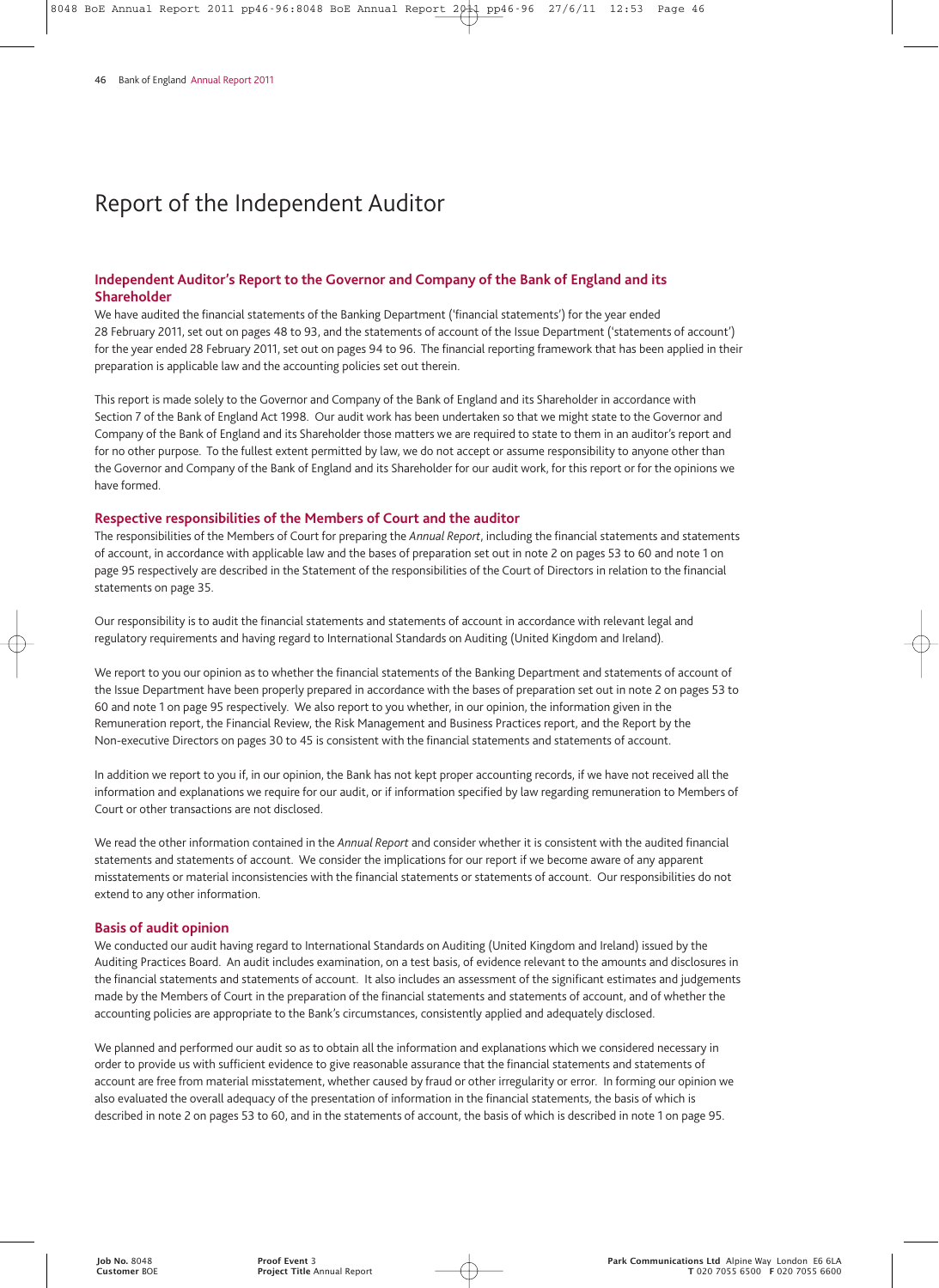#### **Opinion**

In our opinion:

- The financial statements of the Banking Department on pages 48 to 93 for the year ended 28 February 2011 have been properly prepared in accordance with the basis of preparation set out in note 2 on pages 53 to 60.
- The statements of account of the Issue Department on pages 94 to 96 for the year ended 28 February 2011 have been properly prepared in accordance with the basis of preparation set out in note 1 on page 95.

The information given in the Remuneration report, Financial Review, the Risk Management and Business Practices report, and the Report by the Non-executive Directors is consistent with the financial statements and statements of account.

#### **M StJ Ashley**

**for and on behalf of KPMG Audit Plc** *Chartered Accountants, Registered Auditor* 15 Canada Square Canary Wharf London E14 5GL

28 June 2011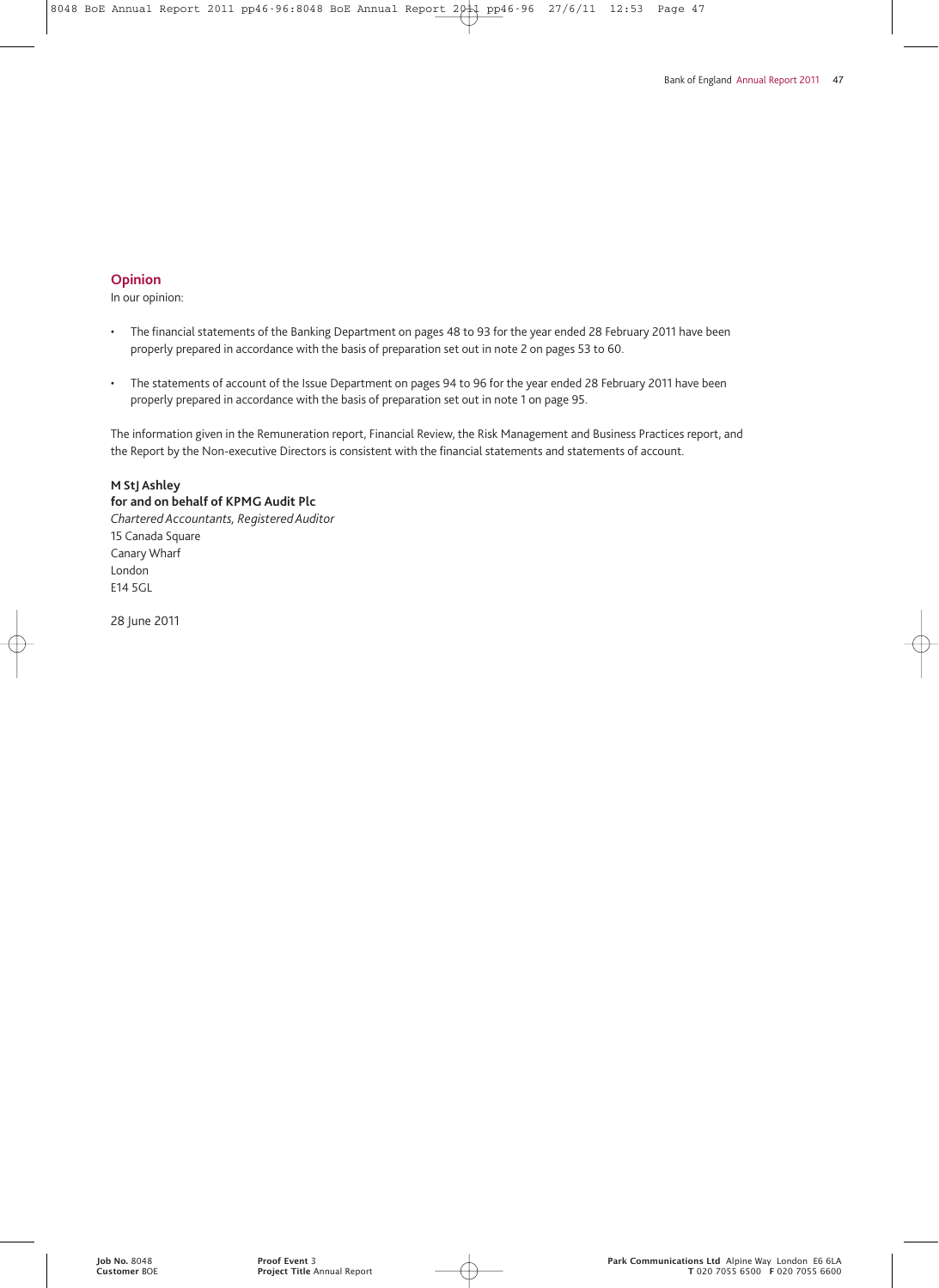# Income Statement for the year to 28 February 2011 Banking Department

|                                                             | Note | 2011<br>£m | 2010<br>£m. |
|-------------------------------------------------------------|------|------------|-------------|
| Profit before tax                                           |      | 132        | 231         |
| Corporation tax net of tax relief on payment to HM Treasury |      | (5         | (37)        |
| Profit for the year attributable to shareholder             |      | 127        | 194         |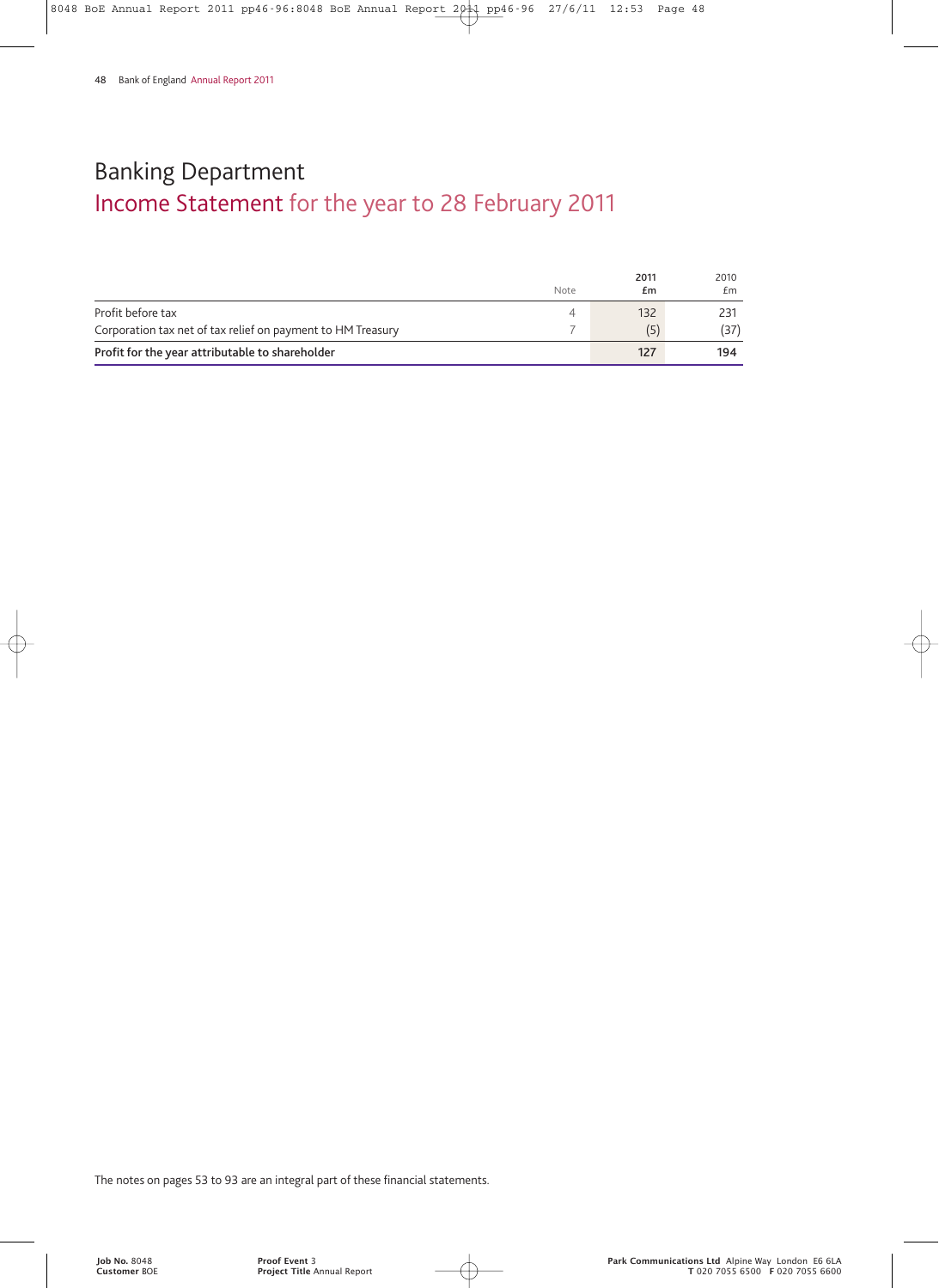# Statement of Comprehensive Income for the year to 28 February 2011

**2011** 2010<br>**Em** *Em* Note **£m** £m Profit for the year attributable to shareholder 127 194 Other comprehensive income: Revaluation of available for sale securities 14 (16) 36 Revaluation of properties 6 16 27 27 27 5<br>
Actuarial losses on retirement benefits (139) (70 Actuarial losses on retirement benefits (70) (70) Corporation tax relating to components of other comprehensive income 7 49 8 Other comprehensive income for the year, net of tax (79) (21) (21) Total comprehensive income for the year **173**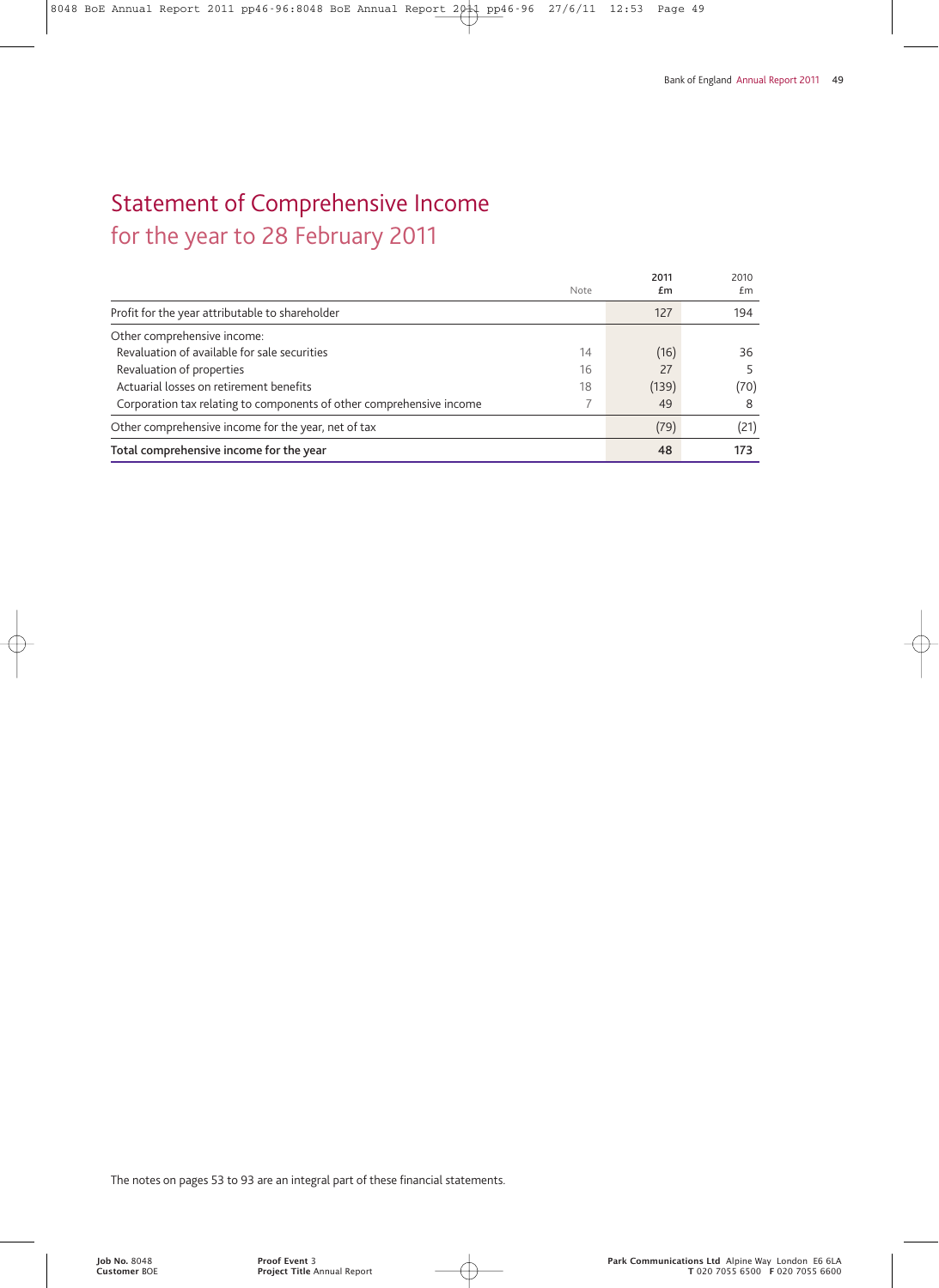# Balance Sheet as at 28 February 2011

|                                                              | Note | 2011<br>£m | 2010*<br>£m |
|--------------------------------------------------------------|------|------------|-------------|
| <b>Assets</b>                                                |      |            |             |
| Cash and balances with other central banks                   | 9    | 326        | 486         |
| Loans and advances to banks and other financial institutions | 10   | 17,570     | 12,510      |
| Other loans and advances                                     | 11   | 199,808    | 199,935     |
| Securities held at fair value through profit or loss         | 12   | 4,752      | 4,085       |
| Derivative financial instruments                             | 13   | 314        | 361         |
| Available for sale securities                                | 14   | 4,941      | 4,390       |
| Investments in subsidiaries                                  | 15   |            |             |
| Property, plant and equipment                                | 16   | 216        | 181         |
| Intangible assets                                            | 17   | 10         | 13          |
| Retirement benefit assets                                    | 18   | 191        | 269         |
| Other assets                                                 | 19   | 1,471      | 854         |
| Total assets                                                 |      | 229,599    | 223,084     |
| <b>Liabilities</b>                                           |      |            |             |
| Deposits from central banks                                  | 20   | 13,836     | 11,429      |
| Deposits from banks and other financial institutions         | 21   | 154,405    | 169,920     |
| Other deposits                                               | 22   | 50,043     | 32,335      |
| Foreign currency bonds in issue                              | 23   | 5,037      | 4,126       |
| Derivative financial instruments                             | 13   | 366        | 263         |
| Current tax liabilities                                      |      | 16         | 163         |
| Deferred tax liabilities                                     | 24   | 105        | 149         |
| Retirement benefit liabilities                               | 18   | 231        | 208         |
| Other liabilities                                            | 25   | 1,137      | 254         |
| <b>Total liabilities</b>                                     |      | 225,176    | 218,847     |
|                                                              |      |            |             |
| <b>Equity</b>                                                | 26   | 15         | 15          |
| Capital<br>Retained earnings                                 |      | 3,800      | 3,634       |
| Other reserves                                               |      | 608        | 588         |
|                                                              |      |            |             |
| Total equity attributable to shareholder                     |      | 4,423      | 4,237       |
|                                                              |      | 229,599    | 223,084     |

On behalf of the Governor and Company of the Bank of England:

**Sir Mervyn King** Governor

**Mr C R Bean** Deputy Governor **Sir David Lees** Chairman of Court

**Mr W R Jones** Finance Director

\*Comparative figures have been restated as outlined in note 2b.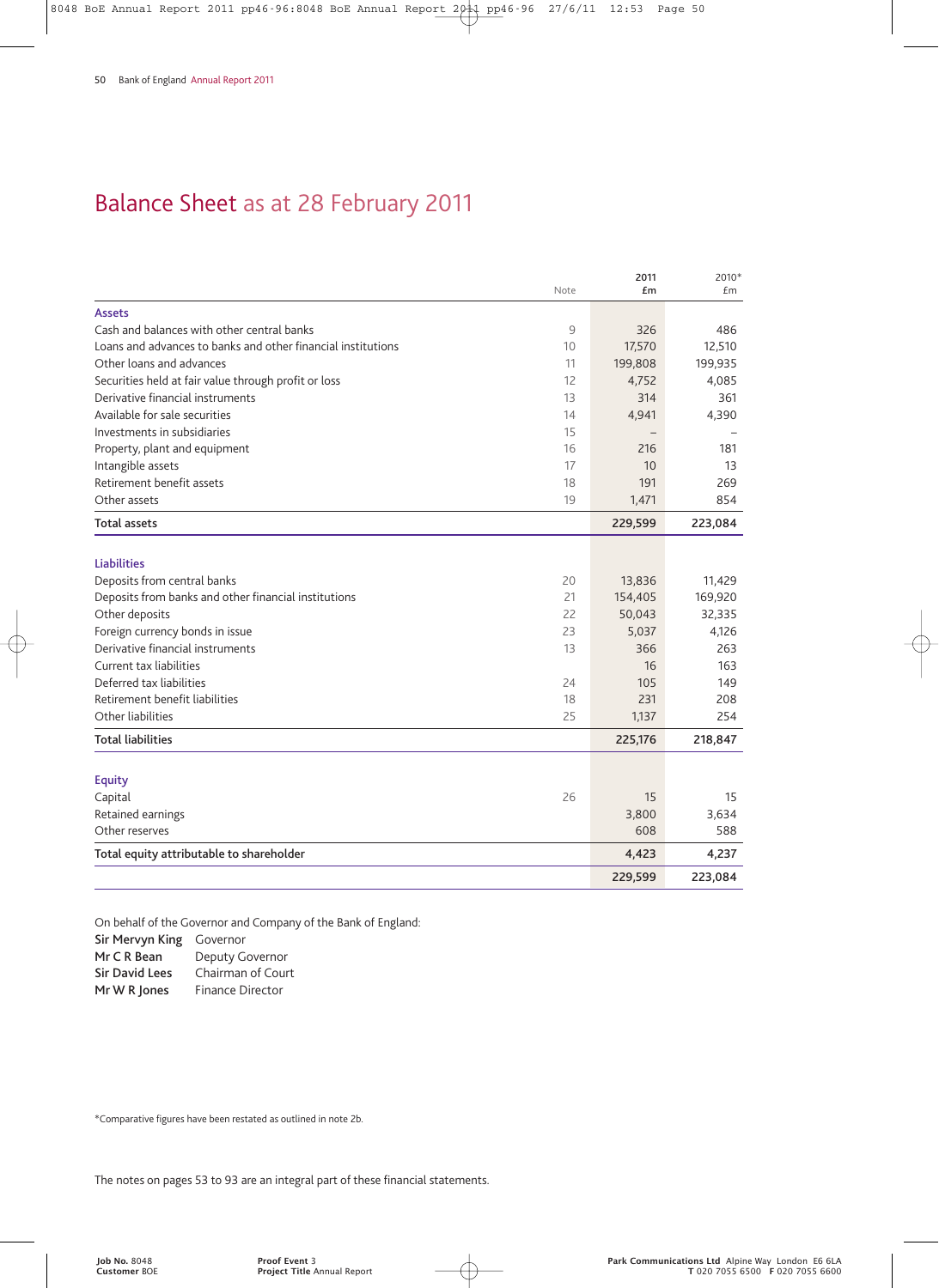# Statement of Changes in Equity

for the year to 28 February 2011

|                                              | Attributable to equity shareholder |                                     |                                          |                             |             |
|----------------------------------------------|------------------------------------|-------------------------------------|------------------------------------------|-----------------------------|-------------|
|                                              | Share capital<br>£m                | Available for<br>sale reserve<br>£m | Property<br>revaluation<br>reserve<br>£m | Retained<br>earnings*<br>£m | Total<br>£m |
| Balance at 1 March 2009                      | 15                                 | 440                                 | 118                                      | 2,748                       | 3,321       |
| Prior year adjustment (note 2b)              |                                    |                                     |                                          | 13                          | 13          |
| Comprehensive income for the period          |                                    | 25                                  | 5                                        | 143                         | 173         |
| Post-tax surplus from indemnified operations |                                    |                                     |                                          | 827                         | 827         |
| Payable to HM Treasury in lieu of dividend   |                                    |                                     |                                          | (97)                        | (97)        |
| Balance at 28 February 2010                  | 15                                 | 465                                 | 123                                      | 3,634                       | 4,237       |
| Comprehensive income for the period          |                                    | (7)                                 | 27                                       | 28                          | 48          |
| Post-tax surplus from indemnified operations |                                    |                                     |                                          | 202                         | 202         |
| Payable to HM Treasury in lieu of dividend   |                                    |                                     |                                          | (64)                        | (64)        |
| Balance at 28 February 2011                  | 15                                 | 458                                 | 150                                      | 3,800                       | 4,423       |

\*At February 2011 retained earnings included £1,602 million in relation to the Special Liquidity Scheme (2010: £1,400 million).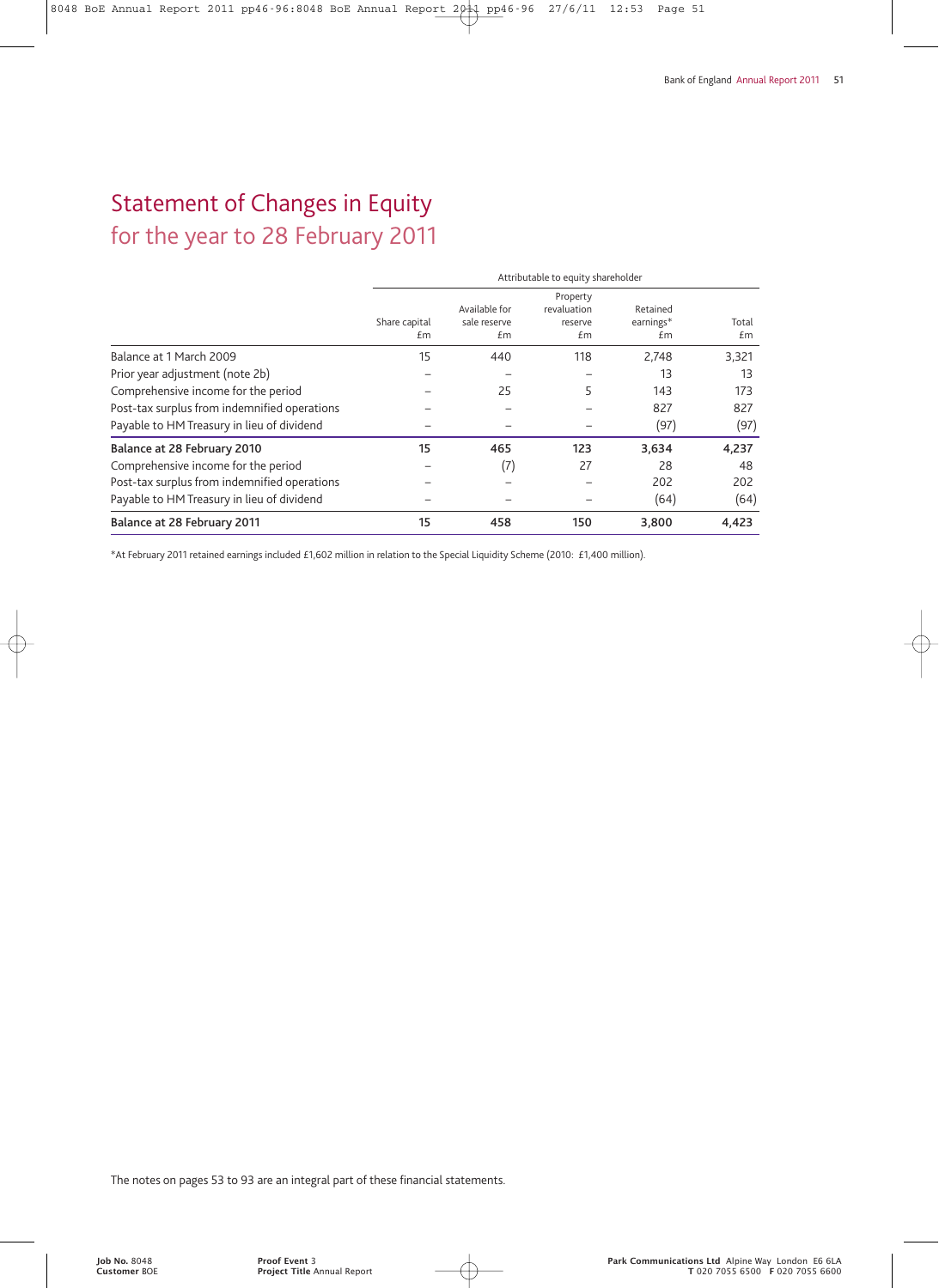# Statement of Cash Flows for the year to 28 February 2011

|                                                                            | Note | 2011<br>£m | 2010<br>£m |
|----------------------------------------------------------------------------|------|------------|------------|
|                                                                            |      |            |            |
| Cash flows from operating activities<br>Profit before taxation             |      | 132        | 231        |
|                                                                            |      |            |            |
| Adjustment for non-cash items:                                             |      |            |            |
| Amortisation of intangibles                                                | 17   | 6          | 5          |
| Depreciation of property, plant and equipment                              | 16   | 9          | 9          |
| Write-down of intangible assets                                            |      |            | 1          |
| Dividends received                                                         | 4    | (32)       | (12)       |
| Net movement in accrued interest and provisions, including pensions        |      | 73         | 87         |
| Changes in operating assets and liabilities:                               |      |            |            |
| Decrease/(increase) in loan advanced to the                                |      |            |            |
| Bank of England Asset Purchase Facility Fund Ltd                           | 11   | 128        | (199, 122) |
| Net (increase)/decrease in other advances                                  |      | (1,863)    | 123,408    |
| Net increase in securities held at fair value through profit or loss       |      | (90)       | (402)      |
| Net decrease in money market instruments in issue                          |      |            | (42, 212)  |
| Net increase in deposits                                                   |      | 5,082      | 114,801    |
| Net (decrease)/increase in foreign currency bonds in issue                 |      | (16)       | 1,420      |
| Net movement in financial derivatives                                      | 13   | 150        | 108        |
| Net decrease in other accounts                                             |      | (7)        |            |
| Corporation tax paid                                                       |      | (32)       | (165)      |
| Net cash inflow/(outflow) from operating activities                        |      | 3,540      | (1, 843)   |
|                                                                            |      |            |            |
| Cash flows from investing activities                                       |      |            |            |
| Purchase of available for sale securities                                  |      | (911)      | (837)      |
| Proceeds from sale or redemption of available for sale securities          | 14   | 260        | 426        |
| Dividends received                                                         | 4    | 32         | 12         |
| Purchase of intangible assets                                              | 17   | (3)        | (2)        |
| Purchase of property, plant and equipment                                  | 16   | (17)       | (9)        |
| Net cash outflow from investing activities                                 |      | (639)      | (410)      |
|                                                                            |      |            |            |
| <b>Cash flows from financing activities</b>                                |      |            |            |
| Cash generated from indemnified operations                                 |      | 316        | 1,397      |
| Tax on financing activities                                                |      | (193)      | (245)      |
| Payment to HM Treasury under Section 1 (4) of the Bank of England Act 1946 |      | (97)       | (417)      |
| Net cash inflow from financing activities                                  |      | 26         | 735        |
| Net increase/(decrease) in cash and cash equivalents                       |      | 2,927      | (1, 518)   |
|                                                                            |      |            |            |
| Cash and cash equivalents at 1 March                                       | 27   | 5,188      | 6,706      |
| Cash and cash equivalents at 28 February                                   | 27   | 8,115      | 5,188      |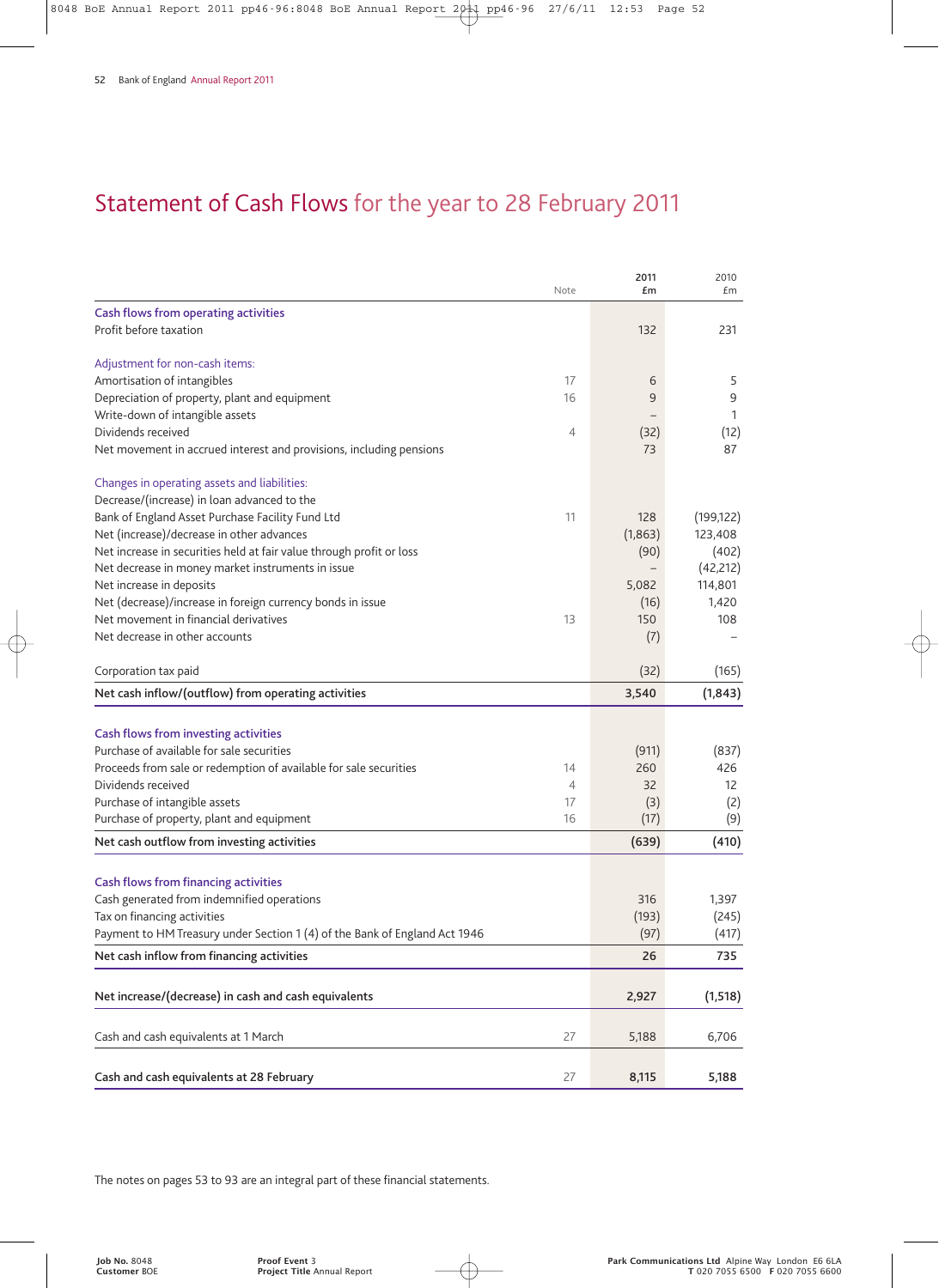#### **1 General information**

The Bank of England is the central bank of the United Kingdom and is incorporated under a Royal Charter of 1694. Legislation covering its operations includes the Bank Charter Act 1844, the Bank of England Acts 1946 and 1998 and the Banking Act 2009. The Core Purposes of the Bank are set out on page 1.

The Bank Charter Act 1844 requires that the Bank's note issue function be separated from its other activities. Accordingly, for accounting purposes, the Bank is divided into Issue Department and Banking Department, which are accounting designations and reporting entities. Neither is an organisational unit of the Bank. The Issue Department is solely concerned with the note issue and the assets backing the issue. The statements of account of the Issue Department are given on pages 94 to 96, and show the note issue, the assets backing the issue, the income generated by those assets and the costs incurred in production, issue, custody and payment of notes. The net income of the Issue Department is paid over to HM Treasury. The Banking Department comprises all other activities of the Bank. The post-tax profits of the Banking Department are effectively shared equally with HM Treasury unless the Bank and HM Treasury agree otherwise (see note 8).

#### **2 Bases of preparation**

The principal accounting policies applied in the preparation of the financial statements of the Banking Department are set out below. These policies have been applied consistently to all of the years presented, unless otherwise stated.

#### **a Form of presentation of the financial statements**

The financial statements of the Banking Department comprise the Income Statement, the Statement of Comprehensive Income, the Balance Sheet, the Statement of Changes in Equity, the Statement of Cash Flows and related notes.

Under the Bank of England Act 1998, the Bank, in preparing the financial statements of the Banking Department, is subject to requirements corresponding to the Companies Act requirements relating to a banking company. The Bank may, however, disregard a requirement to the extent that it considers it appropriate to do so having regard to its functions.

The financial statements of the Banking Department have been prepared in accordance with the measurement and recognition requirements of the International Financial Reporting Standards (IFRS) and International Financial Reporting Interpretations Committee (IFRICs) as adopted by the EU (together, 'adopted IFRS').

The financial statements have been prepared on the historical cost basis of accounting, modified to include the revaluation of land and buildings, financial assets that are available for sale and all financial assets and financial liabilities (including derivatives) that are held at fair value through profit or loss.

Adopted IFRS and the Companies Act have been used as a model for the presentation and disclosure framework to provide additional information and analysis of key items in the financial statements except insofar as the Bank considers disclosures inappropriate to its functions.

In exceptional circumstances, as part of its central banking functions, the Bank may act as 'lender of last resort' to financial institutions in difficulty in order to prevent a loss of confidence spreading through the financial system as a whole. In some cases, confidence can best be sustained if the Bank's support is disclosed only when conditions giving rise to potentially systemic disturbance have improved. Accordingly, although the financial effects of such operations will be included in the Banking Department's financial statements in the year in which they occur, these financial statements may not explicitly identify the existence of such support. However, the existence of such support will be reported in the *Annual Report* when the need for secrecy or confidentiality has ceased.

As a result, the financial statements of the Banking Department disclose less detail of certain elements than would be required under either adopted IFRS or the Companies Act. Disclosure limitations include:

- Constituent elements of the Income Statement.
- Note disclosures for income and expenses, particularly relating to net interest income and provisions and related disclosures in the Balance Sheet and Statement of Cash Flows.
- Operating segments.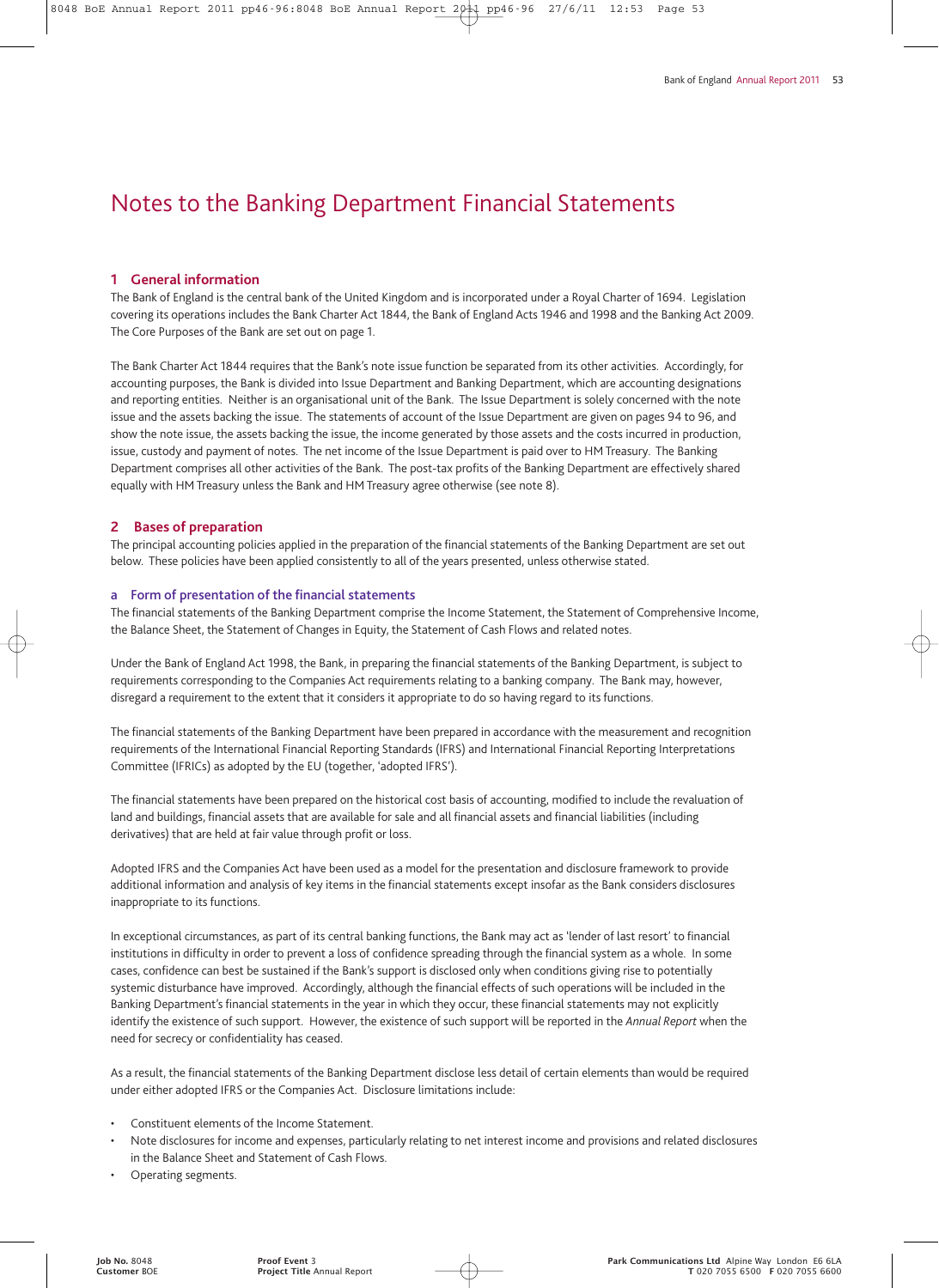#### **2 Bases of preparation** continued

- Contingent liabilities and guarantees.
- Information on credit risk.
- Individual usage of the Special Liquidity Scheme.
- Related party disclosure.

#### **b New accounting standards**

The following new standard has been applied in 2010/11:

#### *Amendments to IAS 17 (Leases)*

The amendments to IAS 17 effective for periods starting on or after 1 January 2010 have been applied for the first time. As a result, land held subject to long leases previously treated as operating leases has been reclassified as finance leases. All changes have been made retrospectively in line with IAS 8 (Accounting Policies, Changes in Accounting Estimates and Errors). The impact on the opening balance sheet at 1 March 2009 and periods following is the removal of £26 million of assets held as investment properties, £36 million of deferred income within other liabilities, £3 million of deferred tax assets and a £13 million increase in retained earnings. An increase of £6 million in other assets has been recognised representing the finance lease receivable.

In addition the Bank has considered the potential effect of forthcoming EU adopted standards which have not been adopted in the financial statements; none of these is expected to materially impact the Bank.

#### **c Consolidation**

The financial statements of the Bank of England Asset Purchase Facility Fund Ltd (BEAPFF) have not been consolidated as the Bank has no economic interest in its activities. BEAPFF's operations are fully indemnified by HM Treasury and in return any surplus for these operations after deduction of fees, operating costs and any tax payable is due to HM Treasury.

The Bank's non-trading subsidiaries have not been consolidated because, in the opinion of the Members of Court, the effect of including their assets, liabilities and results within those of the Banking Department would not be material.

Investments in subsidiaries are stated in the balance sheet at cost, less any provision for impairment in value. Dividends from subsidiaries are recognised in the income statement when declared.

#### **d Foreign currency translation**

#### Functional and presentational currency

The financial statements of the Banking Department are presented in sterling, which is also the Bank's functional currency.

#### ii Transactions and balances

Foreign currency transactions are translated into sterling using the exchange rates prevailing at the dates of the transactions. Foreign exchange gains and losses resulting from the settlement of such transactions and from the translation at year-end exchange rates of monetary assets and liabilities denominated in foreign currencies are recognised in the income statement. Where a gain or loss on a non-monetary item is recognised directly in other comprehensive income, such as equity investments classified as financial assets that are available for sale, the related exchange gain or loss is also recognised in other comprehensive income.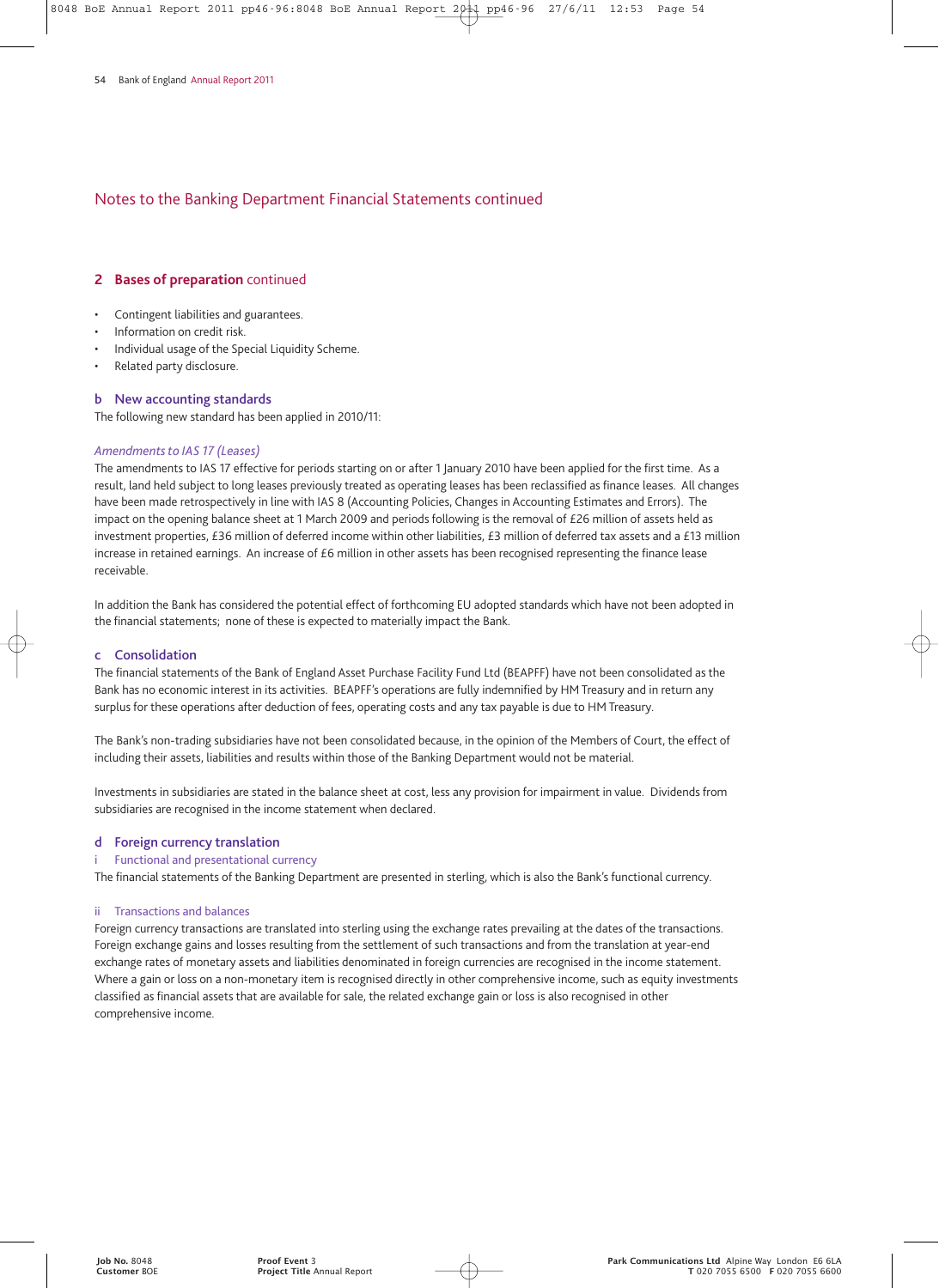#### **e Financial instruments: assets**

#### **Classification of financial assets**

The Bank classifies its financial assets in the following categories: loans and advances; financial assets at fair value through profit or loss; and financial assets that are available for sale. The Bank determines the classification at initial recognition.

#### *Loans and advances*

Loans and advances are non-derivative financial assets with fixed or determinable payments that are not quoted in an active market. They arise when the Bank provides money or services directly to a counterparty with no intention of trading the receivable. Assets in this category exclude reverse repurchase agreements which are designated at fair value through profit or loss.

#### *Financial assets at fair value through profit or loss*

A financial asset is classified in this category if it is acquired principally for the purpose of selling in the short term or if so designated by management.

Derivatives must be held at fair value through profit or loss where the hedge accounting rules have not been applied (see (f)). The Bank does not currently hold any financial assets for trading but designates the following at fair value through profit or loss at inception:

- Assets matching the Bank's issued foreign currency securities.
- Reverse repurchase agreements matching the fixed-term deposits placed at the Bank by other central banks.

This designation is to eliminate, or significantly reduce, inconsistencies that would otherwise arise from measuring assets and liabilities on different bases. The relevant assets and liabilities (including derivatives) are managed together and internal reporting is evaluated on a fair value basis.

#### *Available for sale*

Available for sale investments are those intended to be held for an indefinite period of time, which may be sold as part of the Bank's official operations or otherwise. They include sterling debt securities and unlisted equity investments.

#### ii Initial recognition of financial assets

Loans and advances and reverse repurchase agreements designated at fair value through profit or loss are recognised on a settlement date basis. Purchases of all other categories of financial assets are recognised on a trade date basis. All financial assets are initially recognised at fair value.

#### iii Subsequent valuation of financial assets

Gains and losses arising from changes in the fair value of assets classified as fair value through profit or loss are included in the income statement in the period in which they arise.

Gains and losses arising from changes in the fair value of financial assets that are available for sale are recognised as other comprehensive income until the financial asset is derecognised or impaired (see (iv) below), at which time the cumulative gain or loss previously recognised as other comprehensive income is recognised in the income statement. Any premium or discount paid on the purchase of available for sale debt instruments is amortised through the income statement using the effective interest rate method.

The fair values of quoted investments in active markets are based on current bid prices. In other cases, the Bank establishes fair value by using appropriate valuation techniques. The policy for establishing fair values of securities in non-active markets is described in note 3 'Significant accounting estimates and judgements in applying accounting policies' on page 61.

Financial assets are derecognised when the rights to receive cash flows from the financial assets have expired or where the Bank has transferred substantially all of the risks and rewards of ownership.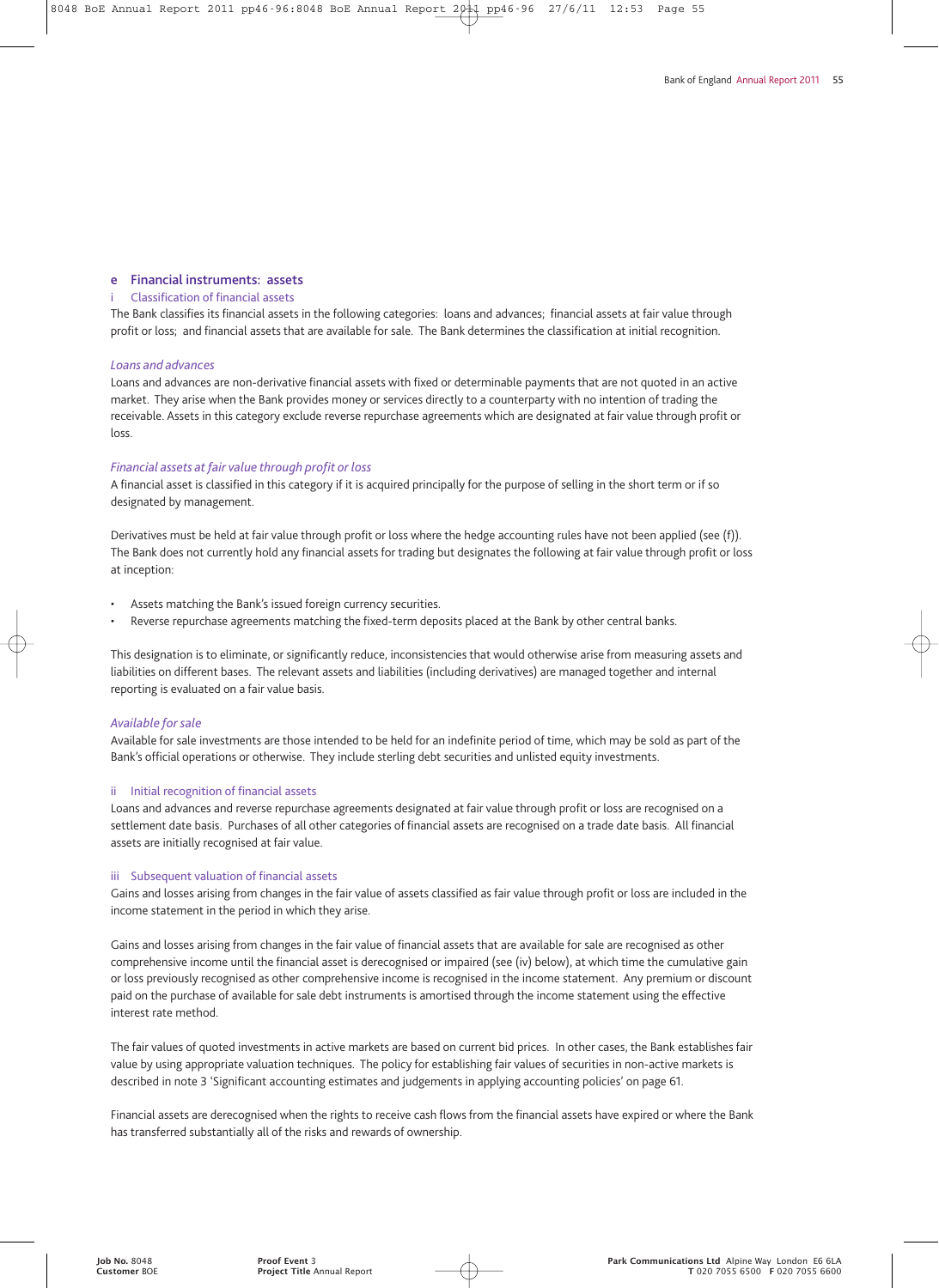#### **2 Bases of preparation** continued

#### iv Impairment of financial assets

#### *Loans and advances*

At each balance sheet date the Bank assesses whether there is objective evidence that a financial asset or group of assets is impaired. If there is objective evidence that an impairment loss on loans and advances has been incurred, the amount of the loss is measured as the difference between the asset's carrying amount and the present value of the estimated future cash flows relating to that loan discounted at the asset's original effective interest rate. The carrying amount of the asset is reduced and the amount of the loss is recognised in the income statement. A loan is normally written off, either partially or in full, when there is no realistic prospect of recovery of the principal amount and, for a collateralised loan, after taking into account any value of the security which has been realised.

#### *Available for sale financial assets*

At each balance sheet date the Bank assesses whether there is objective evidence that a financial asset or group of assets is impaired. If such evidence exists for financial assets that are available for sale, the cumulative loss measured as the difference between acquisition cost and the current fair value, less any impairment loss previously recognised, is removed from equity and recognised in the income statement.

If, in a subsequent period, the fair value of a debt instrument designated as available for sale increases and the increase can be objectively related to an event occurring after the impairment loss was recognised, the impairment loss is reversed through the income statement.

If, in a subsequent period, the fair value of an equity investment designated as available for sale increases the impairment loss is not reversed through the income statement except on realisation.

#### v Interest income

Interest income is recognised in the income statement using the effective interest method.

The effective interest method is a method of calculating the amortised cost of a financial asset or liability and of allocating the interest income or interest expense over the relevant period. The effective interest rate is the rate that exactly discounts estimated future cash payments or receipts through the expected life of the financial instrument to the net carrying amount of the financial asset or liability on initial recognition. When calculating the effective interest rate, the Bank estimates cash flows considering all contractual terms of the financial instrument, and any revisions to these estimates are recognised in the income statement. The calculation includes amounts paid or received that are an integral part of the effective interest rate of a financial instrument, including transaction costs and all other premiums or discounts.

#### vi Dividends

Dividends on equity investments that are available for sale are recognised in the income statement when declared.

#### **f Derivative financial instruments**

Derivatives are initially recognised at fair value on the date on which a derivative contract is entered into and are subsequently remeasured at their fair value. Fair values are obtained from quoted market prices in active markets, including recent market transactions, or valuation techniques such as discounted cash-flow models. Generally the best evidence of the fair value of a derivative at initial recognition is the transaction price (ie the fair value of the consideration given or received). All derivatives are carried as assets when the fair value is positive and as liabilities when the fair value is negative.

Derivatives are used for matching exposures on assets and liabilities, both individually and of portfolios. The Bank has elected not to apply the hedge accounting rules of IAS 39 and accordingly has recognised all gains and losses on derivatives in the income statement.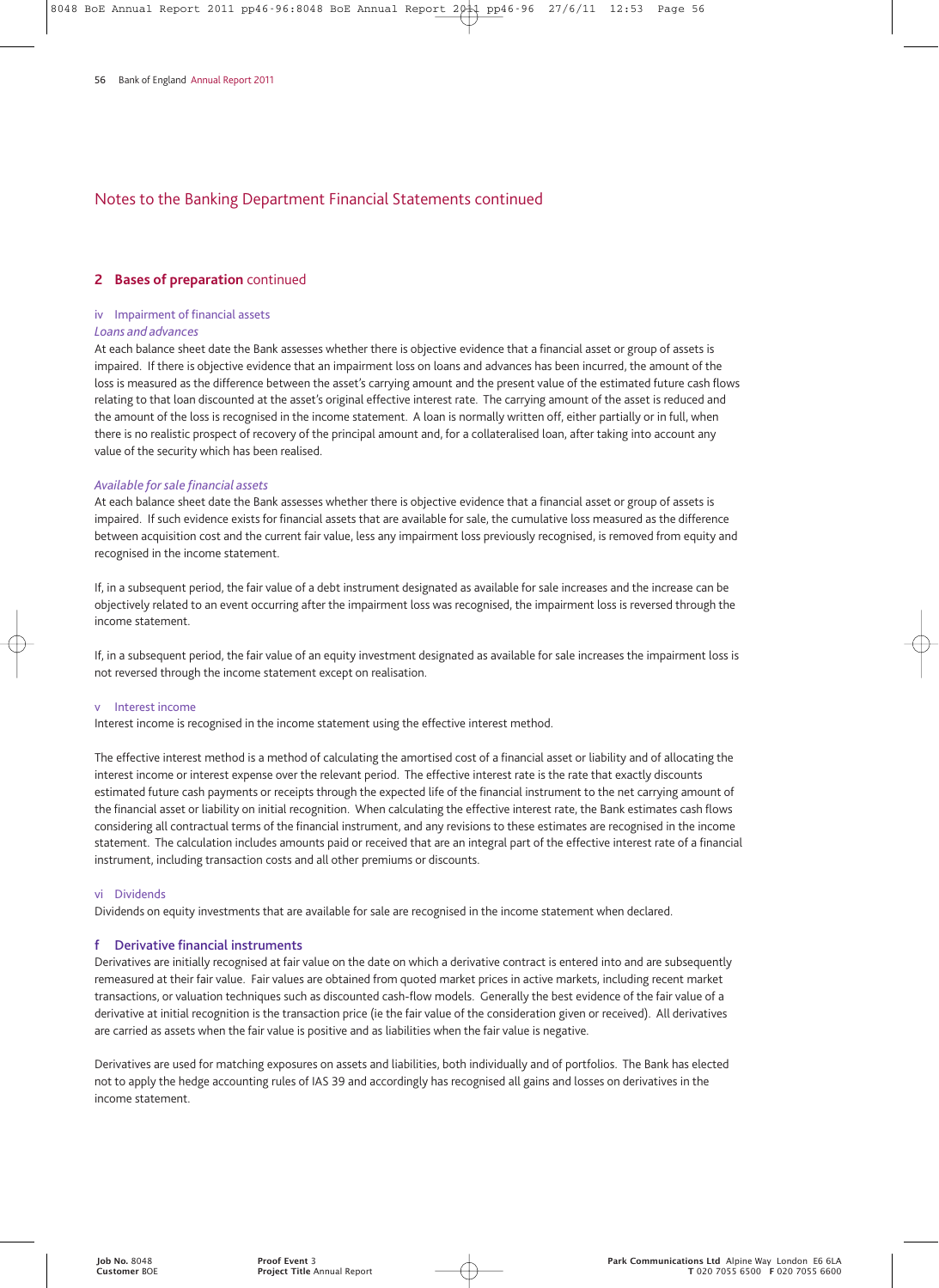#### **g Offsetting financial instruments**

Financial assets and liabilities are offset and the net amount reported in the balance sheet when there is a current and legally enforceable right to offset the amounts recognised and there is an intention to settle on a net basis, or to realise the asset and settle the liability simultaneously.

#### **h Property, plant and equipment**

#### Initial recognition

Expenditure on property, plant and equipment is capitalised if the asset is expected to have a useful economic life of three years or more. The amount capitalised at initial recognition is the purchase price of the asset along with any further costs incurred in bringing the asset to its present condition and location.

#### ii Subsequent valuation

Subsequent costs are added to an asset's carrying amount or are recognised as a separate asset as appropriate, only when it is probable that future economic benefits associated with the item will flow to the Bank and the cost of the item can be reliably measured. All other repairs and maintenance are charged to the income statement during the financial period in which they are incurred.

Full professional valuations of the Bank's properties are carried out each year with subsequent additions included at cost, and provisions made for depreciation as explained below.

Any surplus arising on revaluation is recognised directly in a revaluation reserve within equity, except to the extent that the surplus reverses a previous revaluation deficit on the same asset recognised in the income statement, in which case the credit is to the income statement.

#### iii Depreciation

Land is not depreciated. Depreciation on other property, plant and equipment is charged on a straight-line basis:

| Freehold buildings     | over the estimated future lives which range from ten to twenty-five years |
|------------------------|---------------------------------------------------------------------------|
| Plant within buildings | over periods ranging from five to twenty years                            |
| IT equipment           | over periods ranging from three to five years                             |
| Other equipment        | over periods ranging from three to twenty years                           |

The depreciable amount of a revalued asset is based on its revalued amount. The revaluation surplus is not transferred to retained earnings until the asset's ultimate disposal.

The assets' residual values and useful lives are reviewed, and adjusted if appropriate, at each balance sheet date. Assets that are subject to depreciation are reviewed at each reporting date to assess whether there is any indication that an asset may be impaired. An asset's carrying amount is written down immediately to its recoverable amount if the carrying amount is greater than its estimated recoverable amount. The recoverable amount is the higher of the asset's fair value (less costs to sell) and value in use.

#### iv Gain or losses on the disposal of property, plant and equipment

Gains and losses on disposals are determined by comparing proceeds with carrying amount. These are included in the income statement.

## **i Leases**

## i As lessee

The leases entered into by the Bank are primarily operating leases. The total payments made under operating leases are charged to the income statement on a straight-line basis over the period of the lease. When an operating lease is terminated before the lease period has expired, any payment required to be made to the lessor by way of penalty is recognised as an expense in the period in which termination takes place.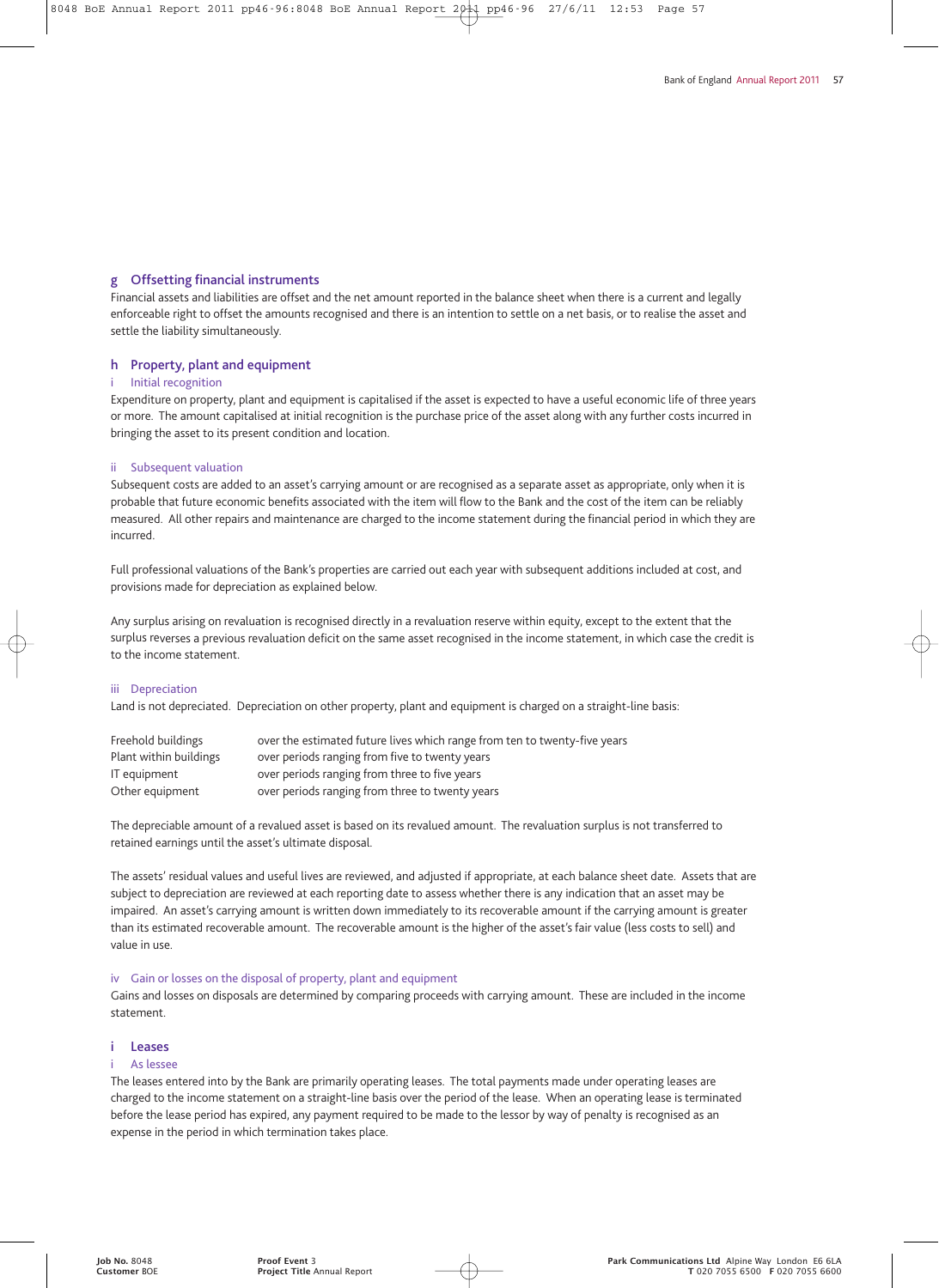#### **2 Bases of preparation** continued

Where property, plant and equipment have been financed by lease agreements under which substantially all the risks and rewards of ownership are transferred to the Bank, they are treated as if they have been purchased outright and classified as finance leases. Finance leases are capitalised at the commencement of the lease at the lower of the present value of the minimum lease payments or the fair value of the leased asset. Finance charges payable are recognised over the period of the lease based on the interest rate implicit in the lease to give a consistent periodic rate of return.

#### ii As lessor

Following the amendment to IAS 17 referred to in note 2b, long leases granted on property owned by the Bank are now treated as finance leases. Finance lease receivables are stated in the balance sheet at the amount of the net investment in the lease being the minimum lease payments and any unguaranteed residual value discounted at the interest rate implicit in the lease. Finance lease income is allocated across accounting periods giving a constant periodic rate of return before tax on the net investment. Unguaranteed residual values are subject to regular review to identify potential impairment. If there has been a reduction in the estimated unguaranteed residual value, the income allocation is revised and any reduction in respect of amounts accrued is recognised immediately.

#### **j Intangible assets**

Intangible assets consist of computer software and the costs associated with the development of software for internal use. Costs associated with externally purchased software and costs directly associated with the internal production of unique and separately identifiable software products, which are controlled by the Bank and which will probably generate economic benefits exceeding those costs are recognised as intangible assets. These costs are amortised over the expected useful lives of the software, which range from three to five years. Costs associated with maintaining software programs are recognised as an expense when incurred. Intangible assets are tested for impairment annually. Intangible assets are also subject to an impairment review if there are events or changes in circumstances that indicate that the carrying amount may not be recoverable.

#### **k Financial instruments: liabilities**

#### **Classification of financial assets**

The Bank classifies its financial liabilities in the following categories: liabilities measured at amortised cost and financial liabilities at fair value through profit and loss.

#### *Liabilities measured at amortised cost*

Short-term customer deposits held are carried at cost with interest expense accruing on an effective interest rate basis.

Cash Ratio Deposits are taken to fund certain activities of the Bank in accordance with the Bank of England Act 1998. These deposits are held at cost and are interest free.

Money market instruments are carried at cost and are issued at a discount which is amortised through the income statement on an effective interest rate basis.

#### *Financial liabilities at fair value through profit or loss*

The Bank designates the following financial liabilities at fair value through profit or loss:

- Four three-year bonds denominated in US dollars, which were issued as part of the Bank's annual medium-term issuance programme; and
- Fixed-term deposits placed by other central banks.

#### ii Initial recognition of financial liabilities

Fixed-term deposits taken from central banks are recognised on a settlement date basis. Money market instruments issued, short-term deposits and bonds issued by the Bank are recognised on a trade date basis.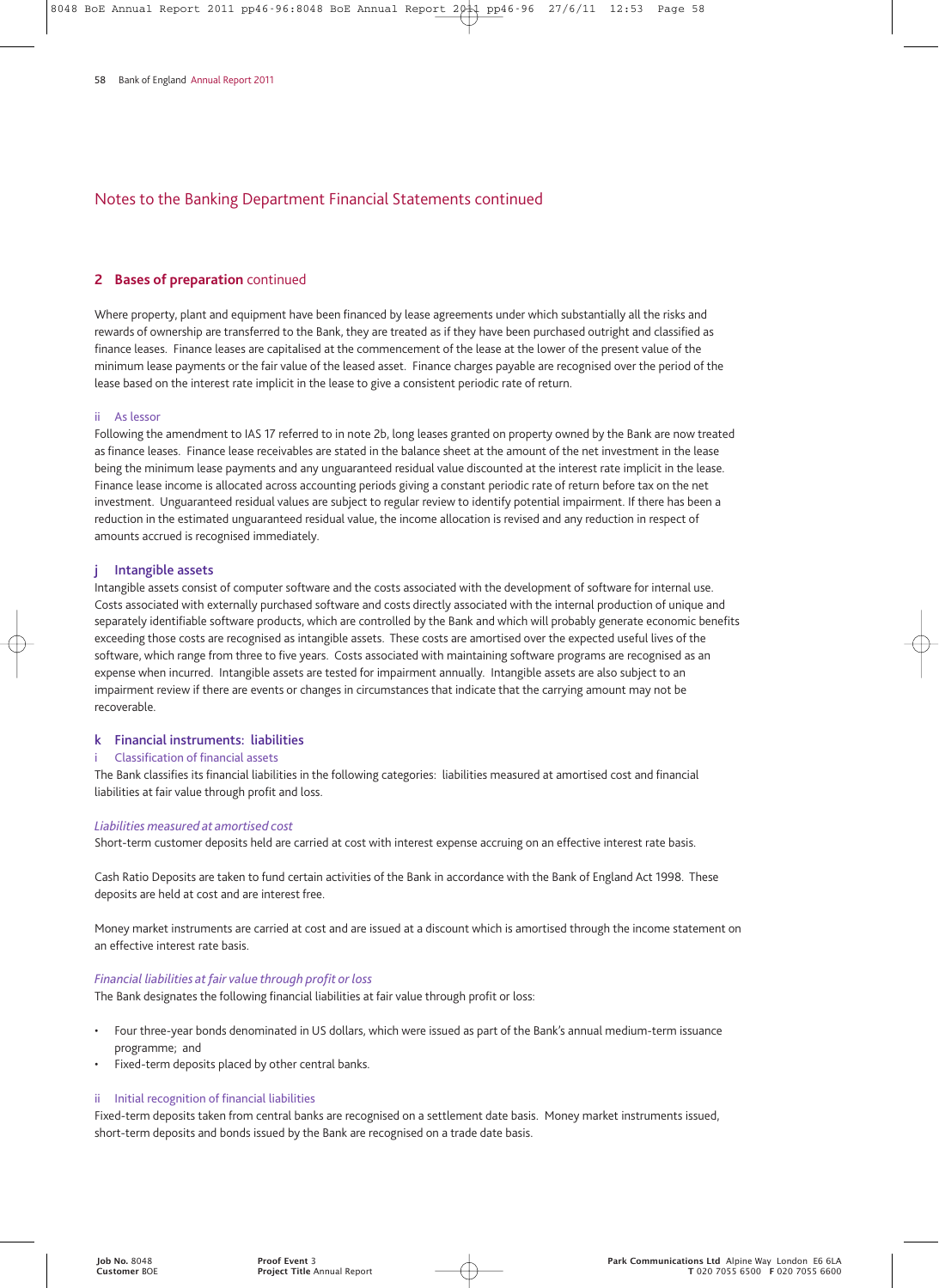#### iii Subsequent valuation of financial liabilities

Gains and losses arising from changes in the fair value of liabilities classified at fair value through profit or loss are included in the income statement in the period in which they arise.

The fair values of these liabilities are based on current offer prices.

Financial liabilities are derecognised when the right to pay cash flows relating from the financial liabilities have expired. If the Bank buys any of its own securities as part of its operations, these are removed from the balance sheet.

#### **l Current and deferred tax**

Corporation tax payable on profits, based on the United Kingdom tax laws, is recognised as an expense in the period in which profits arise. Tax relief on payments to HM Treasury is credited directly to the income statement in accordance with paragraph 52B of IAS 12.

Deferred tax is provided in full, using the liability method, on temporary differences arising between the tax bases of assets and liabilities and their carrying amounts in the financial statements. Deferred tax is determined using tax rates and laws that have been enacted or substantially enacted and which are expected to apply when the related deferred tax asset or liability is realised.

The principal temporary differences arise from depreciation of property, plant and equipment, revaluation of certain financial assets, property revaluations, and provisions for pensions and other post-retirement benefits.

Deferred tax assets are recognised where it is probable that future taxable profit will be available against which the temporary differences and losses can be utilised.

Deferred tax related to fair value remeasurement of available for sale securities and actuarial gains and losses on retirement benefit obligations, which are charged or credited directly to other comprehensive income, is also credited or charged directly to other comprehensive income and is subsequently recognised in the income statement together with the current or deferred gain or loss if and when realised.

#### **m Retirement benefits**

The Bank operates a non-contributory defined-benefit pension scheme providing defined benefits based on final and career average pensionable pay. The final salary element of the scheme is closed to new members. The assets of the scheme are held by the Bank in an independent trustee-administered fund. The asset recognised in the balance sheet in respect of the defined-benefit pension scheme is the fair value of the scheme's assets less the present value of the defined-benefit obligation at the balance sheet date. The defined-benefit obligation is calculated annually by an independent actuary using the projected unit method. The present value of the defined-benefit obligation is determined by discounting the estimated cash outflows using interest rates of high-quality sterling corporate bonds that have terms to maturity approximating to the terms of the related pension liability. Actuarial gains and losses comprise experience adjustments (the effects of differences between the previous actuarial assumptions and what actually occurred), as well as the effects of changes in actuarial assumptions. Actuarial gains and losses are recognised immediately in equity and reflected in other comprehensive income. Current and past service costs are recognised immediately in the income statement. Any net defined-benefit surplus is limited to the benefit that is available to the Bank.

The Bank also provides other post-retirement benefits, principally related redundancy provisions and healthcare for certain pensioners, which are accounted for on a similar basis to that used to account for pension obligations.

#### **n Equity capital**

The entire equity capital comprising £14,553,000 of Bank Stock is held by the Treasury Solicitor on behalf of HM Treasury.

Under Section 1 (4) of the Bank of England Act 1946, subsequent to the end of each year HM Treasury receives payments of half the post-tax profits unless the Bank and HM Treasury agree otherwise. The payments are deductible for corporation tax and charged to equity in the year to which they relate on the basis agreed at the end of the relevant year.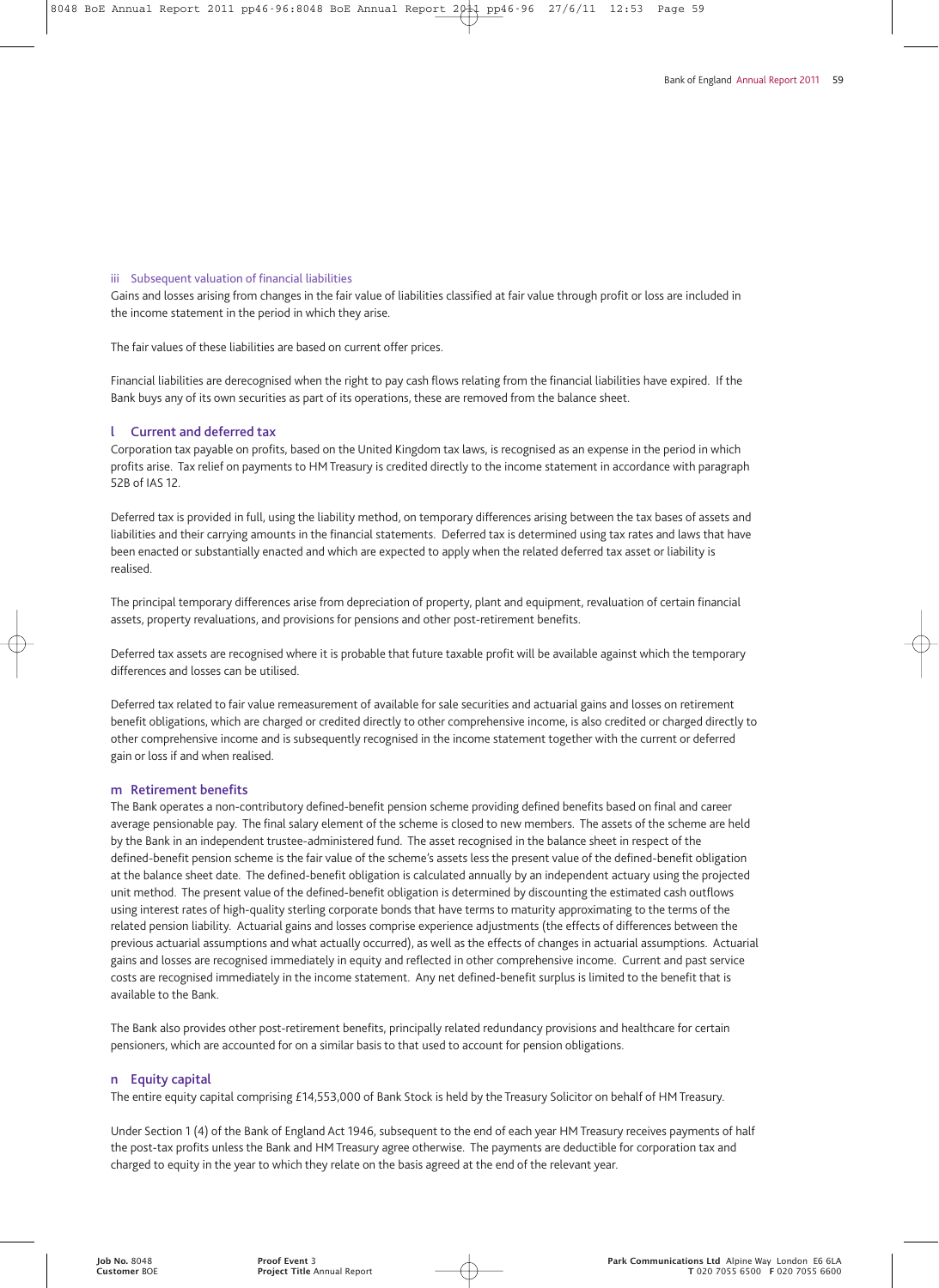#### **2 Bases of preparation** continued

#### **o Cash and cash equivalents**

For the purposes of the statement of cash flows, cash and cash equivalents comprise balances with less than three months' maturity from the date of acquisition, consisting of cash and balances with other central banks, loans and advances to banks and other financial institutions, amounts due from banks and short-term government securities.

#### **p Fees and commission income**

Fees and commissions other than those associated with financial instruments are recognised as the service is provided.

#### **q Provisions**

Provisions are recognised in respect of restructuring, redundancy and legal claims arising from past events where it is probable that an outflow of resources will be required to settle the obligation and the amount can be reliably estimated.

#### **r Indemnified operations**

The Bank may enter into arrangements where it is fully indemnified, without charge, from loss by HM Treasury. Surpluses from such indemnified operations, after the deduction of fees, operating costs and tax, are treated as a capital contribution and taken directly to equity as distributable reserves.

#### **s Collateral pledged under sale and repurchase agreements**

Securities sold subject to repurchase agreements are assets provided as collateral where the transferee has the right by contract or custom to sell the collateral. These securities remain on the balance sheet and the liability is included in deposits from banks and other financial institutions. Securities purchased under agreements to resell ('reverse repurchase agreements') are not recognised on the balance sheet; the asset is included in loans and advances to banks and other financial institutions. The difference between sale and repurchase price is treated as interest and accrued over the life of the agreements.

Securities lent to counterparties also remain on the balance sheet. Securities borrowed are not recognised on the balance sheet, unless they are sold to third parties, in which case the obligation to return the securities is recorded at fair value as a liability.

The Bank may accept its own securities as collateral for reverse repurchase agreements. Such reverse repurchase transactions are treated as collateralised and are treated in the same way as other reverse repurchase transactions.

#### **t Special Liquidity Scheme**

The Special Liquidity Scheme involves borrowing UK Treasury bills from the United Kingdom Debt Management Office (DMO) and swapping them for securities held by banks and building societies.

The accounting for securities borrowing and lending has been determined in accordance with the recognition principles set out in IAS 39. Neither the bills borrowed from the DMO nor the collateral received from the counterparties to whom the bills are lent are recognised on the balance sheet as the Bank does not obtain substantially all the risks and rewards of ownership of those instruments.

#### **u Commitments on behalf of HM Treasury**

Commitments on behalf of HM Treasury in foreign currencies and gold arising in the course of operating the Exchange Equalisation Account are not included in these financial statements as the Bank is concerned in such transactions only as agent.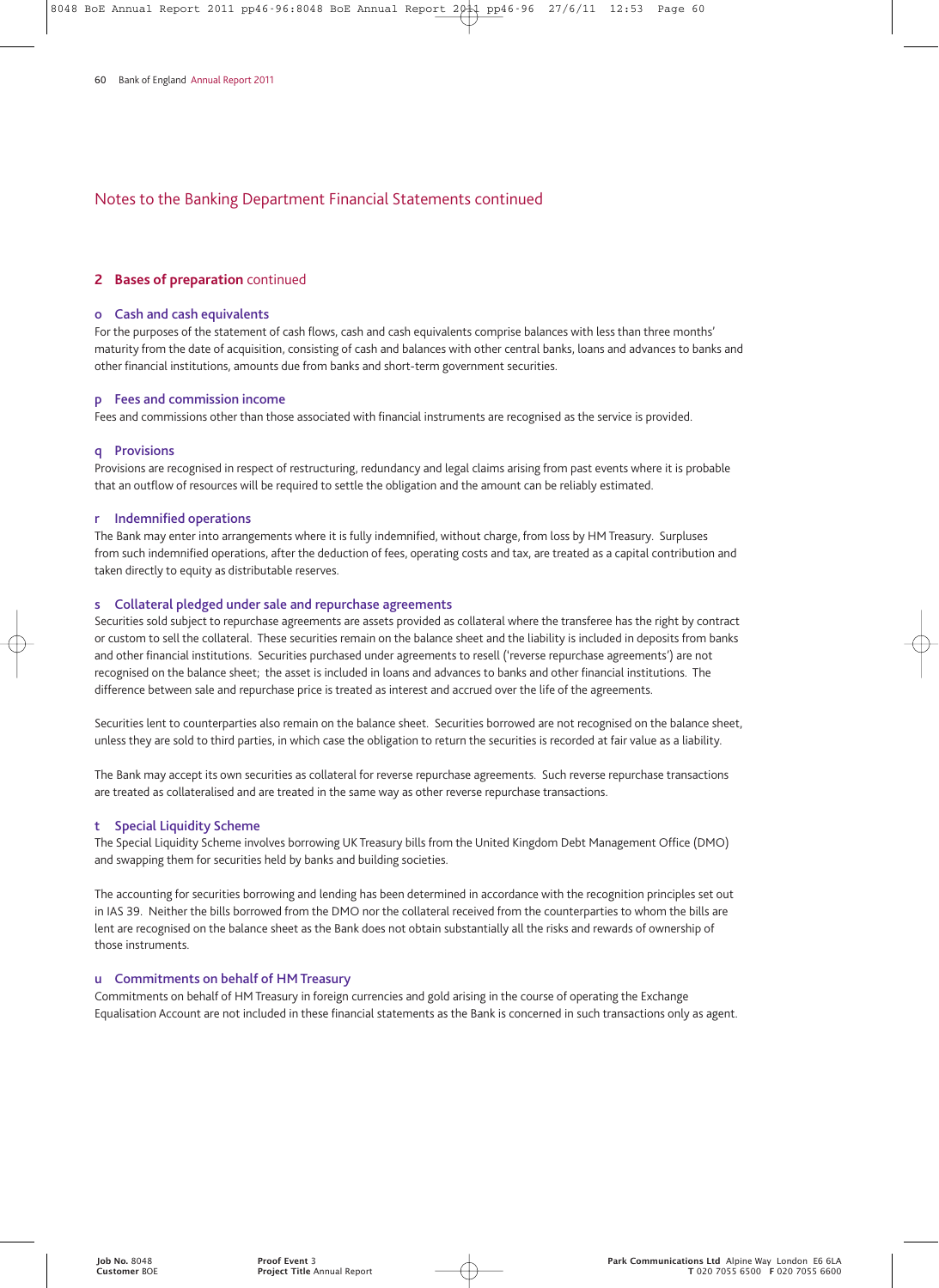#### **3 Significant accounting estimates and judgements in applying accounting policies**

The Bank makes estimates and assumptions that affect the reported amounts of assets and liabilities. Estimates and judgements are continually evaluated and are based on historical experience and other factors, including expectations of future events that are believed to be reasonable under the circumstances.

#### **a Post-retirement benefits**

Post-retirement benefits are long-term liabilities whose value can only be estimated using assumptions about developments over a long period. The Bank has employed actuarial advice in arriving at the figures in the financial statements (see note 18a, which includes relevant sensitivity analysis). Members of Court consider the assumptions used by the actuary in their calculations to be appropriate for this purpose.

#### **b Fair value of equity investments that are available for sale**

Fair values of equity investments classified for accounting purposes as available for sale, which are held by the Bank for the long term as part of its central banking activities and which may not be readily saleable, have generally been established by discounting expected future dividends reflecting the benefit that the Bank derives from the investments (see note 14b, which includes relevant sensitivity analysis).

#### **c Fair value of collateral in non-active markets**

Where possible, the Bank uses a market price to value securities. Where no such market price exists, the Bank uses a model designed to deliver a price that is as close as possible to what a market price would be had such a price existed. Back-testing has been carried out to validate model-based prices. Pricing methodology and the use of spreads in models are under regular review. A Collateral Review Committee is chaired by the Head of the Markets Directorate's Risk Management Division, and the Executive Director for Markets chairs a Special Liquidity Scheme Steering Group.

#### **d Intangible assets**

Management has made certain judgements when capitalising intangible assets. Various costs incurred in the production of an internal project are capitalised if a number of criteria are met. Management has made judgements and assumptions when assessing whether a project meets these criteria and when measuring the costs and economic life attributable to such projects.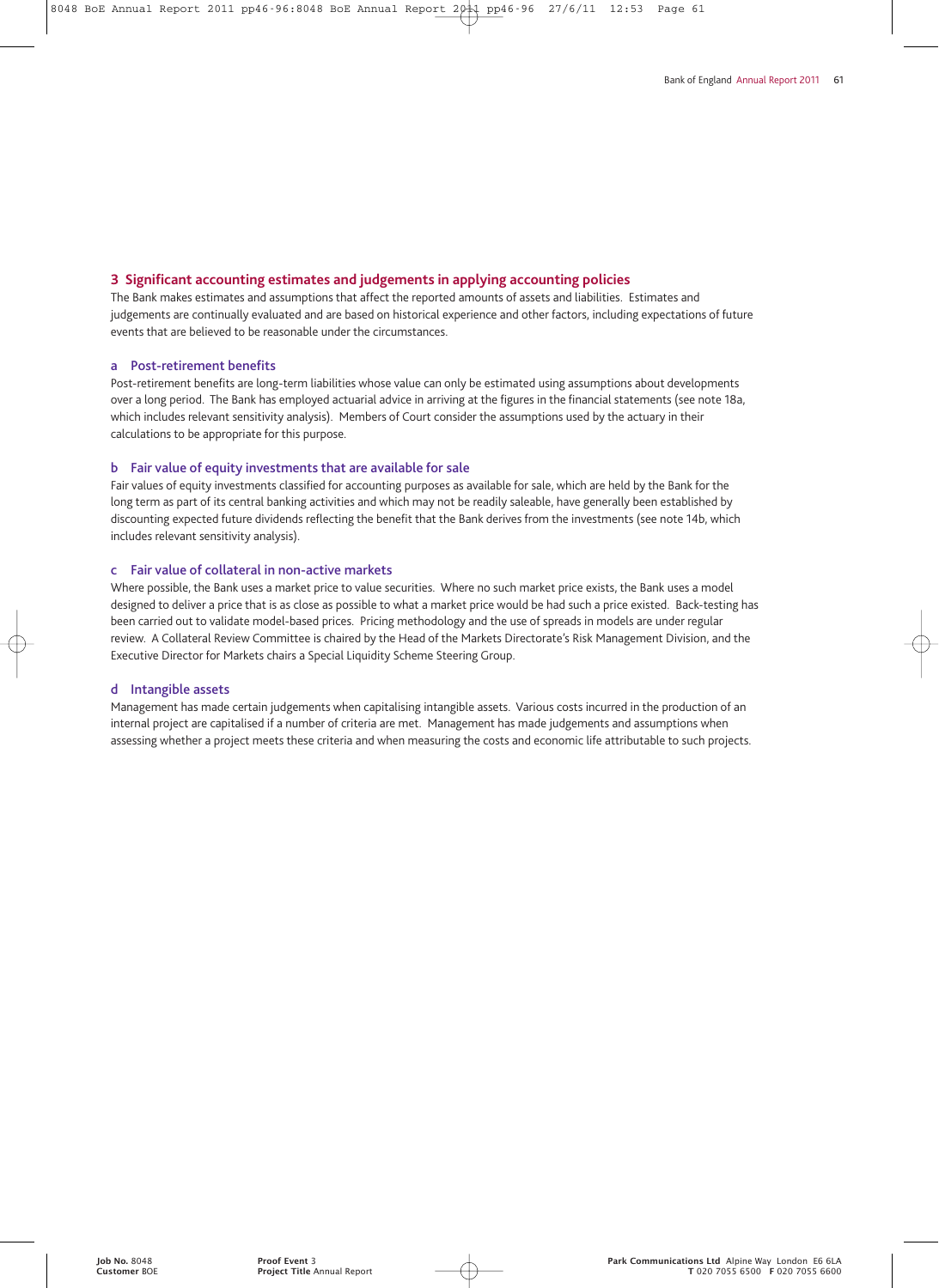## **4 Profit before tax**

|                                                                                  | Note | 2011<br>£m     | 2010<br>£m |
|----------------------------------------------------------------------------------|------|----------------|------------|
| Income includes                                                                  |      |                |            |
| Charges for services to HM Government (including charges to the Issue Department |      |                |            |
| in respect of the note issue)                                                    |      | 87             | 83         |
| Banking charges and tariff income                                                |      | 16             | 19         |
| Dividend from the Bank for International Settlements                             |      | 32             | 12         |
| <b>Expenses includes</b>                                                         |      |                |            |
| Staff costs                                                                      | 5    | 140            | 155        |
| Legal fees                                                                       |      | 2              | 6          |
| Amortisation of intangible assets                                                | 17   | 6              | 5          |
| Depreciation of property, plant and equipment                                    | 16   | 9              | 9          |
| Software expenditure                                                             |      | $\overline{7}$ |            |
| Operating lease rentals - property                                               |      |                |            |
| — other                                                                          |      |                |            |
| Other administrative expenses                                                    |      | 98             | 102        |

## **5 Staff costs**

|                                         | Note | 2011<br>£m | 2010<br>£m |
|-----------------------------------------|------|------------|------------|
| Wages and salaries                      |      | 93         | 93         |
| Social security costs                   |      | 9          | 9          |
| Pension and other post-retirement costs | 18   | 38         | 53         |
|                                         |      | 140        | 155        |

Wages and salaries include £1 million of costs capitalised as intangible assets (2010: £1 million).

#### **Average number of employees**

The average number of persons employed by the Bank during the year was made up as follows:

|                                                   | 2011  | 2010  |
|---------------------------------------------------|-------|-------|
| Governors and other members of the Executive Team | 11    | 9     |
| Managers and analysts                             | 732   | 738   |
| Other staff                                       | 1.102 | 1.149 |
|                                                   | 1,845 | 1.896 |

The number of persons employed by the Bank at the end of February 2011 was 1,839, of which 1,613 were full-time and 226 were part-time (2010: 1,904; of which 1,685 full-time and 219 part-time).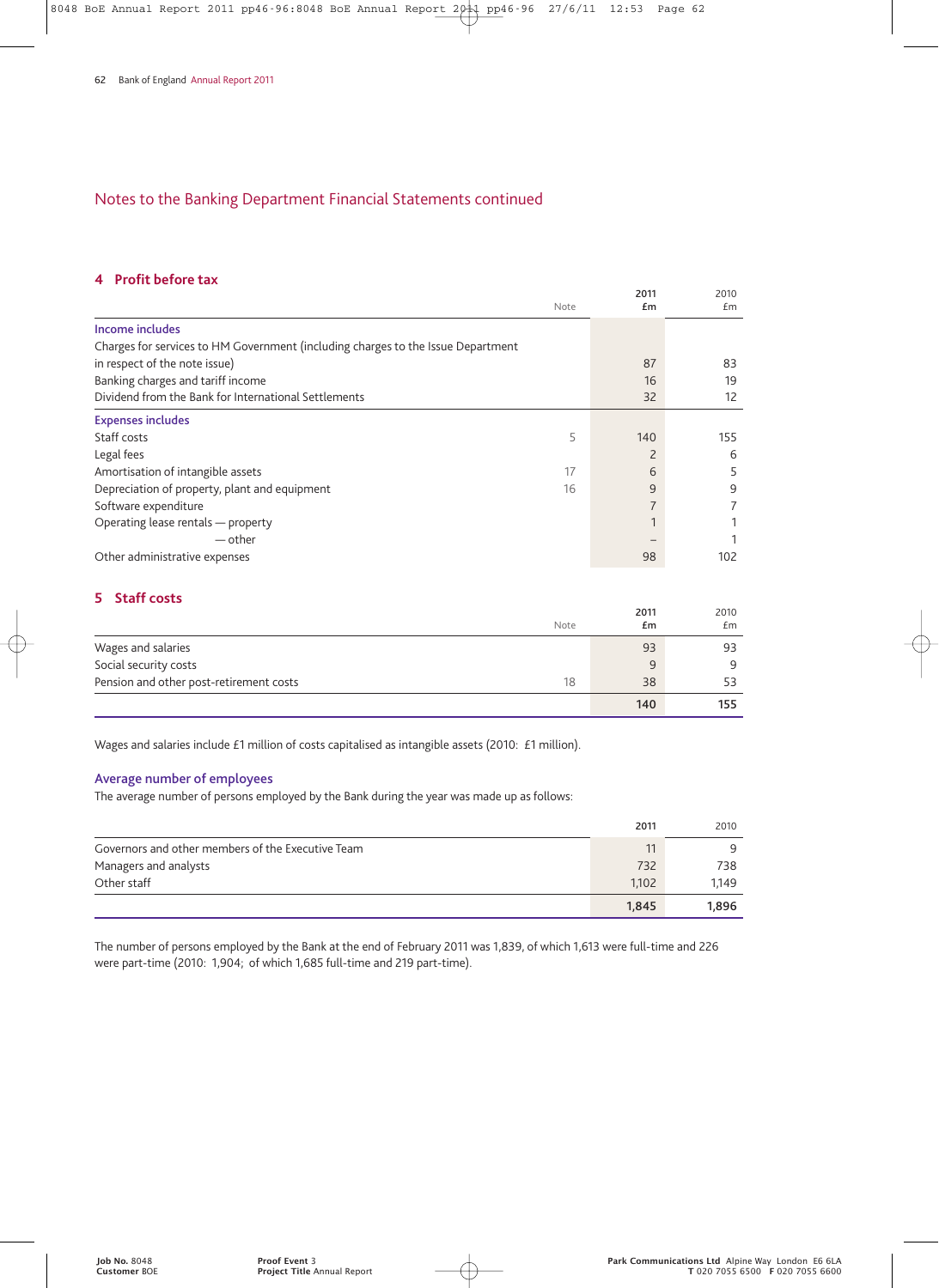## **6 Auditor's remuneration**

|                                                                | 2011<br>£000 | 2010<br>£000 |
|----------------------------------------------------------------|--------------|--------------|
|                                                                |              |              |
| Audit fees for the Bank's audit:                               |              |              |
| - Fees relating to current year                                | 285          | 302          |
| - Fees relating to prior year                                  | (9)          | 16           |
| Fees payable to the Auditor for services provided to the Bank: |              |              |
| — Tax services                                                 | 42           | 132          |
| $-$ All other services*                                        | 73           | 492          |
|                                                                | 391          | 942          |

\*Of the amounts included in all other services £nil of accounting fees were recovered from third parties during the year to 28 February 2011 (2010: £301,000).

In addition, fees of £40,000 for audit services and £3,000 for tax services in relation to Bank of England Asset Purchase Facility Fund Ltd paid by the Bank were recovered via a management fee (2010: £55,000 and £42,000 respectively).

## **7 Taxation**

The tax charged within the Income Statement is made up as follows:

|                             | 2011<br>£m | 2010<br>£m     |
|-----------------------------|------------|----------------|
| Current UK corporation tax  |            | 34             |
| Prior year corporation tax  | (4)        | (1)            |
| Deferred tax - current year | 10         | $\overline{4}$ |
| — prior year                | (2)        |                |
| Tax charge on profit        |            | 37             |

The tax charged within the Income Statement differs from the amount calculated at the basic rate of tax on the profit for the year as follows:

|                                          | 2011<br>£m               | 2010<br>£m |
|------------------------------------------|--------------------------|------------|
| Profit before tax                        | 132                      | 231        |
| Tax calculated at rate of 28%            | 37                       | 65         |
| Tax relief on payment to HM Treasury     | (18)                     | (28)       |
| Non-deductible expenses                  | $\overline{\phantom{0}}$ |            |
| Dividend not subject to corporation tax* | (9)                      |            |
| Prior year items                         | (6)                      | (1)        |
| Change in tax rate to 27%                |                          |            |
| Total tax charge for the period          | 5                        | 37         |

\*Bank for International Settlement dividends received by the Bank from 1 July 2009 are exempt from UK corporation tax following the legislation changes introduced by CTA 2009 (S931F and S931G) on foreign distributions received on non-redeemable ordinary shareholdings. Included in the prior year items is the removal of a £3 million provision made in 2009/10 in respect of dividends actually received on 2 July 2009.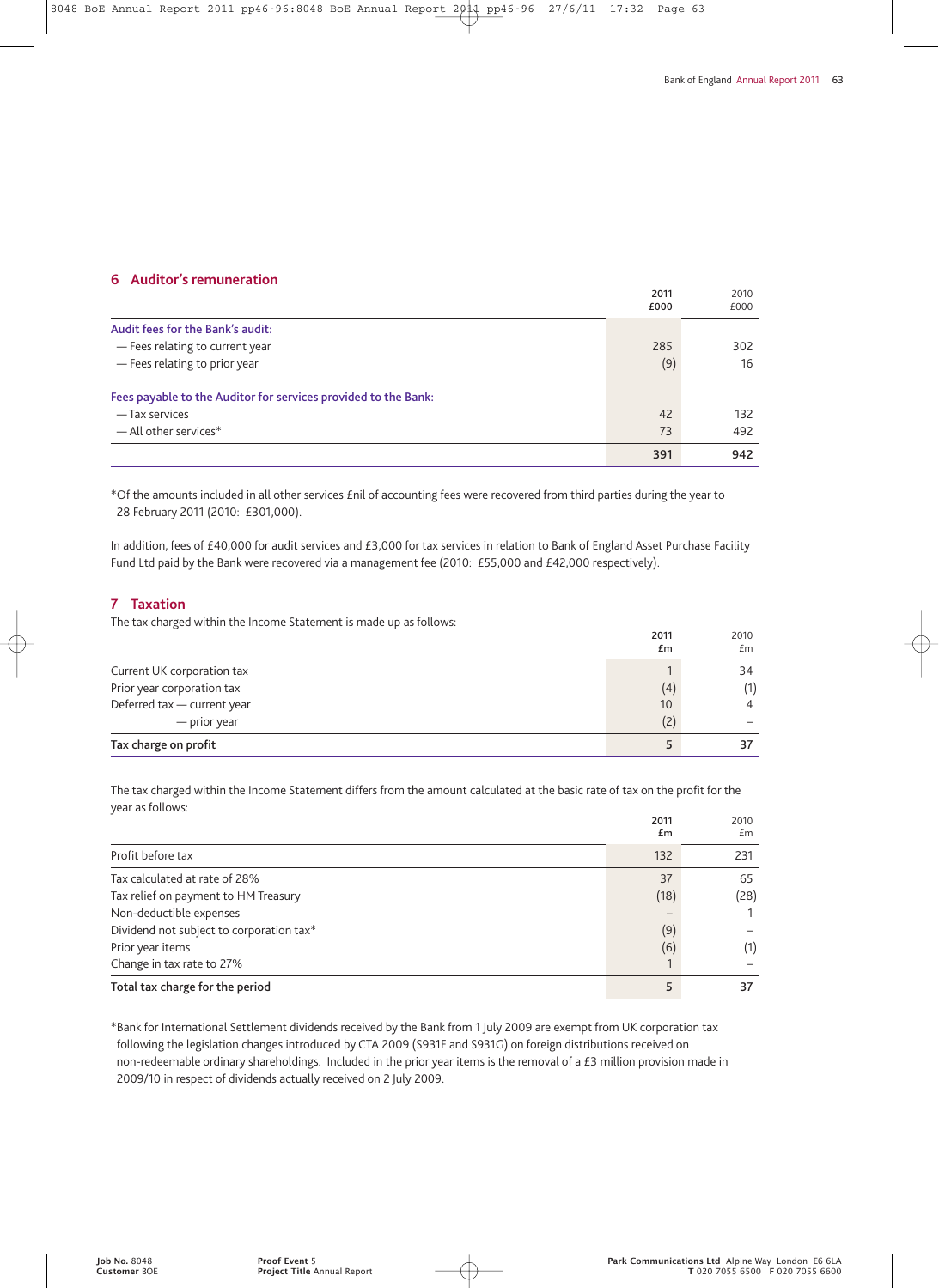#### **7 Taxation** continued

| Tax charged to equity comprises:                                               |            |            |
|--------------------------------------------------------------------------------|------------|------------|
|                                                                                | 2011<br>£m | 2010<br>Em |
| Tax (credited)/charged to equity through the Statement of Comprehensive Income |            |            |
| Current UK corporation tax                                                     | 3          | (16)       |
| Deferred tax                                                                   | (52)       | 8          |
|                                                                                | (49)       | (8)        |
| Other tax charged directly to equity                                           |            |            |
| Current UK corporation tax                                                     | 78         | 321        |
| Tax charged to equity                                                          | 29         | 313        |
|                                                                                |            |            |
| Tax charged to equity is attributable as follows:                              | 2011       | 2010       |
|                                                                                | £m         | £m         |
| Tax (credited)/charged to equity through the Statement of Comprehensive Income |            |            |
| Revaluation of available for sale securities                                   | (5)        | 11         |
| Actuarial gains on retirement benefits                                         | (39)       | (19)       |
| Change in tax rate to 27%                                                      | (5)        |            |
|                                                                                | (49)       | (8)        |
| Other tax charged directly to equity                                           |            |            |
| Surplus on indemnified operations                                              | 78         | 321        |
| Tax charged to equity                                                          | 29         | 313        |

The main UK corporation tax rate reduced from 28% to 27% with effect from 1 April 2011. The rate reduction on the deferred tax balances as at 28 February 2011 has been disclosed in note 24.

## **8 Payable to HM Treasury under Section 1 (4) of the Bank of England Act 1946**

| .<br>. .                        | 2011<br>£m | 2010<br>£m |
|---------------------------------|------------|------------|
| Payable 5 April (2010: 1 April) | 26         | 47         |
| Payable 5 October               | 38         | 50         |
|                                 | 64         | 97         |

The Bank of England Act 1946, as amended by the Bank of England Act 1998, requires the Bank to pay HM Treasury, in lieu of dividend on the Bank's capital, on 5 April and 5 October, a sum equal to 25% of the Banking Department's post-tax profit for the previous financial year or such other sum as the Bank and HM Treasury may agree. When the due date falls on a non-business day, the payment is made on the last business day before the due date. These payments have been accrued and charged to equity at 28 February 2011 based on the agreement between the Bank and HM Treasury on that date. The payments are deductible for corporation tax in the year to which the payments relate. The overall effect is that the Bank and HM Treasury will normally share Banking Department's post-tax profits equally.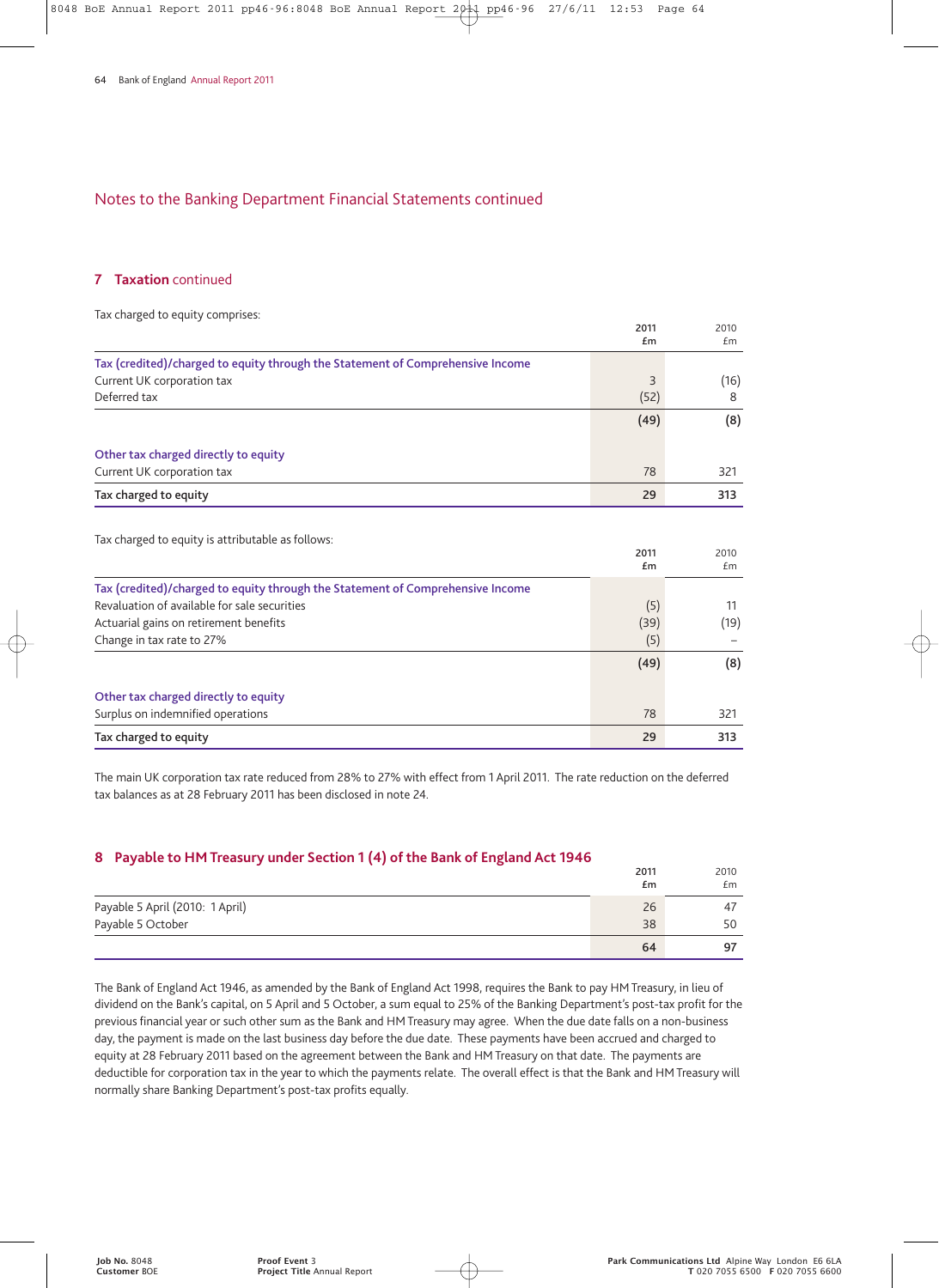#### **9 Cash and balances with other central banks**

|                                   | 2011<br>£m               | 2010<br>Em |
|-----------------------------------|--------------------------|------------|
| Cash                              | $\overline{\phantom{0}}$ | -          |
| Balances with other central banks | 326                      | 486        |
|                                   | 326                      | 486        |

Balances with other central banks are correspondent accounts with other central banks used for Bank and customer business.

#### **10 Loans and advances to banks and other financial institutions**

|                                                                         | 2011<br>£m | 2010<br>£m |
|-------------------------------------------------------------------------|------------|------------|
| Items in course of collection                                           |            |            |
| Reverse repurchase agreements held at amortised cost                    | 3.019      | 3.597      |
| Reverse repurchase agreements held at fair value through profit or loss | 12,536     | 8,738      |
| Other loans and advances                                                | 2.014      | 175        |
|                                                                         | 17.570     | 12.510     |

These balances include advances and reverse repurchase agreements arising as part of the Bank's open market operations, as well as advances matching the deposits taken (notes 20 to 22). Amounts are stated after provisions for impairment, where appropriate. The level and composition of the Bank's open market operations, including the split between Banking and Issue Departments, depends on movements in the Bank's balance sheet as described in the published *Framework for the Bank of England's Operations in the Sterling Money Markets* (updated December 2010).

At 28 February 2011 loans and advances to banks and other financial institutions included cash and cash equivalents of £7.4 billion (2010: £4.2 billion) which are disclosed in note 27i.

## **11 Other loans and advances**

|                                                              | 2011                     | 2010    |
|--------------------------------------------------------------|--------------------------|---------|
|                                                              | £m                       | £m      |
| Overdrafts                                                   | $\overline{\phantom{0}}$ |         |
| Loan to the Bank of England Asset Purchase Facility Fund Ltd | 199,804                  | 199,932 |
| Term loans                                                   | 4                        |         |
|                                                              | 199,808                  | 199,935 |

#### Loan to Bank of England Asset Purchase Facility Fund Ltd (BEAPFF)

Upon receipt of notification of BEAPFF's intention to draw down under the loan, the Bank is required to make the advance and may only obtain repayment with the agreement of BEAPFF. The loan is ultimately repayable on termination of BEAPFF's operations.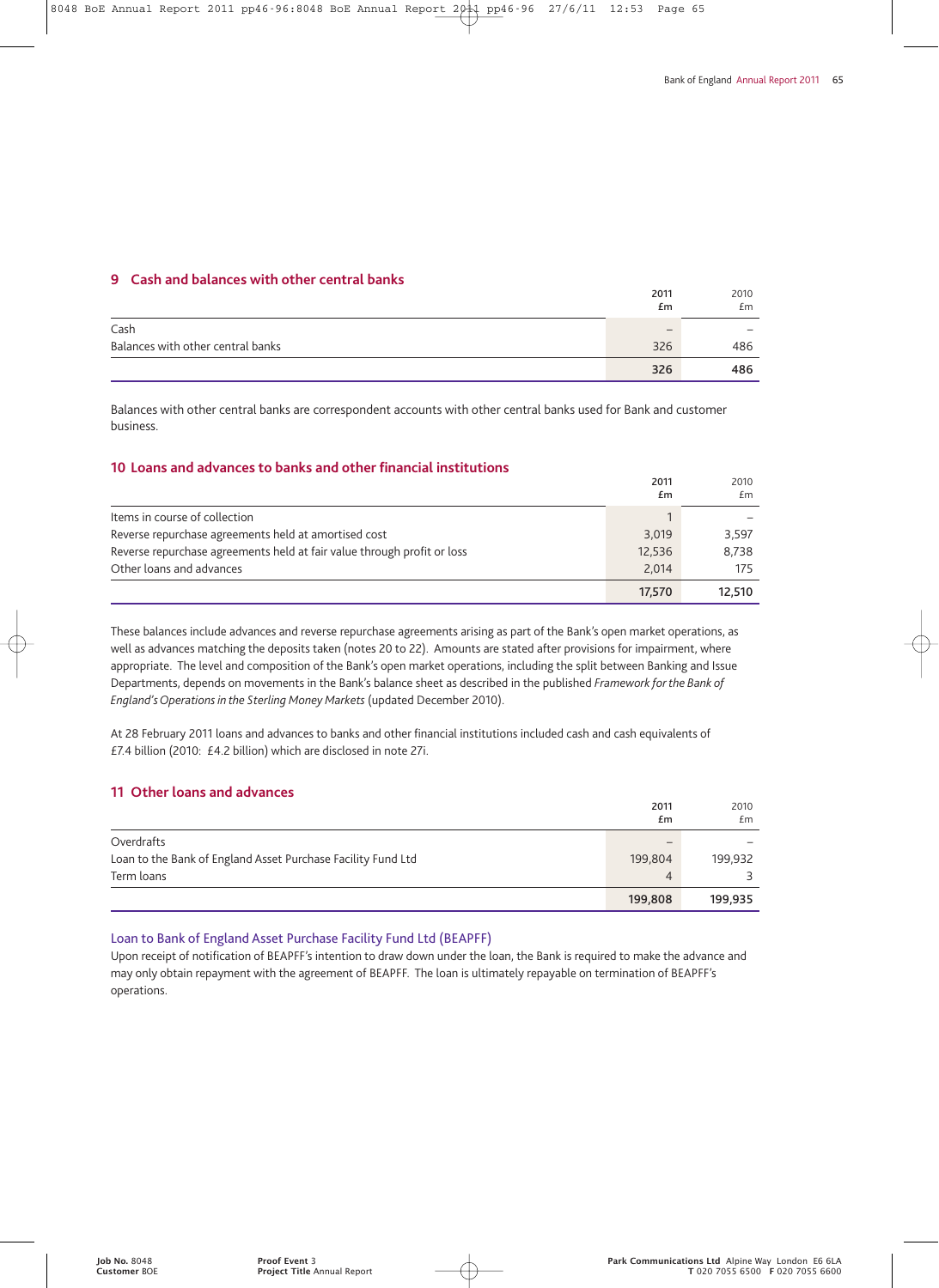#### **12 Securities held at fair value through profit or loss**

|                                          | 2011<br>£m | 2010<br>£m |
|------------------------------------------|------------|------------|
| Money market instruments                 | 385        | 568        |
| Listed foreign government securities     | 3,892      | 2,783      |
| Other listed foreign currency securities | 475        | 734        |
|                                          | 4,752      | 4,085      |

The holdings of foreign government and other foreign currency securities are funded by the Bank's issuance of medium-term securities (note 23). In the current year, the securities issued related entirely to the Bank's foreign exchange reserves portfolio. As at 28 February 2011 this portfolio was financed by four \$2 billion three-year bonds (2010: three \$2 billion three-year bonds) issued through the Bank's annual programme of syndicated foreign currency bond issuance. In March 2010, the Bank launched a \$2 billion three-year bond replacing the 2007 bond which matured on 22 March 2010; a further \$2 billion bond was issued on 28 February 2011, to replace the 2008 bond which matured on 17 March 2011. The assets in the portfolio are denominated in US dollars, euros and Japanese yen.

At 28 February 2011 securities held at fair value through profit or loss included cash and cash equivalents of £0.4 billion (2010: £0.5 billion) which are disclosed in note 27i.

#### **13 Derivative financial instruments**

The Bank uses the derivative instruments described below. The main purpose of these is to manage the currency and interest rate exposures on the Bank's portfolio of financial assets and financial liabilities. They may also be used as an instrument in monetary policy transactions.

**Interest rate and bond futures** are exchange-traded contractual obligations to receive or pay a net amount based on changes in interest rates or to buy or sell a financial instrument on a future date at a specified price. The counterparty credit risk is limited because changes in the price of the contracts are settled daily with the exchange.

**Cross-currency interest rate swaps, interest rate swaps and forward exchange contracts** are commitments to exchange one set of cash flows for another. Swaps result in an economic exchange of currencies or coupons (eg fixed rate for floating rate) or a combination of these. An exchange of principal occurs for cross-currency interest rate swaps and forward exchange contracts, but no such exchange of principal usually occurs for interest rate swaps. The Bank's credit risk represents the potential cost to replace the swap contracts if counterparties fail to perform their obligations. This risk is monitored on an ongoing basis with reference to the current fair value. To control the level of credit risk taken, the Bank assesses counterparties using the same techniques as for its lending activities and will take collateral if the replacement cost of all transactions with the counterparty exceeds relevant thresholds.

The notional amounts of derivative financial instruments provide a basis for comparison with other instruments recognised in the balance sheet but do not necessarily indicate the amounts of future cash flows involved or the current fair value of the instruments and therefore do not indicate the Bank's exposure to credit or price risks. The derivative instruments move into profit (in which case they are treated as assets) or loss (in which case they are treated as liabilities) as a result of fluctuations in market prices relative to their terms. The aggregate contractual or notional amount of derivative financial instruments outstanding, the extent to which instruments have moved into profit or not, and thus the aggregate fair values of derivative financial instruments and liabilities, can fluctuate significantly over time. The fair values of derivative instruments are set out below.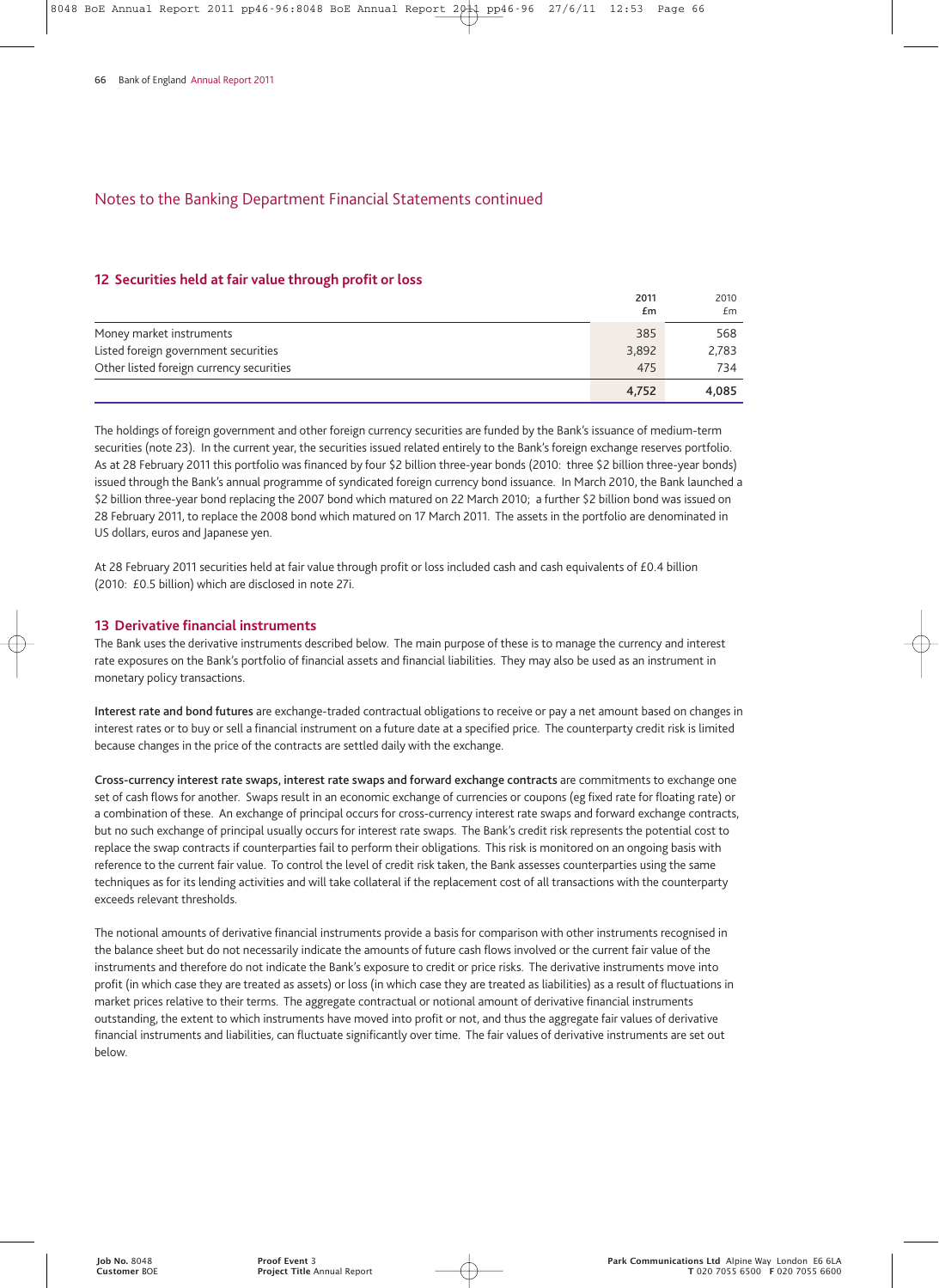## **a As at 28 February 2011**

|                       | <b>Fair values</b> |       |             |
|-----------------------|--------------------|-------|-------------|
| notional amount<br>£m | Assets             |       | Liabilities |
|                       | £m                 | £m    |             |
| 972                   | 39                 |       |             |
| 1,924                 |                    | (101) |             |
| 2,896                 | 39                 | (101) |             |
|                       |                    |       |             |
| 5,312                 | 75                 |       |             |
| 6,154                 |                    | (63)  |             |
| 11,466                | 75                 | (63)  |             |
|                       |                    |       |             |
| 5,411                 | 200                |       |             |
| 7,912                 |                    | (202) |             |
| 13,323                | 200                | (202) |             |
|                       |                    | (366) |             |
|                       | Contract           | 314   |             |

## **b As at 28 February 2010**

|                                                     | Contract        |        | Fair values |
|-----------------------------------------------------|-----------------|--------|-------------|
|                                                     | notional amount | Assets | Liabilities |
|                                                     | £m              | £m     | £m          |
| Cross-currency interest rate swaps - positive value | 715             | 82     |             |
| - negative value                                    | 1,723           |        | (100)       |
|                                                     | 2,438           | 82     | (100)       |
|                                                     |                 |        |             |
| Interest rate swaps - positive value                | 2,702           | 76     |             |
| - negative value                                    | 2,552           |        | (83)        |
|                                                     | 5,254           | 76     | (83)        |
| Forward exchange contracts - positive value         | 6,010           | 203    |             |
| - negative value                                    | 4,818           |        | (80)        |
|                                                     | 10,828          | 203    | (80)        |
| Total recognised derivative assets/(liabilities)    |                 | 361    | (263)       |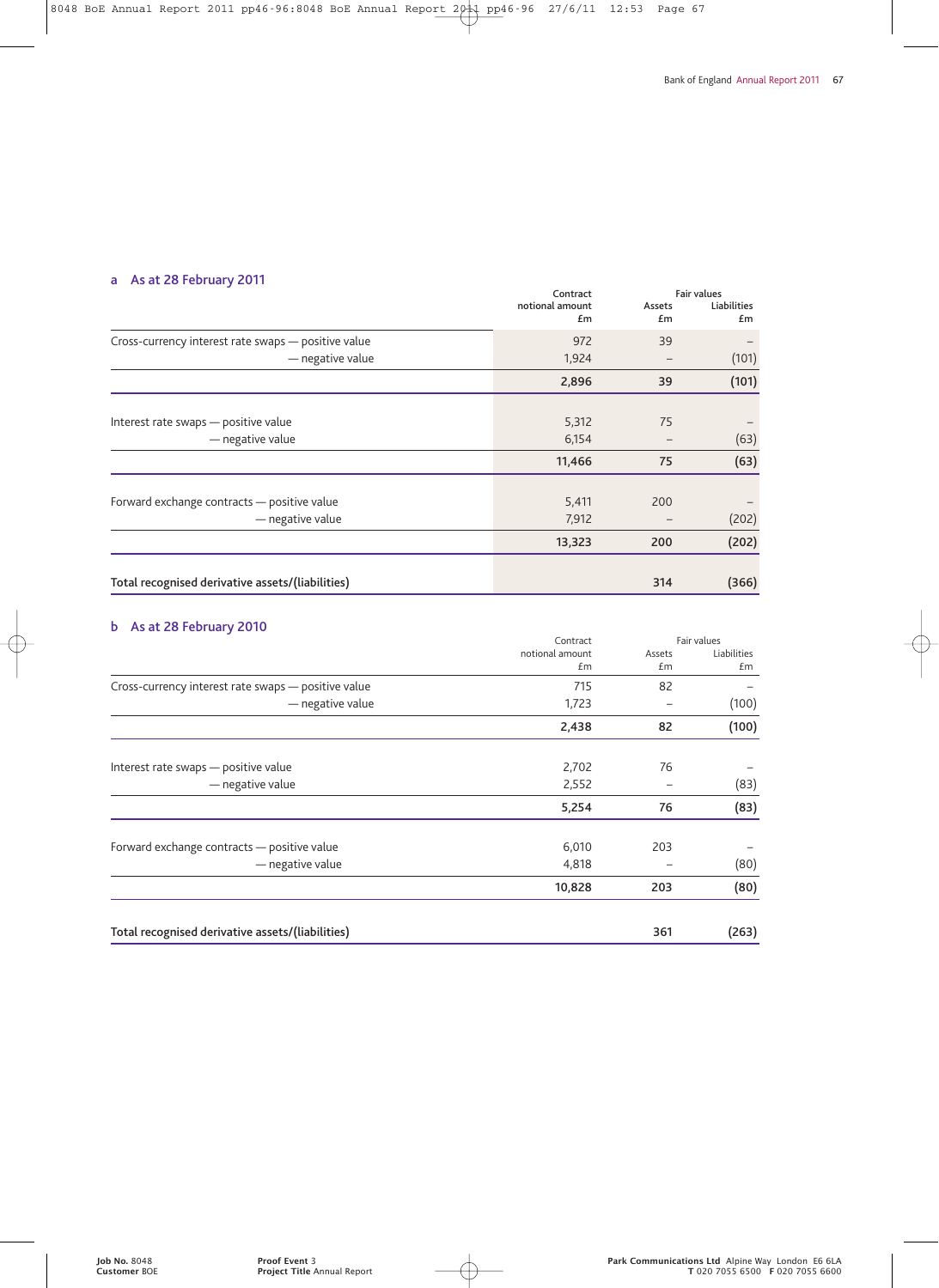#### **14 Available for sale securities**

|                                                                  | 2011  | 2010  |
|------------------------------------------------------------------|-------|-------|
|                                                                  | £m    | £m    |
| Debt securities at fair value                                    |       |       |
| British Government securities listed on a recognised UK exchange | 3,967 | 3,321 |
| Other sterling securities listed on a recognised exchange        | 557   | 636   |
|                                                                  | 4.524 | 3,957 |
| Unlisted equity investments at fair value                        | 417   | 433   |
|                                                                  | 4,941 | 4.390 |

The movement in available for sale securities comprises:

|                                                | 2011<br>£m | 2010<br>Em |
|------------------------------------------------|------------|------------|
| Available for sale debt securities             |            |            |
| At 1 March                                     | 3,957      | 3,608      |
| Purchases                                      | 868        | 880        |
| Redemptions                                    | (260)      | (426)      |
| Mark-to-market movements through equity        |            | (68)       |
| Amortisation of premium/discount               | (44)       | (32)       |
| Movement in accrued interest                   | 3          | (5)        |
| At 28 February                                 | 4,524      | 3,957      |
| Available for sale unlisted equity investments |            |            |
| At 1 March                                     | 433        | 329        |
| Revaluation of securities                      | (16)       | 104        |
| At 28 February                                 | 417        | 433        |
|                                                | 4,941      | 4,390      |

No gains or losses on available for sale securities were transferred to the Income Statement during the year (2010: £nil).

#### **a Debt securities**

British Government securities and other sterling securities are held as investments and are one of the principal sources of income for the Bank. The Bank holds these securities for the long term, generally to maturity. However, as the Bank can envisage circumstances in which they might be sold before maturity they have been classified as assets that are available for sale.

All debt securities have fixed coupons.

#### **b Unlisted equity investments**

The unlisted equity investments held by the Bank are held as part of its functions as a central bank and are thus of a long-standing nature. The Bank's holdings in any particular institution may change from time to time as part of realignments of holdings among the shareholders and participants. Fair values of unlisted equity investments reflect the price that a knowledgeable willing party would pay in an arm's length transaction.

The Bank's investment in the Bank for International Settlements (incorporated in Switzerland) consists of shares of 5,000 Special Drawing Rights, which are 25% paid. The investment has been valued on a dividend yield basis providing a value of £412 million (2010: £428 million) at the year end. A discount rate of 7% (2010: 7%) was used. Increasing the discount rate by 1 percentage point would deflate the valuation by £93 million, while decreasing the discount rate by 1 percentage point would inflate the valuation by £152 million.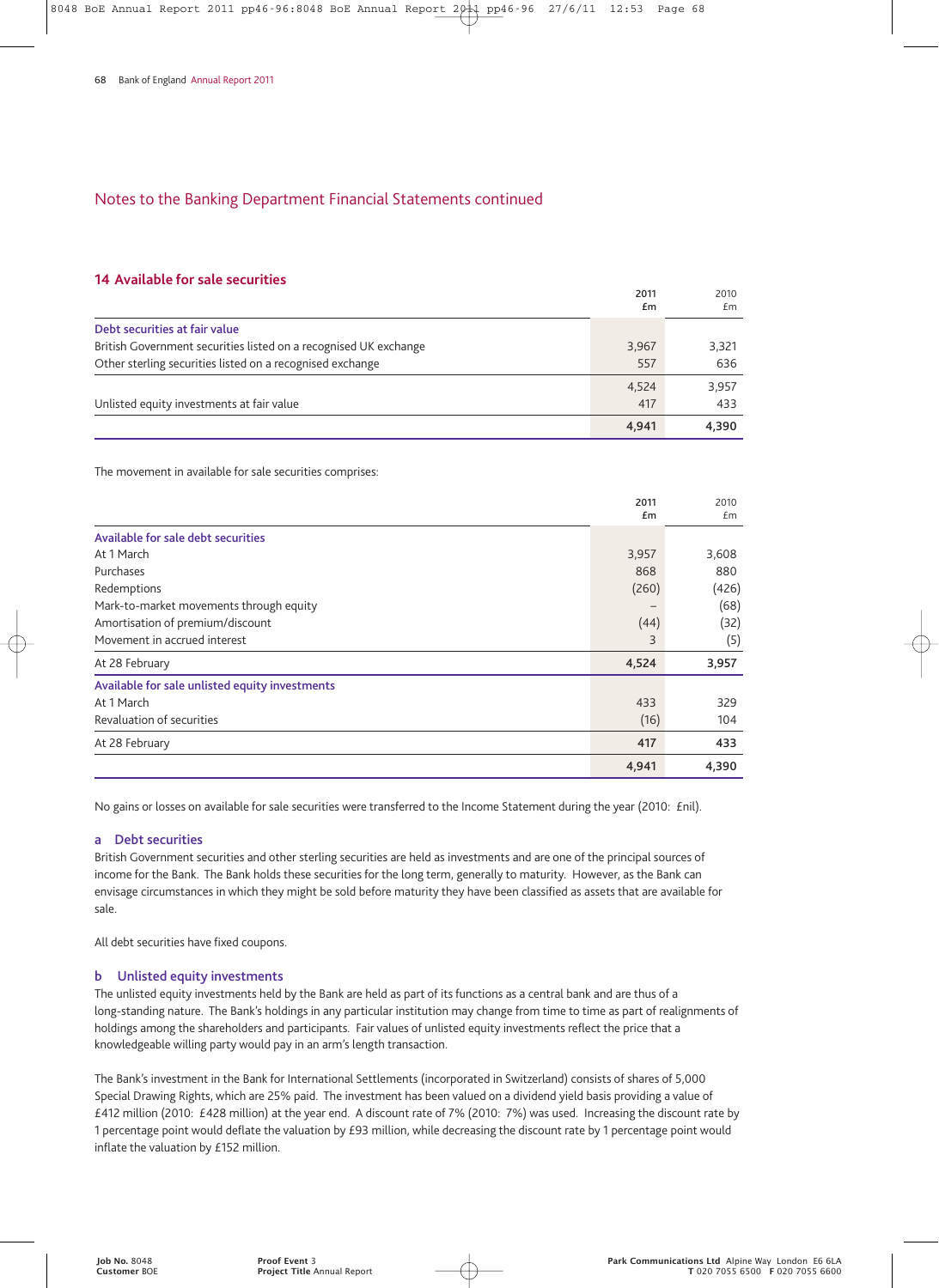The Bank's holding in the European Central Bank (ECB) represents 1.10% (2010: 1.41%) of the European Central Bank's paid-up share capital. In accordance with the Treaty on the Functioning of the European Union, and in line with other non euro area national central banks, the Bank is only required to pay up 'a minimal percentage' by way of contribution to the operational costs of the ECB; in the Bank's case this is currently 3.75% amounting to €59 million (2010: 7% amounting to €59 million) of its total allocation of the ECB's subscribed capital of €1.6 billion (2010: €0.8 billion). If the United Kingdom were to participate in Economic and Monetary Union a further contribution would be required and the Bank's paid-up share capital would then amount to 14.5% (2010: 14.5%). Contributions are non-refundable and as a non euro area member the Bank is not entitled to any dividends. The fair value of the holding has therefore been assessed as £nil (2010: £nil).

#### **15 Investments in subsidiaries**

Bank of England Asset Purchase Facility Fund Ltd (BEAPFF) is a wholly-owned subsidiary of the Bank. The investment of 100 ordinary shares of £1 are held at cost on the Bank's balance sheet.

HM Treasury have indemnified BEAPFF and the Bank against any loss arising from the activities of BEAPFF and in return will receive any surplus. The Bank has not consolidated BEAPFF in its financial statements as it has no economic interest in its activities.

The Bank has a number of other non-trading subsidiaries, which are wholly-owned. They are stated in the Bank's balance sheet at an aggregate cost under £1 million and have not been consolidated with those of the Banking Department because, in the opinion of the Members of Court, the effect of including their assets, liabilities and results with those of the Banking Department would not be material. These are:

| The Securities Management Trust Ltd | 1,000 ordinary shares of £1 |
|-------------------------------------|-----------------------------|
| Houblon Nominees Ltd                | 2 ordinary shares of £1     |
| Bank of England Nominees Ltd        | 2 ordinary shares of £1     |
| <b>BE Pension Fund Trustees Ltd</b> | 2 ordinary shares of £1     |

The aggregate net assets of these subsidiary companies are £1.2 million (2010: £1.2 million), which consist of balances held with the Bank.

Minories Finance Ltd, a wholly-owned subsidiary, has been in members' voluntary liquidation throughout the year ended 28 February 2011. During the year a distribution of £0.2 million from the liquidators was accrued (2010: £nil).

BE Museum Ltd, a wholly-owned subsidiary, has been in members' voluntary liquidation since 30 November 2010. During the year no distributions were received from the liquidators (2010: £nil).

Deposits Management (Edge) Ltd and DBS Bridge Bank Ltd, wholly-owned subsidiaries of the Bank, were dissolved during the year. The Bank has not consolidated either company in its financial statements as it has no economic interest in their activities.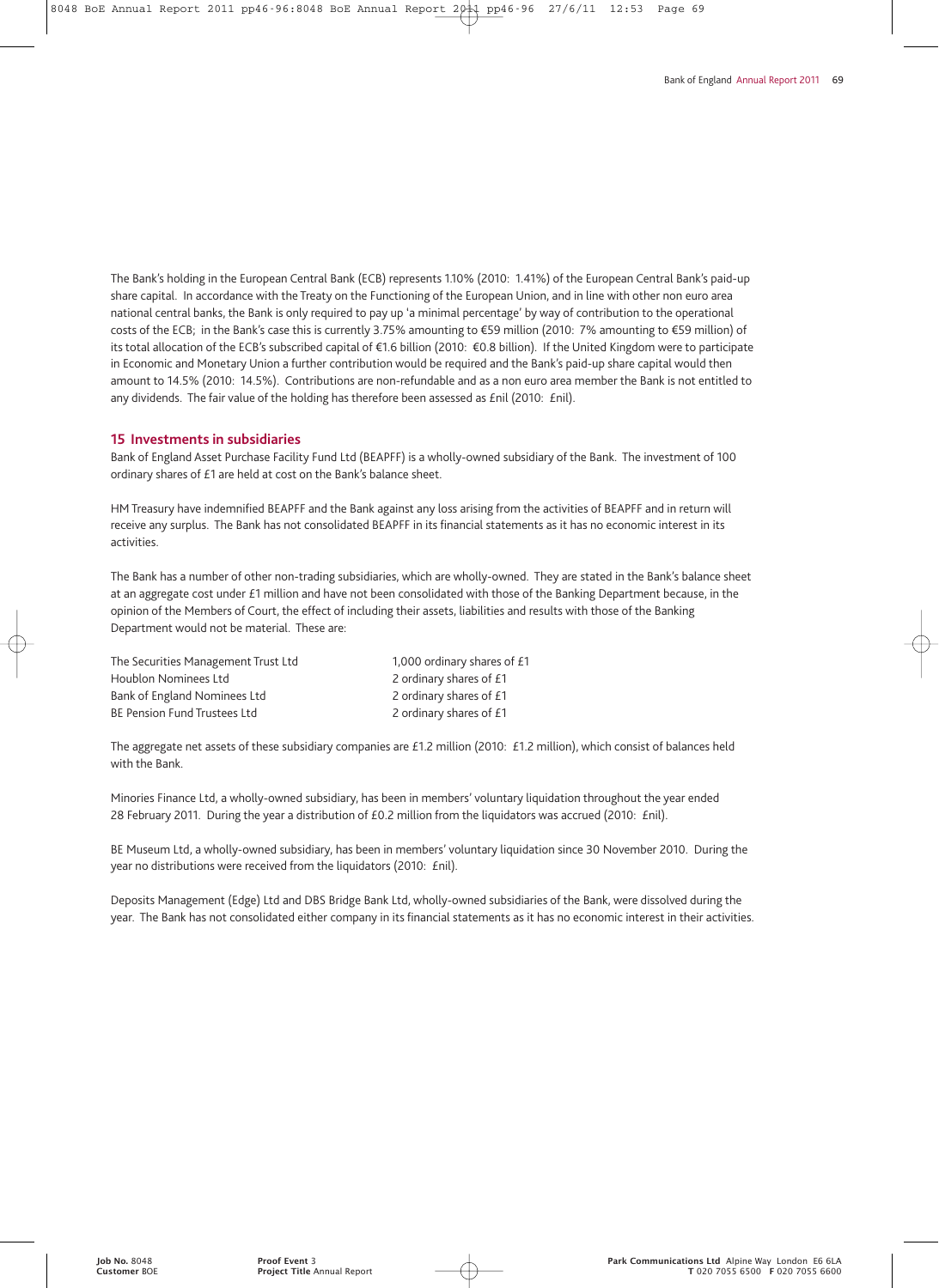## **16 Property, plant and equipment**

## **For the year to 28 February 2011**

| TUI LIIE YEAR LU ZO FEDRUARY ZUTT  |                                |                |       |
|------------------------------------|--------------------------------|----------------|-------|
|                                    | Freehold land<br>and buildings | Equipment*     | Total |
|                                    | £m                             | £m             | £m    |
| <b>Cost or valuation</b>           |                                |                |       |
| At 1 March 2010                    | 167                            | 59             | 226   |
| Additions                          | 14                             | 3              | 17    |
| Disposals                          |                                | (12)           | (12)  |
| Reclassification                   | 1                              | (1)            |       |
| Revaluation of properties          | 21                             |                | 21    |
| At 28 February 2011                | 203                            | 49             | 252   |
| <b>Accumulated depreciation</b>    |                                |                |       |
| At 1 March 2010                    |                                | 45             | 45    |
| Charge for the year                | 5                              | $\overline{4}$ | 9     |
| Disposals                          |                                | (12)           | (12)  |
| Reclassification                   | 1                              | (1)            |       |
| Revaluation of properties          | (6)                            |                | (6)   |
| At 28 February 2011                |                                | 36             | 36    |
|                                    |                                |                |       |
| Net book value at 1 March 2010     | 167                            | 14             | 181   |
| Net book value at 28 February 2011 | 203                            | 13             | 216   |

\*Net book value of equipment at 28 February 2011 included £5 million held under finance leases.

## **For the year to 28 February 2010**

|                                    | Freehold land<br>and buildings | Equipment* | Total |
|------------------------------------|--------------------------------|------------|-------|
|                                    | £m                             | £m         | £m    |
| Cost or valuation                  |                                |            |       |
| At 1 March 2009                    | 162                            | 55         | 217   |
| <b>Additions</b>                   | 5                              | 4          | 9     |
| Revaluation of properties          |                                |            |       |
| At 28 February 2010                | 167                            | 59         | 226   |
| <b>Accumulated depreciation</b>    |                                |            |       |
| At 1 March 2009                    |                                | 41         | 41    |
| Charge for the year                | 5                              | 4          | 9     |
| Written back on revaluation        | (5)                            |            | (5)   |
| At 28 February 2010                |                                | 45         | 45    |
| Net book value at 1 March 2009     | 162                            | 14         | 176   |
| Net book value at 28 February 2010 | 167                            | 14         | 181   |

\*Net book value of equipment at 28 February 2010 included £6 million held under finance leases.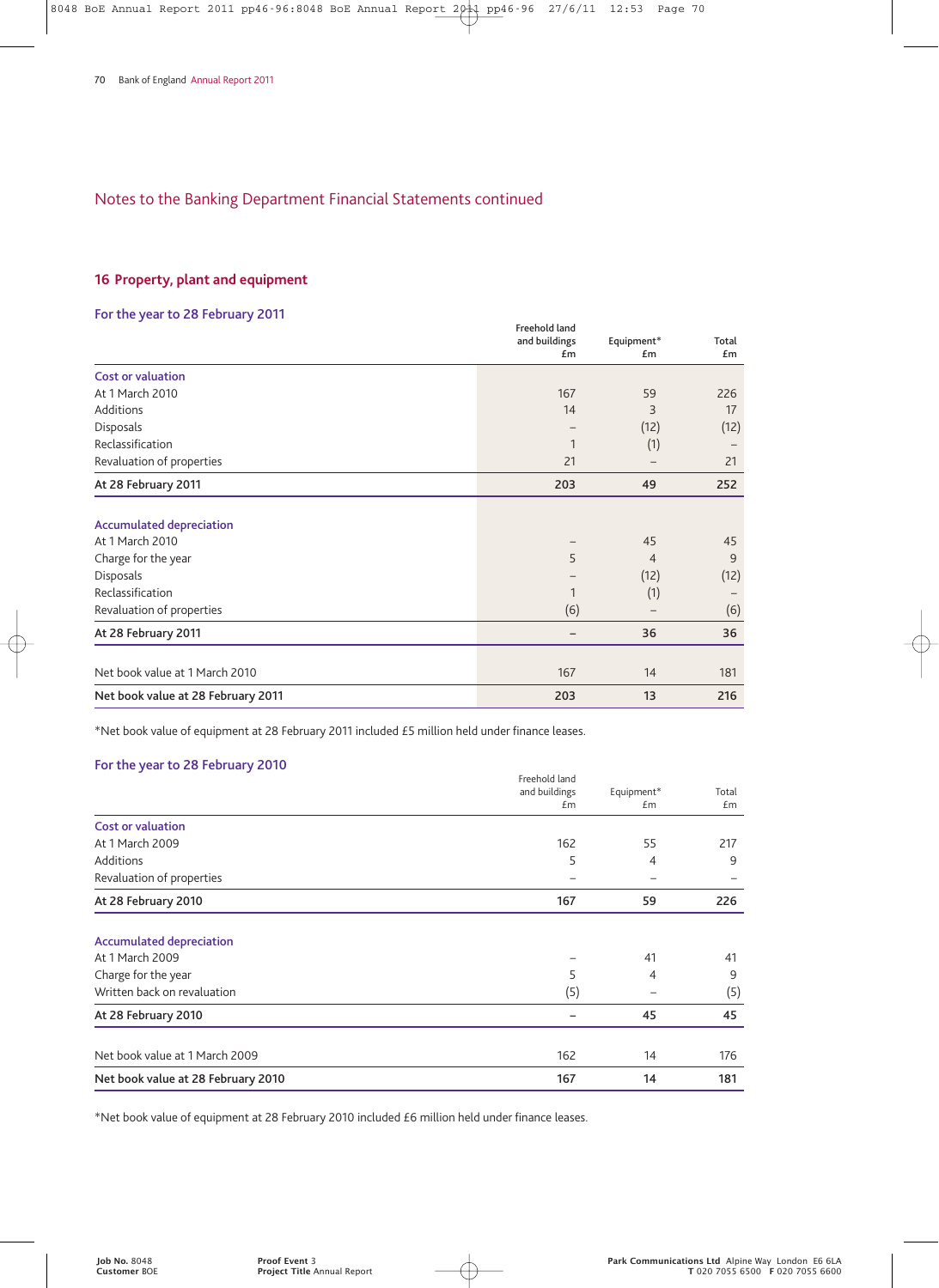The figures for freehold land and buildings reflect independent professional valuations on a market value basis as at 28 February 2011 by Deloitte LLP (trading as Drivers Jonas Deloitte), members of the Royal Institution of Chartered Surveyors (RICS). These valuations have been incorporated into the financial statements and were performed in accordance with the RICS Valuation Standards.

## **17 Intangible assets**

| <i>If</i> intengneted assets    | 2011<br>£m | 2010<br>£m |
|---------------------------------|------------|------------|
| Cost                            |            |            |
| At 1 March                      | 40         | 42         |
| Additions                       | 3          | 2          |
| Disposals                       | (10)       | (4)        |
| At 28 February                  | 33         | 40         |
| <b>Accumulated amortisation</b> |            |            |
| At 1 March                      | 27         | 25         |
| Charge for the year             | 6          | 5          |
| Disposals                       | (10)       | (3)        |
| At 28 February                  | 23         | 27         |
|                                 |            |            |
| Net book value at 1 March       | 13         | 17         |
| Net book value at 28 February   | 10         | 13         |

Intangible assets primarily comprise computer software and related costs.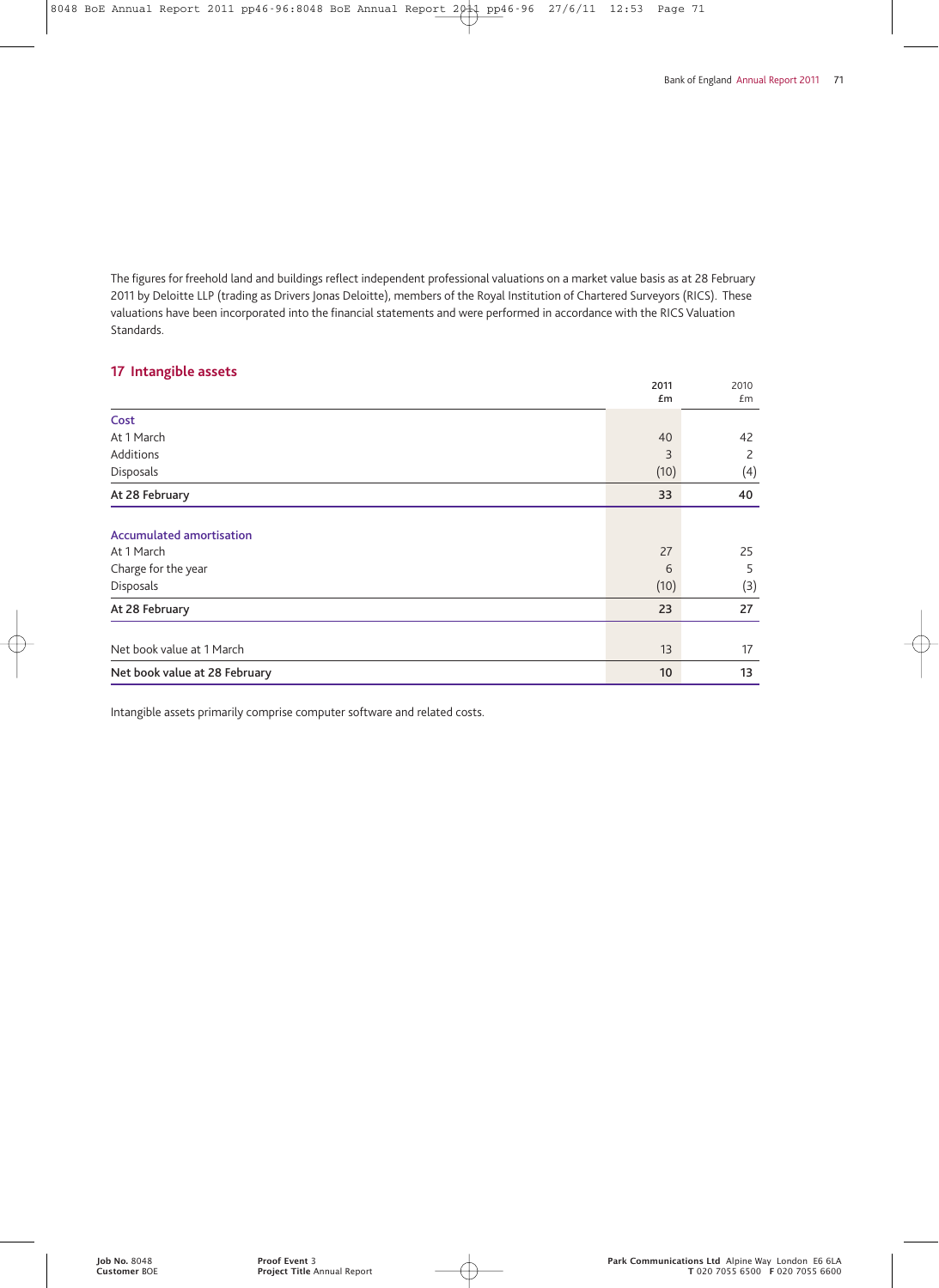#### **18 Retirement benefits**

The Bank operates a non-contributory defined-benefit pension scheme providing benefits based on final and career average pensionable pay. The final salary element of the scheme is closed to new members. The assets of the scheme are held by the Bank in an independent trustee-administered fund. The Bank also provides other post-retirement benefits, principally healthcare, for certain pensioners.

The investment policy of the pension fund is to invest in assets which match the scheme's accrued liabilities.

The assumptions used for the purposes of the valuation under IAS 19 are different from those used for the funding valuation. The effect of the liability matching investment policy is not therefore fully reflected in the accounting figures.

#### **Valuation for funding purposes**

The main pension scheme, the Bank of England Pension Fund, is valued for funding purposes at intervals of not more than three years by an independent qualified actuary, with interim reviews in the intervening years. The latest valuation for funding purposes was as at 29 February 2008; it used the current unit method, and thus the funding target was based on each active member's current earnings, with the effect of future earnings increases on the accrued liabilities being included in the normal future service contribution.

| The valuation as at 29 February 2008  | Em       |
|---------------------------------------|----------|
| Value of Fund assets                  | 2,214    |
| Actuarial value of scheme liabilities | (2, 449) |
| Scheme deficit                        | (235)    |
| Funding level                         | 91%      |
| Future service contribution rate      | 54.6%    |

The future service contribution rate at 28 February 2011 was set at 56.5% (2010: 55.1%).

For the 2008 valuation, the liabilities were valued by the actuary on an index-linked gilts yield discount rate, and no credit was taken in advance for the possibility that returns on investments held by the Fund would exceed the long-term interest rate. Allowance was made for past and prospective mortality improvements. The rate of RPI inflation used in the valuation and the pension increase assumption was 2.8%.

The Bank and the Pension Fund Trustees have agreed a deficit reduction plan. At the balance sheet date four payments of £27 million of the previously agreed plan remain to be paid.

Excluded from the contribution rate is the cost of administration and other services set out in note 31d.

The 2011 triennial valuation is being prepared as at 28 February 2011 and the results are not yet available.

#### **Summary of amounts recognised in the financial statements under IAS 19**

The Bank accounts for pension costs, other post-retirement benefits and related redundancy provisions in accordance with IAS 19 (Employee Benefits). Under the standard, the difference between the market values of scheme assets and the present value of scheme liabilities is reported as a surplus or deficit in the balance sheet. The Bank has adopted the option of recognising actuarial gains and losses in full through the Statement of Comprehensive Income.

In the preparation of their valuations under IAS 19 referred to in this note, the actuary has used the assumptions indicated below, which Members of Court have accepted for the purposes of accounting and disclosure under the standard.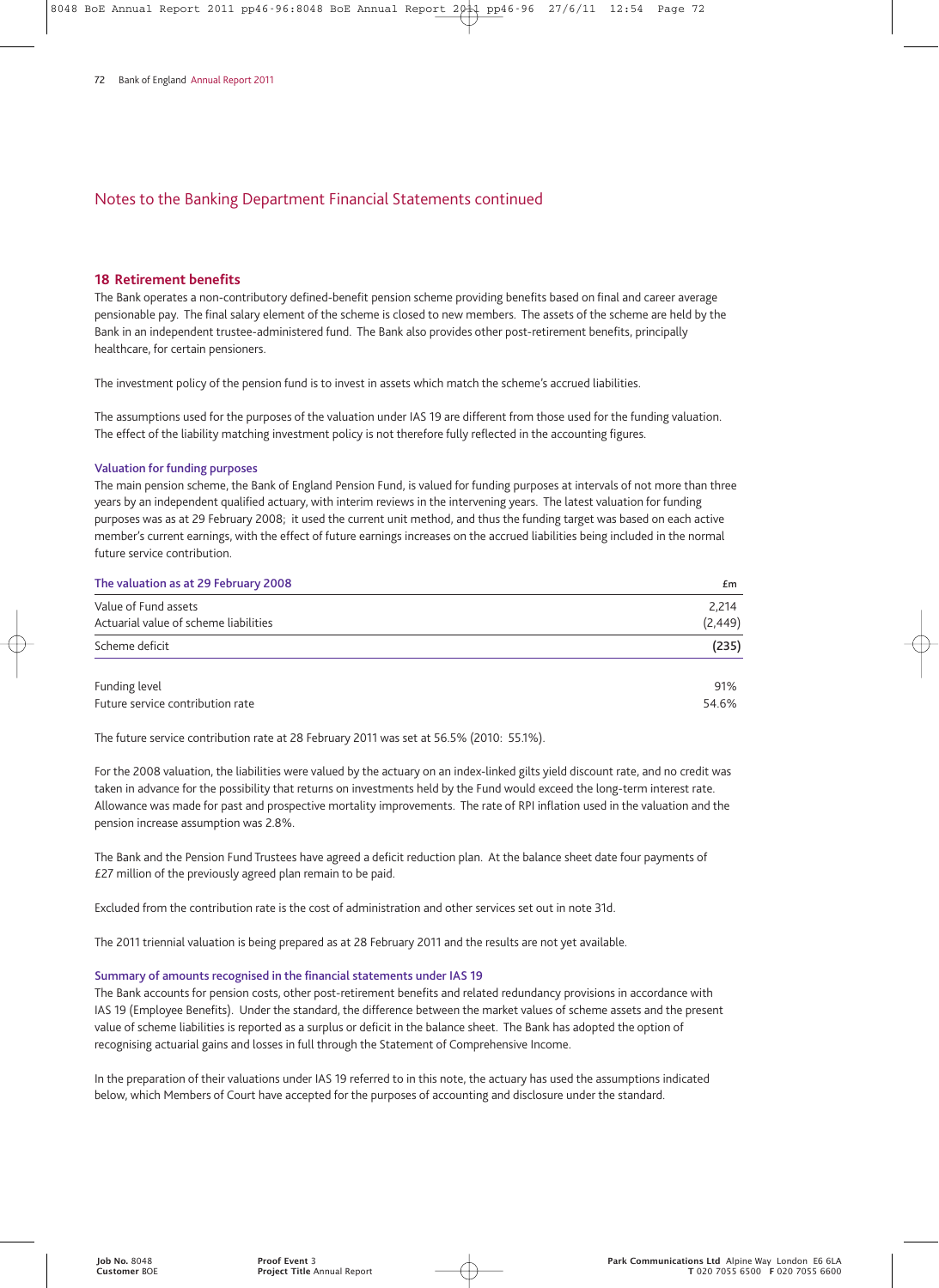#### **Amounts recognised as assets/(liabilities) in the balance sheet**

|                                                              |     | 2011<br>£m | 2010<br>£m | 2009<br>£m | 2008<br>£m | 2007<br>£m |
|--------------------------------------------------------------|-----|------------|------------|------------|------------|------------|
| Funded pension scheme                                        | (a) | 191        | 269        | 294        | 404        | (22)       |
| Unfunded post-retirement benefits:                           |     |            |            |            |            |            |
| Redundancy provisions                                        | (b) | (75)       | (70)       | (64)       | (61)       | (70)       |
| Pension scheme                                               | (c) | (7)        | (6)        | (6)        | (6)        | (6)        |
| Other post-retirement benefits                               | (d) | (149)      | (132)      | (108)      | (117)      | (145)      |
|                                                              |     | (40)       | 61         | 116        | 220        | (243)      |
|                                                              |     |            |            |            |            |            |
| Pension expense recognised in the income statement           |     |            |            |            | 2011<br>£m | 2010<br>£m |
| Funded pension scheme                                        | (a) |            |            |            | 27         | 38         |
| Unfunded post-retirement benefits:                           |     |            |            |            |            |            |
| Redundancy provisions                                        | (b) |            |            |            | 3          | 8          |
| Other unfunded pension scheme                                | (c) |            |            |            |            |            |
| Other post-retirement benefits                               | (d) |            |            |            | 8          | 7          |
|                                                              |     |            |            |            | 38         | 53         |
|                                                              |     |            |            |            |            |            |
| Losses recognised in other comprehensive income for the year |     |            |            |            | 2011<br>£m | 2010<br>£m |
| Funded pension scheme                                        | (a) |            |            |            | (118)      | (46)       |
| Unfunded post-retirement benefits:                           |     |            |            |            |            |            |
| Redundancy provisions                                        | (b) |            |            |            | (7)        | (4)        |
| Other unfunded pension scheme                                | (c) |            |            |            | (1)        |            |
| Other post-retirement benefits                               | (d) |            |            |            | (13)       | (20)       |
|                                                              |     |            |            |            | (139)      | (70)       |

#### **a Funded pension scheme**

As described above, the Bank operates a non-contributory defined-benefit pension scheme providing benefits based on final and career average pensionable pay. The assets of the scheme are held by the Bank in an independent trustee-administered fund.

#### Summary of assumptions

Under IAS 19 measurement of scheme liabilities must be calculated under the projected unit method, which requires certain demographic and financial assumptions, including an assumption about future salary growth. The assumptions used are applied for the purposes of IAS 19 only.

The financial assumptions used by the independent actuary to calculate scheme liabilities over the life of the scheme on an IAS 19 basis were:

|                                           | 2011<br>% | 2010<br>$\%$ |
|-------------------------------------------|-----------|--------------|
| Discount rate                             | 4.9       | 5.0          |
| Rate of increase in salaries              | 4.6       | 4.6          |
| Rate of increase of pensions in payment*  | 3.1       | 2.8          |
| Rate of increase for deferred pensioners* | 3.1       | 2.8          |

\*This represents RPI, which is the index used in the scheme. The increase of 0.3 percentage points in 2010/11 is consistent with ONS analysis of the difference between RPI and CPI inflation,<sup>(1)</sup> previously assumed to be 0.8 percentage points.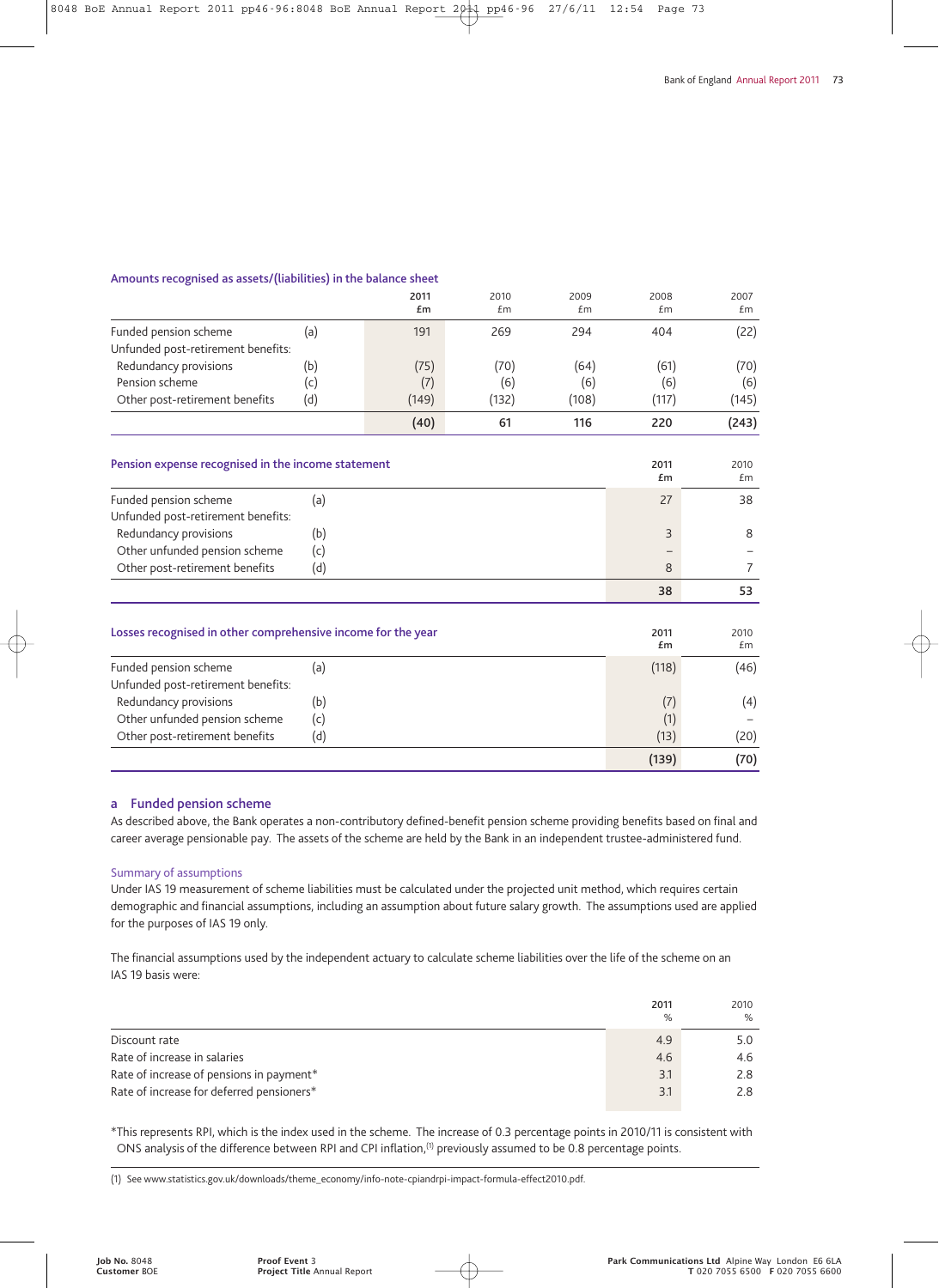#### **18 Retirement benefits** continued

The discount rate assumption reflects the investment return on a high-quality corporate bond at the balance sheet date.

An age-related promotion scale has been added to the increase in salaries assumption.

The assumption for life expectancy for the scheme assumes that a male member reaching 60 in 2011 will live for 28 years (2010: 27 years) and a female member 30 years (2010: 30 years), and a male member reaching 60 in 2021 will live for 30 years (2010: 28 years) and a female member 31 years (2010: 31 years).

The mortality assumptions used in the scheme valuations are based on standard tables published by the Institute and Faculty of Actuaries which were adjusted in line with both current industry experience and the actual experience of the relevant scheme.

The assets in the scheme and the expected rates of return were:

|                                   | 2011                                            |             |                                      | 2010                                            |             |                                      |
|-----------------------------------|-------------------------------------------------|-------------|--------------------------------------|-------------------------------------------------|-------------|--------------------------------------|
|                                   | Long-term<br>rate of<br>return<br>expected<br>% | Value<br>£m | Percentage<br>of total<br>value<br>% | Long-term<br>rate of<br>return<br>expected<br>% | Value<br>£m | Percentage<br>of total<br>value<br>% |
| <b>Bonds</b>                      | 4.2                                             | 2,497       | 99.2                                 | 4.5                                             | 2,339       | 99.1                                 |
| Cash and other assets             |                                                 | 21          | 0.8                                  |                                                 | 20          | 0.9                                  |
| Total market value of investments |                                                 | 2,518       | 100.0                                |                                                 | 2,359       | 100.0                                |

For the purposes of IAS 19, the asset values stated are at the balance sheet date. Market values of the scheme's assets, which are not intended to be realised in the short term, may be subject to significant change before they are realised. The long-term expected rates of return have been determined after applying due consideration to the changes in the fair value of assets during the period as a result of actual contributions paid into the scheme and actual benefits paid out of the scheme. Expected rates of return are used for the purposes of calculating the annual charge to the Income Statement in the subsequent year, and have no impact on the surplus in the scheme as calculated on an IAS 19 basis. The assumptions used do not necessarily reflect the investment return that may be achieved.

|                                                | 2011    | 2010    | 2009    | 2008     | 2007    |
|------------------------------------------------|---------|---------|---------|----------|---------|
|                                                | £m      | £m      | £m      | £m       | £m      |
| Presented value of defined-benefit obligations | (2,327) | (2,090) | (1,851) | (1, 812) | (2,022) |
| Assets at fair value                           | 2.518   | 2.359   | 2.145   | 2.216    | 2.000   |
| Defined-benefit asset/(liability)              | 191     | 269     | 294     | 404      | (22)    |

A +/- 0.1% change to the discount rate would change the surplus on the pension scheme by +/- £40 million (2010: +/- £33 million). If mortality rates were adjusted such that individuals were assumed to live for an additional year, the scheme's liabilities at the year end would increase by approximately £68 million (2010: £59 million).

The Bank expects to pay contributions of £67 million in the forthcoming year (2010: £67 million).

| Components of pension expense in the income statement |       | 2010<br>£m |
|-------------------------------------------------------|-------|------------|
| Current service cost                                  | 32    | 24         |
| Interest cost                                         | 102   | 106        |
| Expected return on assets                             | (107) | (92)       |
| Total pension expense                                 | 27    | 38         |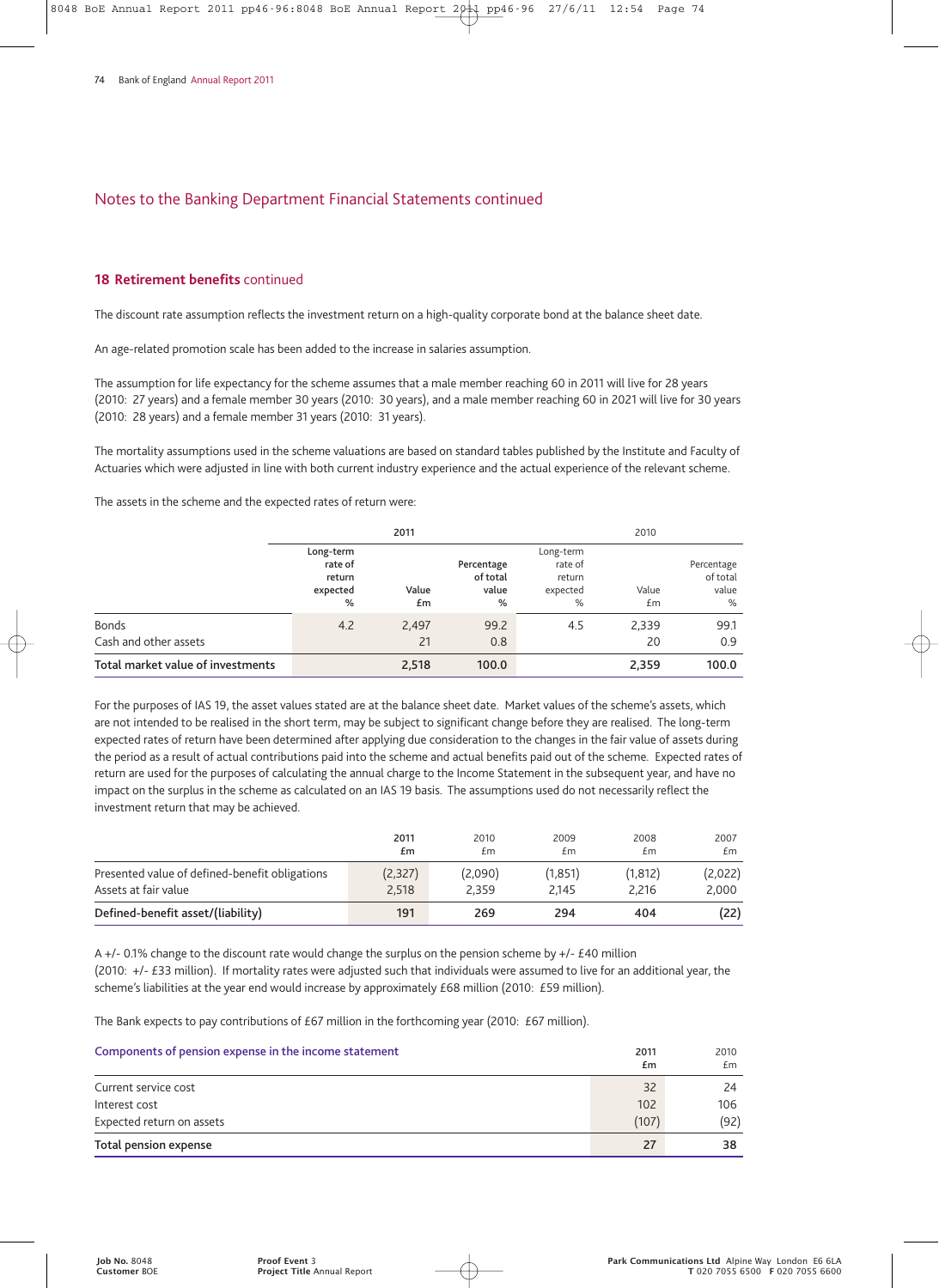| (Losses)/gains recognised in other comprehensive income                                                                                                               |            |            |            |                                    | 2010<br>£m                        |
|-----------------------------------------------------------------------------------------------------------------------------------------------------------------------|------------|------------|------------|------------------------------------|-----------------------------------|
| Cumulative actuarial gains recognised at the beginning of the year<br>Actuarial loss on scheme liabilities                                                            |            |            |            | 17<br>(204)                        | 63<br>(207)                       |
| Actuarial gain on scheme assets                                                                                                                                       |            |            |            | 86                                 | 161                               |
| Cumulative actuarial (losses)/gains recognised at 28 February                                                                                                         |            |            |            | (101)                              | 17                                |
| <b>Reconciliation of return on assets</b>                                                                                                                             |            |            |            |                                    | 2010<br>£m                        |
| Expected return on scheme assets (net of expense)<br>Actuarial gain on scheme assets                                                                                  |            |            |            |                                    | 92<br>161                         |
| Actual return on scheme assets (net of expense)                                                                                                                       |            |            |            | 193                                | 253                               |
| Reconciliation of present value of defined-benefit obligation                                                                                                         |            |            |            |                                    | 2010<br>£m                        |
| Present value of defined-benefit obligation at 1 March<br>Current service cost<br>Interest cost<br>Actuarial loss relating to scheme liabilities<br>Benefits paid out |            |            |            | 2,090<br>32<br>102<br>204<br>(101) | 1,851<br>24<br>106<br>207<br>(98) |
| Present value of defined-benefit obligation at 28 February                                                                                                            |            |            |            | 2,327                              | 2,090                             |
| Reconciliation of the fair value of assets                                                                                                                            |            |            |            | 2011<br>£m                         | 2010<br>£m                        |
| Fair value of scheme assets at 1 March<br>Actual return on scheme assets<br><b>Bank contributions</b><br>Benefits paid out                                            |            |            |            | 2,359<br>193<br>67<br>(101)        | 2,145<br>253<br>59<br>(98)        |
| Fair value of scheme assets at 28 February                                                                                                                            |            |            |            | 2,518                              | 2,359                             |
| <b>Experience gains and losses</b>                                                                                                                                    | 2011<br>£m | 2010<br>£m | 2009<br>£m | 2008<br>£m                         | 2007<br>£m                        |
| Experience (loss)/gain on defined-benefit obligation                                                                                                                  | (15)       | 66         | (16)       | (29)                               | (16)                              |
| Experience (loss)/gain on scheme assets                                                                                                                               | 86         | 161        | (214)      | 126                                | (14)                              |
|                                                                                                                                                                       |            |            |            |                                    |                                   |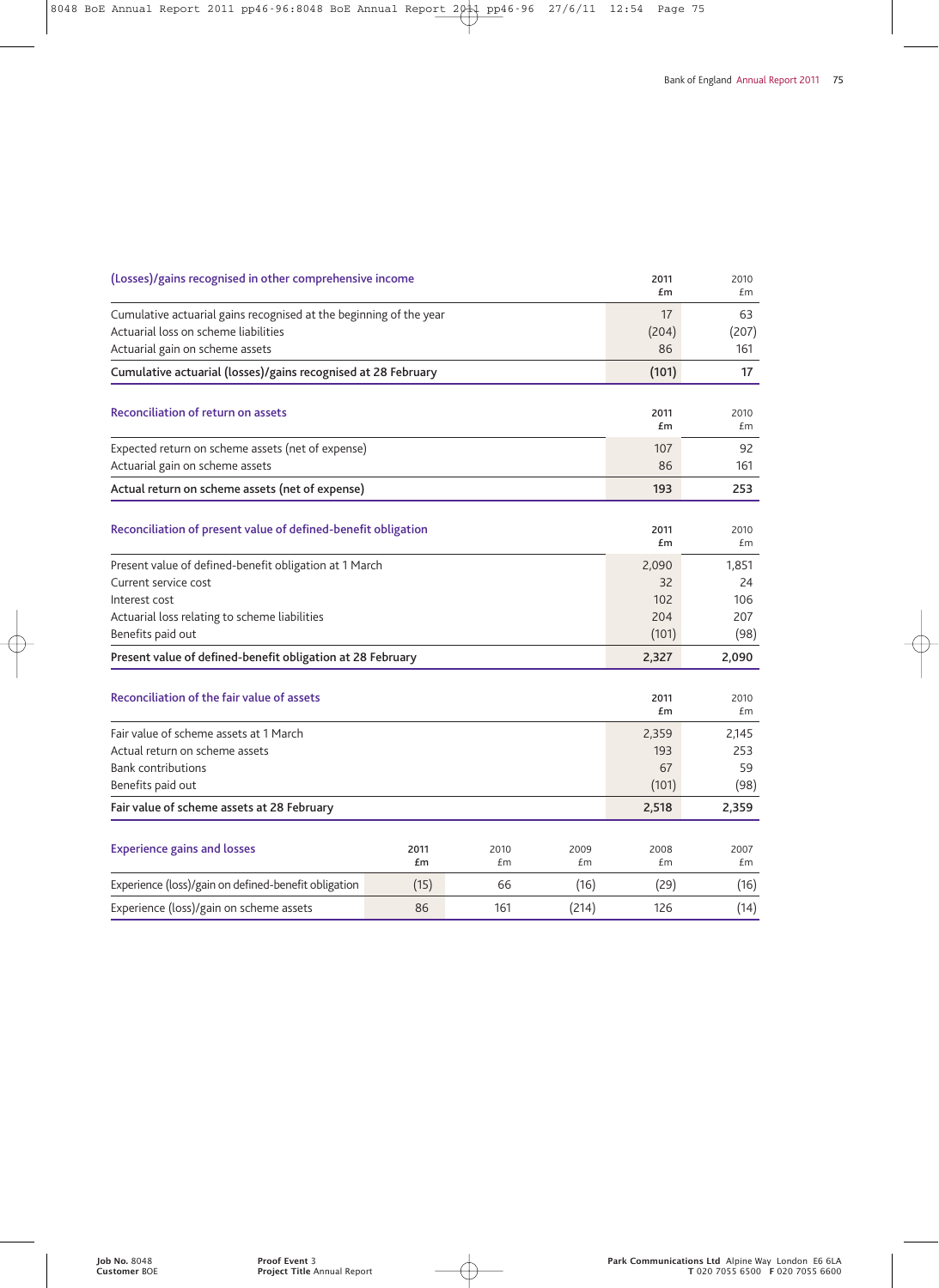#### **18 Retirement benefits** continued

#### **b Redundancy provisions**

As part of redundancy arrangements with staff, the Bank may give enhanced pension entitlement in the form of added years service or early pension rights. The costs of such benefits cannot be charged to the Pension Fund. The costs are therefore borne in the Bank's accounts, and represent the future cost of decisions that have already been taken. Provision is made for the costs of these benefits at the time the redundancy offer is announced based on actuarial advice. The scheme was changed with effect from 5 April 2010 and no further similar entitlements will be given by the Bank.

The valuation of these provisions has been performed using the relevant assumptions applied for the IAS 19 valuation of the pension scheme (see (a)).

|                                    | 2011     | 2010            | 2009 | 2008 | 2007 |
|------------------------------------|----------|-----------------|------|------|------|
|                                    | £m       | £m              | £m   | £m   | £m   |
| Unfunded defined-benefit liability | $-$<br>◡ | 70 <sub>1</sub> | (64) | 61   | (70) |

The Bank expects to make payments of £5 million in the forthcoming year (2010: £4 million).

| Components of pension expense in the income statement                                        |            |            |            | 2011<br>£m     | 2010<br>£m |
|----------------------------------------------------------------------------------------------|------------|------------|------------|----------------|------------|
| Past service cost                                                                            |            |            |            |                | 4          |
| Interest cost                                                                                |            |            |            | 3              | 4          |
| <b>Total pension expense</b>                                                                 |            |            |            | 3              | 8          |
| Losses recognised in other comprehensive income                                              |            |            |            |                | 2010<br>£m |
| Cumulative actuarial losses recognised at beginning of year<br>Actuarial loss on liabilities |            |            | (8)<br>(7) | (4)<br>(4)     |            |
| Cumulative actuarial losses recognised at 28 February                                        |            |            | (15)       | (8)            |            |
| Reconciliation of present value of defined-benefit obligation                                |            |            |            | 2011<br>£m     | 2010<br>£m |
| Present value of defined-benefit obligation at 1 March                                       |            |            |            | 70             | 64         |
| Past service cost                                                                            |            |            |            |                | 4          |
| Interest cost                                                                                |            |            |            | 3              | 4          |
| Actuarial loss on schemes' liabilities                                                       |            |            |            | $\overline{7}$ | 4          |
| Defined-benefits payments                                                                    |            |            |            | (5)            | (6)        |
| Present value of defined-benefit obligation at 28 February                                   |            |            |            | 75             | 70         |
| <b>Experience gains and losses</b>                                                           | 2011<br>£m | 2010<br>£m | 2009<br>£m | 2008<br>£m     | 2007<br>£m |
| Experience (loss)/gain on defined-benefit                                                    |            |            |            |                |            |
| obligation                                                                                   | (1)        | 2          | (1)        | 1              |            |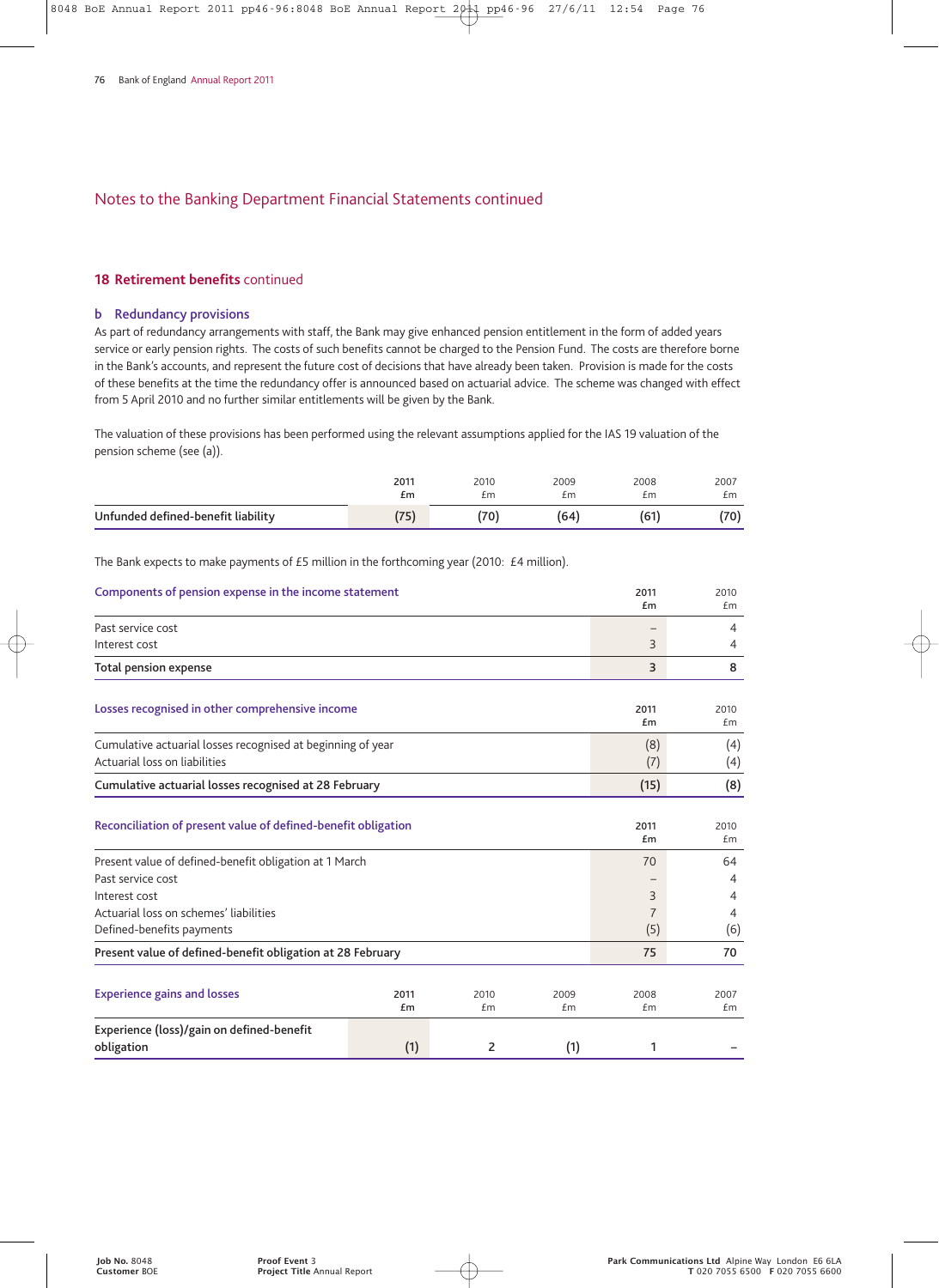#### **c Unfunded pension scheme**

As explained in the Remuneration section of the *Annual Report* on pages 40 to 42, for Governors subject to the pensions earnings cap introduced in the Finance Act 1989, the Bank offers additional unfunded pensions so that their total pensions broadly match what would have been provided by the former Court scheme in the absence of a cap. Provision is made for these in the Bank's accounts. In addition certain former Governors and Directors and the widows of some former Governors and Directors were granted *ex-gratia* pensions. Provision for these was made in the Bank's accounts when the grants were made.

The valuation of this scheme has been performed by using the relevant assumptions applied for the IAS 19 valuation of pension schemes (see (a)).

|                                    | 2011 | 2010 | 2009 | 2008 | 2007 |
|------------------------------------|------|------|------|------|------|
|                                    | £m   | £m   | £m   | £m   | £m   |
| Unfunded defined-benefit liability | /-'  | 6    | 16   | 6    | 66)  |

The Bank expects to make payments of less than £1 million in the forthcoming year (2010: less than £1 million).

During the year to 28 February 2011 the Bank incurred services costs of less than £1 million (2010: less than £1 million).

| Amounts recognised in other comprehensive income                                                    | 2011<br>£m     | 2010<br>£m |
|-----------------------------------------------------------------------------------------------------|----------------|------------|
| Cumulative actuarial losses recognised at beginning of year<br>Actuarial loss on scheme liabilities | (1)<br>(1)     | (1)        |
| Cumulative actuarial losses recognised at end of year                                               | (2)            | (1)        |
| Reconciliation of present value of defined-benefit obligation                                       | 2011<br>£m     | 2010<br>£m |
| Present value of defined-benefit obligation at 1 March                                              | 6              | 6          |
| Service and interest cost                                                                           |                |            |
| Defined-benefit payments                                                                            |                |            |
| Actuarial loss on scheme liabilities                                                                |                |            |
| Present value of defined-benefit obligation at 28 February                                          | $\overline{7}$ | 6          |

#### Experience gains and losses

For the year ended 28 February 2011, experience losses on the defined-benefit obligation were less than £1 million (as they were for the years 2007 to 2010).

#### **d Healthcare benefits**

Some staff are entitled to receive healthcare benefits in retirement. Separate provision is made for these in the Bank's accounts as these cannot be paid out of the Pension Fund.

#### Summary of assumptions

The inflation and discount rates used for the purposes of measuring post-retirement benefit liabilities are the same as those used in the IAS 19 valuation of pension scheme liabilities (see (a)). Additionally, for accounting purposes the following assumptions have been made in respect of medical expense inflation:

|                        | 2011 | 2010    |
|------------------------|------|---------|
| Initial medical trend  | 7.5% | $9.0\%$ |
| Ultimate medical trend | 5.0% | 5.0%    |
| Years to ultimate      | - 1  |         |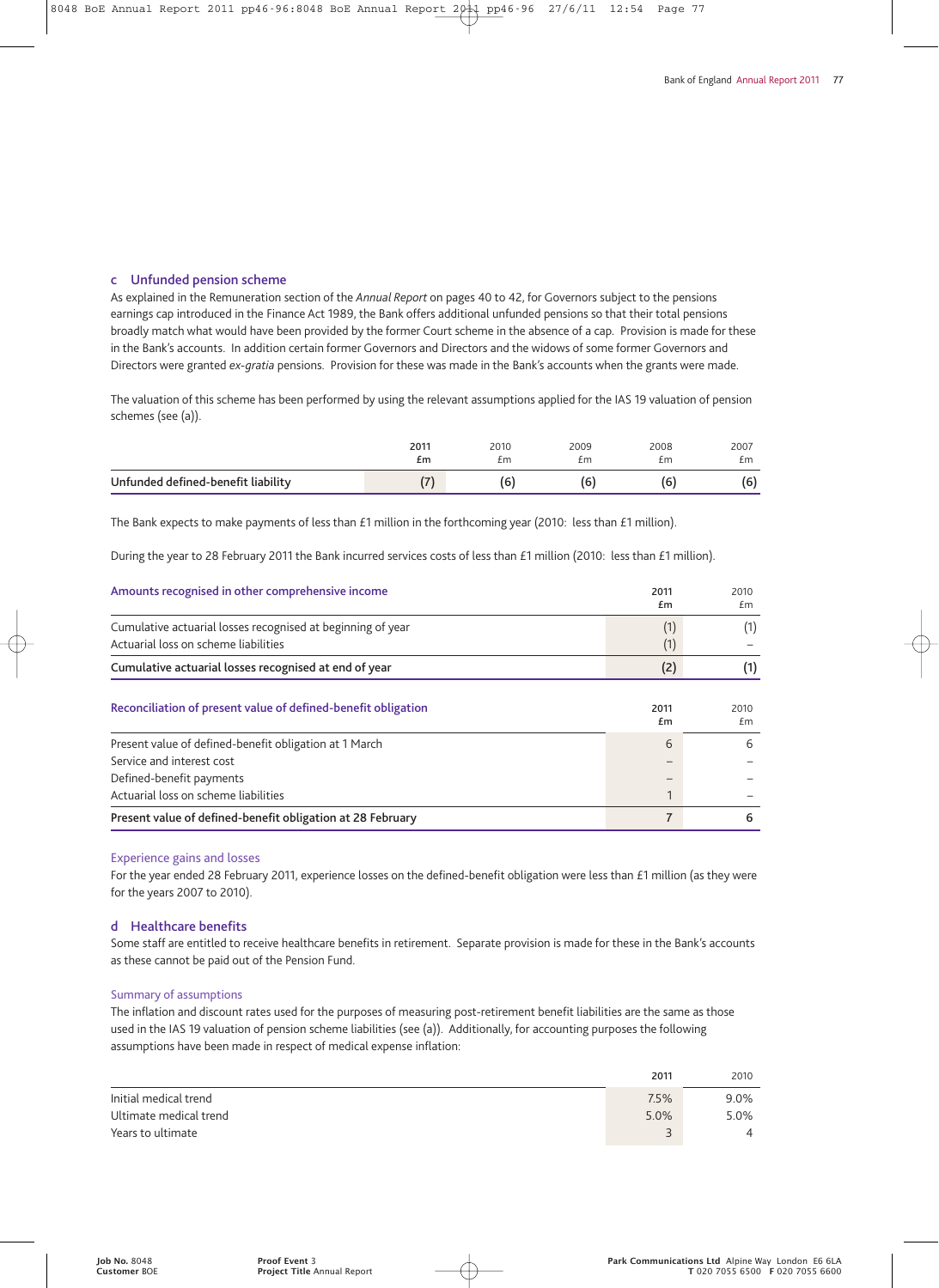#### **18 Retirement benefits** continued

|                                    | 2011  | 2010 | 2009  | 2008 | 2007  |
|------------------------------------|-------|------|-------|------|-------|
|                                    | £m    | £m   | £m    | £m   | £m    |
| Unfunded defined-benefit liability | (149) | 132  | (108) |      | (145) |

Sensitivity analysis provided by the actuary indicates that a 0.1% decrease in the discount rate would change the deficit on the other post-retirement benefits by £3 million (2010: £2million) and a 1% increase in the rate of medical claims by £30 million (2010: £25 million). If mortality rates were adjusted such that individuals were assumed to live for an additional year, the other post-retirement liabilities at the year end would increase by approximately £5 million (2010: £4 million).

The Bank expects to pay premiums of £4 million in the forthcoming year (2010: £4 million).

| Components of expense in the income statement                                                                           |            |            |                                  | 2011<br>£m          | 2010<br>£m        |
|-------------------------------------------------------------------------------------------------------------------------|------------|------------|----------------------------------|---------------------|-------------------|
| Service cost                                                                                                            |            |            |                                  | 1                   | 1                 |
| Interest cost                                                                                                           |            |            |                                  | $\overline{7}$      | 6                 |
| <b>Total retirement benefit cost</b>                                                                                    |            |            |                                  | 8                   | $\overline{7}$    |
| Amounts recognised in other comprehensive income                                                                        |            |            | 2011<br>Em                       | 2010<br>Em          |                   |
| Cumulative actuarial losses recognised at beginning of year<br>Actuarial loss on schemes' liabilities                   |            |            |                                  | (26)<br>(13)        | (6)<br>(20)       |
| Cumulative actuarial losses recognised at end of year                                                                   |            |            |                                  | (39)                | (26)              |
| Reconciliation of present value of defined-benefit obligation<br>Present value of defined-benefit obligation at 1 March |            |            |                                  | 2011<br>£m<br>132   | 2010<br>Em<br>108 |
| Service cost<br>Interest cost<br>Actuarial loss on schemes' liabilities<br>Premiums paid                                |            |            | 1<br>$\overline{7}$<br>13<br>(4) | 1<br>6<br>20<br>(3) |                   |
| Present value of defined-benefit obligation at 28 February                                                              |            |            |                                  | 149                 | 132               |
| <b>Experience gains and losses</b>                                                                                      | 2011<br>£m | 2010<br>£m | 2009<br>£m                       | 2008<br>£m          | 2007<br>Em        |
| Experience (loss)/gain on defined-benefit<br>obligation                                                                 | (1)        |            | 11                               | 12                  | 7                 |

## **19 Other assets**

|                                     | 2011<br>£m | 2010*<br>£m |
|-------------------------------------|------------|-------------|
| Items in course of settlement       | 1,366      | 693         |
| Finance lease receivables           | 6          | 6           |
| Short-term debtors and other assets | 99         | 155         |
|                                     | 1.471      | 854         |

\*Comparative figures have been restated as outlined in note 2b.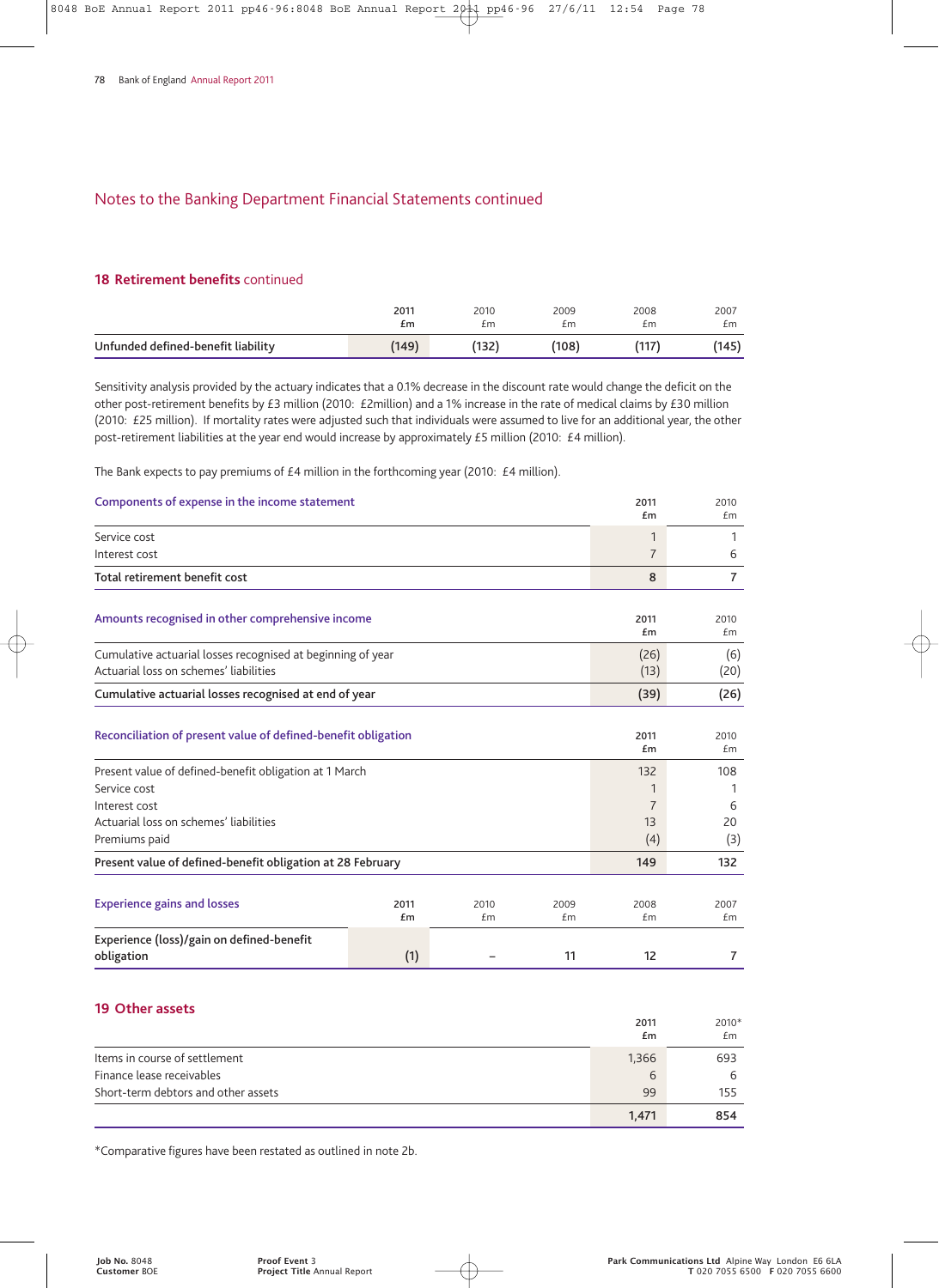#### **20 Deposits from central banks**

|                                                         | 2011<br>£m | 2010<br>£m |
|---------------------------------------------------------|------------|------------|
| Deposits repayable on demand                            | 869        | 1,515      |
| Term deposits held at fair value through profit or loss | 12.967     | 9.914      |
|                                                         | 13,836     | 11.429     |

## **21 Deposits from banks and other financial institutions**

|                                 | Note | 2011<br>£m | 2010<br>£m |
|---------------------------------|------|------------|------------|
| Deposits repayable on demand:   |      |            |            |
| Sterling                        |      | 151,289    | 166,290    |
| Non-sterling                    |      | 188        | 166        |
| Repurchase agreements           |      | 431        | 684        |
| Cash collateral for derivatives | 29   | 53         | 206        |
| Cash Ratio Deposits             |      | 2,444      | 2.574      |
|                                 |      | 154,405    | 169,920    |

Cash deposits in US dollars are taken from counterparties as collateral for certain derivatives (see note 29).

Cash Ratio Deposits are computed on the basis of banks' and building societies' eligible liabilities and are non-interest bearing. Any change in the amount due, as a result of either becoming or ceasing to be an eligible institution for the purpose of the Bank of England Act 1998, the twice-yearly recalculation of deposits or a change in the percentage or threshold used for calculation, is payable immediately. Under the Bank of England Act 1998, the percentage and threshold used in calculating the Cash Ratio Deposits is set by HM Treasury, having regard to the financial needs of the Bank and subject to the approval of both Houses of Parliament.

## **22 Other deposits**

|                                    | 2011<br>£m        | 2010<br>£m |
|------------------------------------|-------------------|------------|
| Deposit by Issue Department        | 36,284            | 26,655     |
| Public deposits:                   |                   |            |
| Repayable on demand                | 1,309             | 1.364      |
| Term deposits                      | $\qquad \qquad -$ |            |
| Other deposits repayable on demand | 12,450            | 4,316      |
|                                    | 50,043            | 32,335     |

Public deposits are the balances on HM Government accounts, including Exchequer, National Loans Fund, Debt Management Office, National Debt Commissioners and dividend accounts.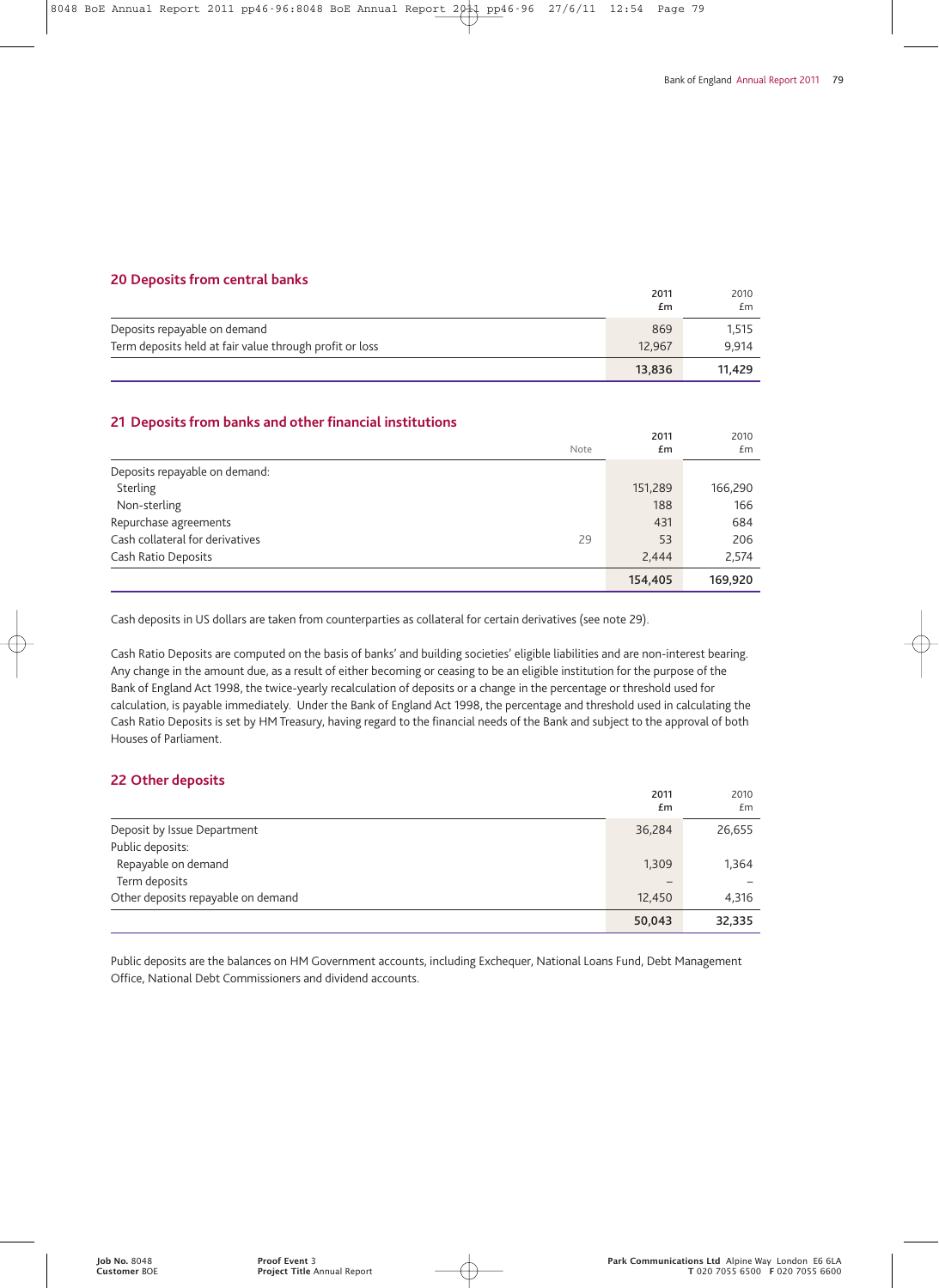#### **23 Foreign currency bonds in issue**

All changes in fair values since 1 March 2010 are considered attributable to changes in prevailing interest rates and movements in relative foreign currency exchange rates.

As part of the Bank's annual medium-term security issuance programme the Bank has issued four \$2 billion three-year dollar bonds (2010: three \$2 billion three-year dollar bonds); the first maturing on 17 March 2011, the second on 19 March 2012, the third on 18 March 2013 and the fourth on 7 March 2014.

The fourth bond was issued on 28 February 2011 with settlement on 7 March 2011. This bond matures on 7 March 2014.

|                                       | 2011             |               | 2010             |               |
|---------------------------------------|------------------|---------------|------------------|---------------|
|                                       | £m<br>Fair value | Sm<br>Nominal | £m<br>Fair value | Sm<br>Nominal |
| Total amounts issued to third parties | 5,037            | 8.000         | 4.126            | 6.000         |

Of the above liabilities to third parties, £1,260 million (2010: £1,375 million) fall due within one year.

#### **24 Deferred tax liabilities**

Deferred tax is calculated on all temporary differences under the liability method using an effective tax rate of 27% (2010: 28%).

On 22 June 2010 the Chancellor announced that the main rate of UK corporation tax would reduce from 28% to 27% with effect from 1 April 2011. This tax change became substantively enacted in July 2010 and therefore the effect of the rate reduction on the deferred tax balances as at 28 February 2011 has been included in the figures below.

On 23 March 2011 the Chancellor announced a further reduction in the main rate of UK corporation tax to 26% with effect from 1 April 2011. This change became substantively enacted on 29 March 2011 and therefore the effect of the rate would create an additional reduction in the deferred tax liability of approximately £4 million. This has not been reflected in the figures above as it was not substantively enacted at the balance sheet date.

The Chancellor also proposed changes to further reduce the main rate of corporation tax by 1% per annum to 23% by 1 April 2014, but these changes have not yet been substantively enacted and therefore are not included in the figures above. The overall effect of the further reductions from 27% to 23%, if these applied to the deferred tax balance at 28 February 2011 would be to reduce the deferred tax liability by approximately £16 million.

The movement on the deferred tax account is as follows:

|                                           | Note | 2011<br>£m | 2010*<br>£m |
|-------------------------------------------|------|------------|-------------|
| Deferred tax                              |      |            |             |
| Net liability at 1 March                  |      | (149)      | (137)       |
| Income statement charge                   |      | (8)        | (4)         |
| Tax credited/(charged) directly to equity |      | 52         | (8)         |
| Net liability at 28 February              |      | (105)      | (149)       |

\*Comparative figures have been restated as outlined in note 2b.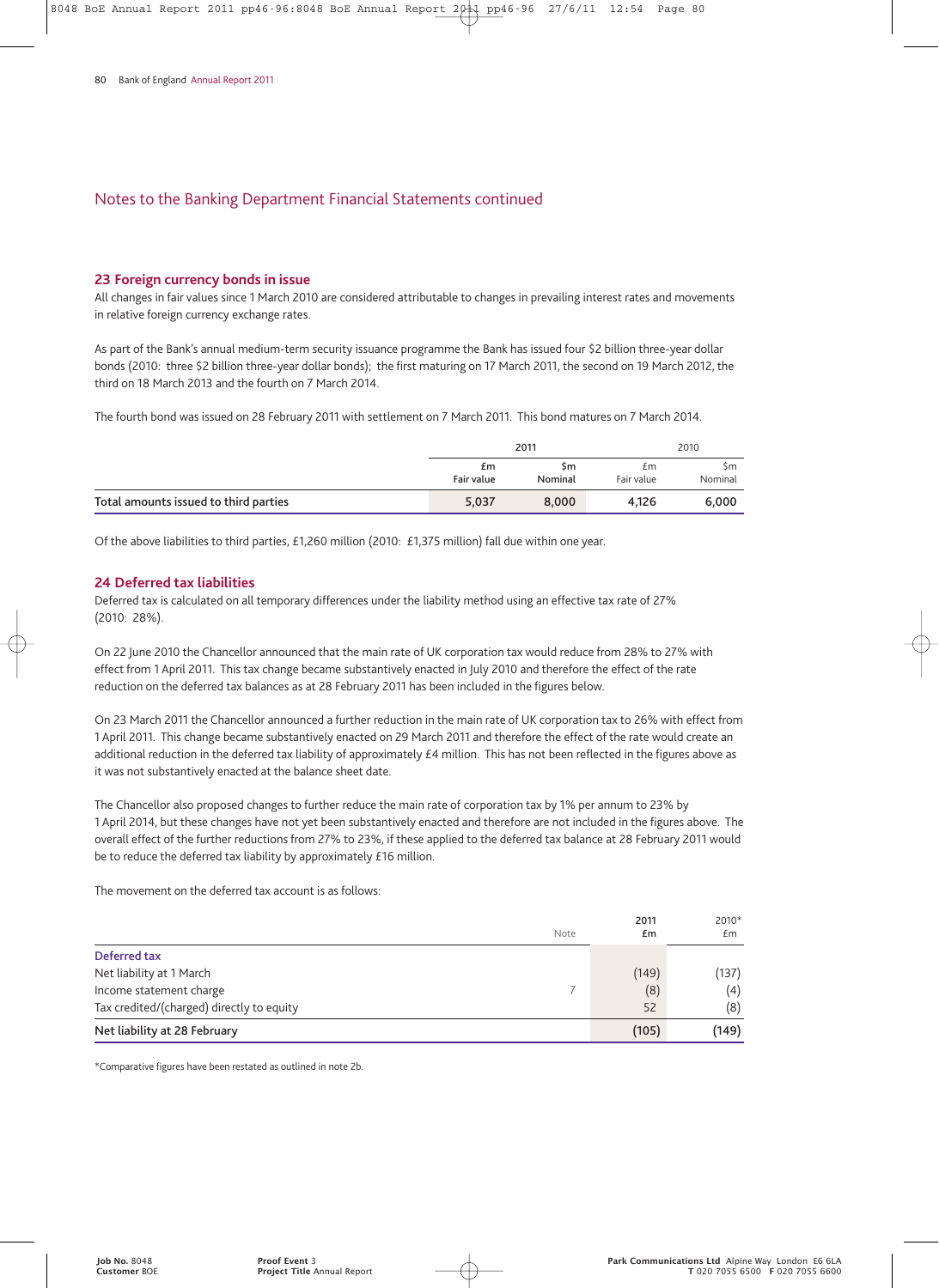|                                             | 2011<br>£m | 2010*<br>£m |
|---------------------------------------------|------------|-------------|
| Deferred tax liability relates to:          |            |             |
| Available for sale securities               | (121)      | (134)       |
| Pensions and other post-retirement benefits | 11         | (17)        |
| Other provisions                            | ς          |             |
|                                             | (105)      | (149)       |

\*Comparative figures have been restated as outlined in note 2b.

#### **25 Other liabilities**

|                                            | Note | 2011<br>£m | 2010*<br>£m |
|--------------------------------------------|------|------------|-------------|
| Items in course of collection              |      | 992        | 47          |
| Payable to HM Treasury                     |      | 64         | -97         |
| Short-term creditors and other liabilities |      | 81         | 110         |
|                                            |      | 1,137      | 254         |

\*Comparative figures have been restated as outlined in note 2b.

#### **26 Capital**

The entire capital comprising £14,553,000 of Bank Stock is held by the Treasury Solicitor on behalf of HM Treasury.

The Bank regards its shareholder's funds as the capital it uses to support its normal operations. For special operations it may also obtain indemnities from HM Treasury, as for example in relation to the Special Liquidity Scheme.

## **27 Cash and cash equivalents**

#### **i Analysis of cash balances**

|                                                              | Note | At<br>1 March<br>2010<br>£m | Cash flows<br>£m | At<br>28 February<br>2011<br>£m |
|--------------------------------------------------------------|------|-----------------------------|------------------|---------------------------------|
| Cash and balances with other central banks                   | 9    | 486                         | (160)            | 326                             |
| Loans and advances to banks and other financial institutions | 10   | 4,224                       | 3,180            | 7,404                           |
| Securities held at fair value through profit or loss         | 12   | 478                         | (93)             | 385                             |
|                                                              |      | 5,188                       | 2.927            | 8,115                           |

#### **ii Stock of liquidity**

For the purposes of the cash flow statement, cash and cash equivalents comprise cash in hand and amounts due from banks within three months from the date of acquisition. This definition, which is required by IAS 7 (Cash Flow Statements), covers the Bank's stock of liquidity for operational purposes, but is not well suited to the Bank which as the central bank is the ultimate source of sterling liquidity. These include advances to the money market and banks, and reverse repurchase agreements which are regarded as a pool of assets for these purposes. The allocation of this liquidity between the components depends upon prevailing market conditions.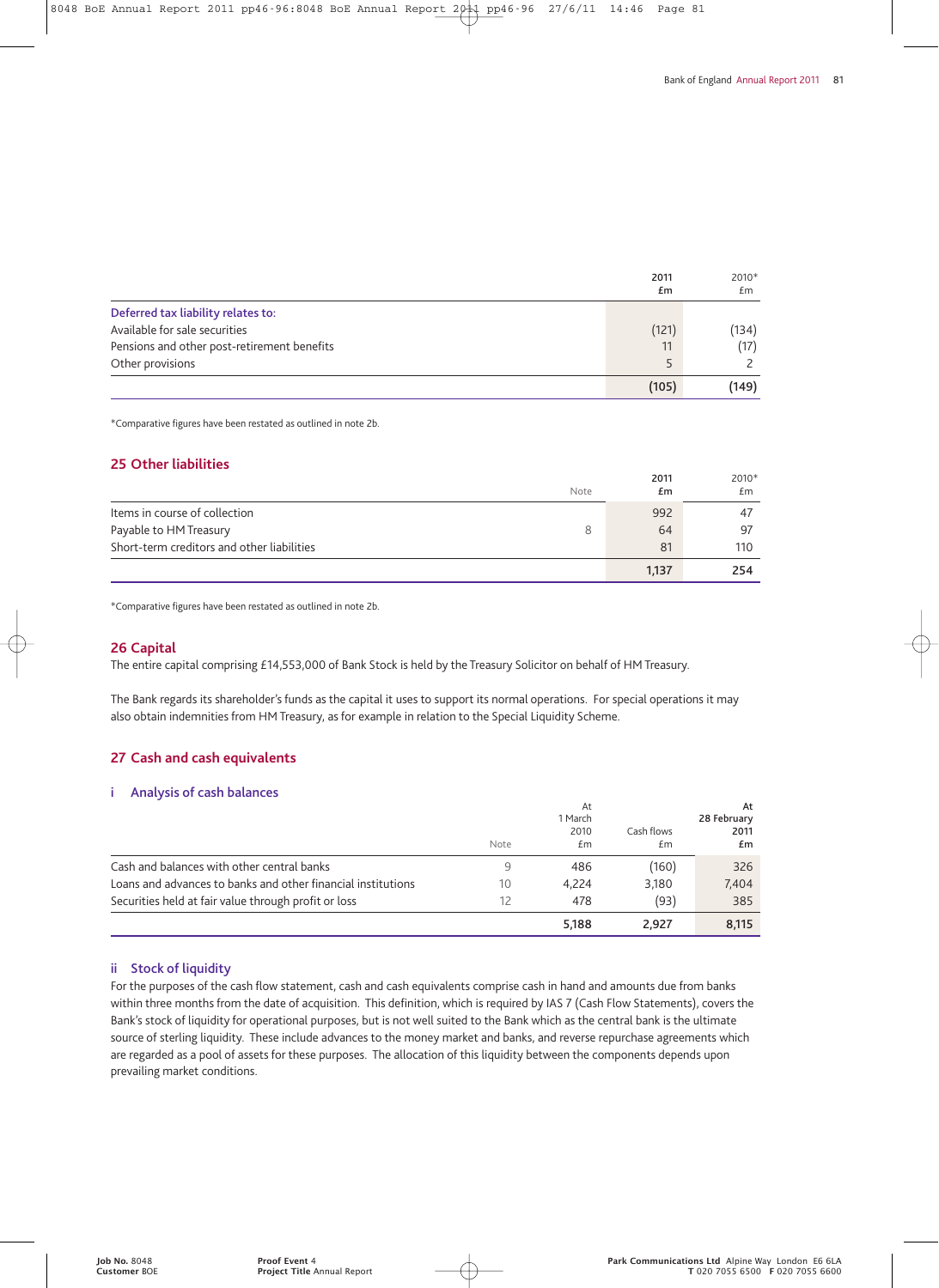#### **28 Financial risk management**

The Bank is required to manage the financial risks that arise on its balance sheet and as a consequence of its operations to deliver its policy objectives. These include credit risk, market risk and liquidity risk.

The Bank's management seek to ensure that effective risk management processes exist for assessing, managing and monitoring risk, within clear risk policies. There are governance arrangements set out in a Balance Sheet Remit and financial risk standards approved by the Governor to the Bank's senior management, and documented delegated authorities for implementation of financial risk management and oversight of the Bank's operations.

Specialist teams and committees support senior management in ensuring that agreed standards and policies are followed. These include an Asset and Liability Advisory Committee; Credit Ratings Advisory Committee; Markets Risk Committee; Operational Risk Committee; Collateral Review Committee; and New Collateral Committee.

The Risk Management Division (RMD) within the Bank's Markets Directorate is responsible for analysing the financial risks faced by the Bank in its operations in financial markets. RMD is responsible for the development of the appropriate framework for the management of financial risks. The Market Strategy and Risk Operations Division (MSROD) is responsible for the implementation of the agreed risk framework, including reporting on credit, market and liquidity risk. It is also responsible for operational risk management processes across the Markets Directorate and for preparations for contingencies with respect to financial operations.

#### **a Credit risk**

Credit risk is the risk of loss arising from the failure of a borrower, issuer, counterparty or customer to meet its financial obligations to the Bank. The Bank is exposed to credit risk both through direct exposures and through contingent exposures, such as via collateral or insurance contracts. The primary source of credit risk arises as a result of the Bank providing liquidity to financial institutions via the Sterling Monetary Framework; intraday in the Bank's provision of liquidity to facilitate the operation of the sterling high-value payment system (CHAPS) and the securities settlement system, CREST; and elsewhere in the Bank's management of its balance sheet, for example in the investment of the Bank's own funds and in the course of the banking services it provides to its customers. In addition, the Bank incurs credit risk in connection with any support operations it may undertake.

The Bank's credit risk policies define high-level risk parameters under which credit risk is monitored and controlled. Credit exposures are controlled by a system of limits based on internal credit ratings. This system applies to all unsecured credit exposures, including intraday exposures, foreign exchange settlement exposures and exposures arising from settling securities trades for customers. Separately, limits exist to control the maximum outright (uncollateralised) exposures to a single entity, as a percentage of that entity's and the Bank's capital base. Discretionary secured credit exposures and regular credit assessments are performed on all market counterparties, issuers and customers to which the Bank may be exposed. These are performed both regularly, following a timetable that reflects the risk of the actual or potential exposure, and dynamically, in response to market or specific entity conditions.

The Bank's Credit Ratings Advisory Committee (CRAC), chaired by the Head of RMD, reviews regularly the creditworthiness of issuers, counterparties and customers with whom the Bank may have credit exposures. CRAC makes recommendations to the Executive Director for Markets, who is responsible for decisions on internal credit ratings. CRAC is supported by a credit risk analysis team.

Credit risk on the securities held outright by the Bank is managed by holding only investment-grade securities in routine circumstances, issued chiefly by governments, government agencies and supranational organisations.

Banking services are provided to the UK government and other public sector entities, overseas central banks, international institutions, infrastructure providers, Bank staff and pensioners, and other customers. The Bank may incur credit exposures to its customers in the course of providing such services. The reinvestment of customer deposits via secured on-placements may also give rise to credit exposures.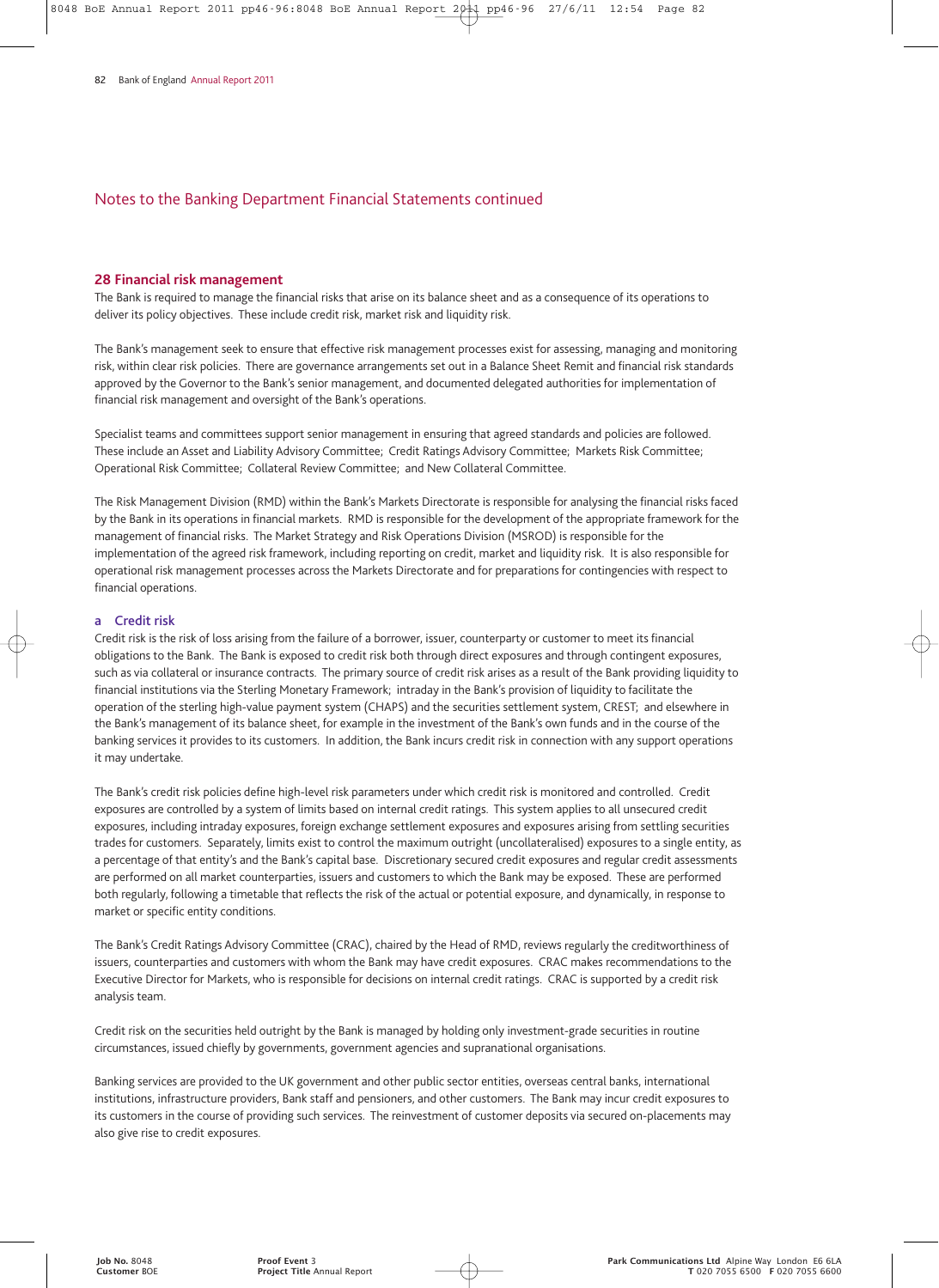#### Collateral management

In providing liquidity via the Bank's Sterling Monetary Framework operations and, intraday, via the Bank's operation of wholesale payment systems, credit risk is managed by ensuring that exposures are fully collateralised (with appropriate haircuts) by investment-grade, marketable securities. A summary of eligible collateral can be found on the Bank's website.<sup>(1)</sup>

In the Bank's Special Liquidity Scheme (SLS), Indexed Long-Term Repo Operations and Discount Window Facility, the Bank may take a range of private sector collateral. Depending on the facility, the collateral may include mortgage-backed securities, covered bonds backed by mortgages or public sector assets and other asset-backed securities (such as asset-backed securities backed by credit card receivables, student loans or auto loans). The collateral must meet published eligibility criteria and is subject to active risk management.

The Bank manages the risk in this wider collateral portfolio by applying haircuts to market or, where necessary, model prices to take account of liquidity (price) risk and credit risk. Where appropriate the Bank undertakes stress testing of securities in order to ensure that haircuts are sufficient to protect against idiosyncratic risk in the underlying collateral pool and counterparty risk. The Bank may vary haircuts at its discretion, including on individual securities.

The Bank values securities daily and calls for additional collateral where the haircut adjusted value is less than the value of liquidity provided. Where possible, the Bank uses a market price to value securities. Where no such market price exists, the Bank uses a model price designed to deliver a price that is as close as possible to what a market price would be had such a price existed. The valuations methodology, the use of spreads in models and the collateral are under review regularly. A Collateral Review Committee is chaired by the Head of RMD. The Committee reviews issues relating to the wider collateral portfolio and considers policy issues relating to stress testing, valuation and eligibility of collateral including in response to market specific entity conditions. This includes the monitoring of a securities watch list and considering changes to the status of individual securities.

In non-routine circumstances, the Bank will seek appropriate methods of mitigating credit risk, including indemnities from HM Treasury. The Bank has such an indemnity from HM Treasury in relation to the SLS.

#### Geographical concentration of assets and liabilities

The Bank undertakes its operations in the United Kingdom. It does, however, accept deposits from overseas central banks. An analysis of the Bank's assets and liabilities by geographical area is given below:

|                        | 2011<br>Em | 2010*<br>Em |
|------------------------|------------|-------------|
| <b>Assets</b>          |            |             |
| United Kingdom         | 215,498    | 211,188     |
| Rest of Europe         | 12,558     | 10,388      |
| Rest of the world      | 1,543      | 1,508       |
|                        | 229,599    | 223,084     |
|                        |            |             |
| Liabilities and equity |            |             |
| United Kingdom         | 213,376    | 205,900     |
| Rest of Europe         | 2,996      | 7,141       |
| Rest of the world      | 13,227     | 10,043      |
|                        | 229,599    | 223,084     |

\*Comparative figures have been restated as outlined in note 2b.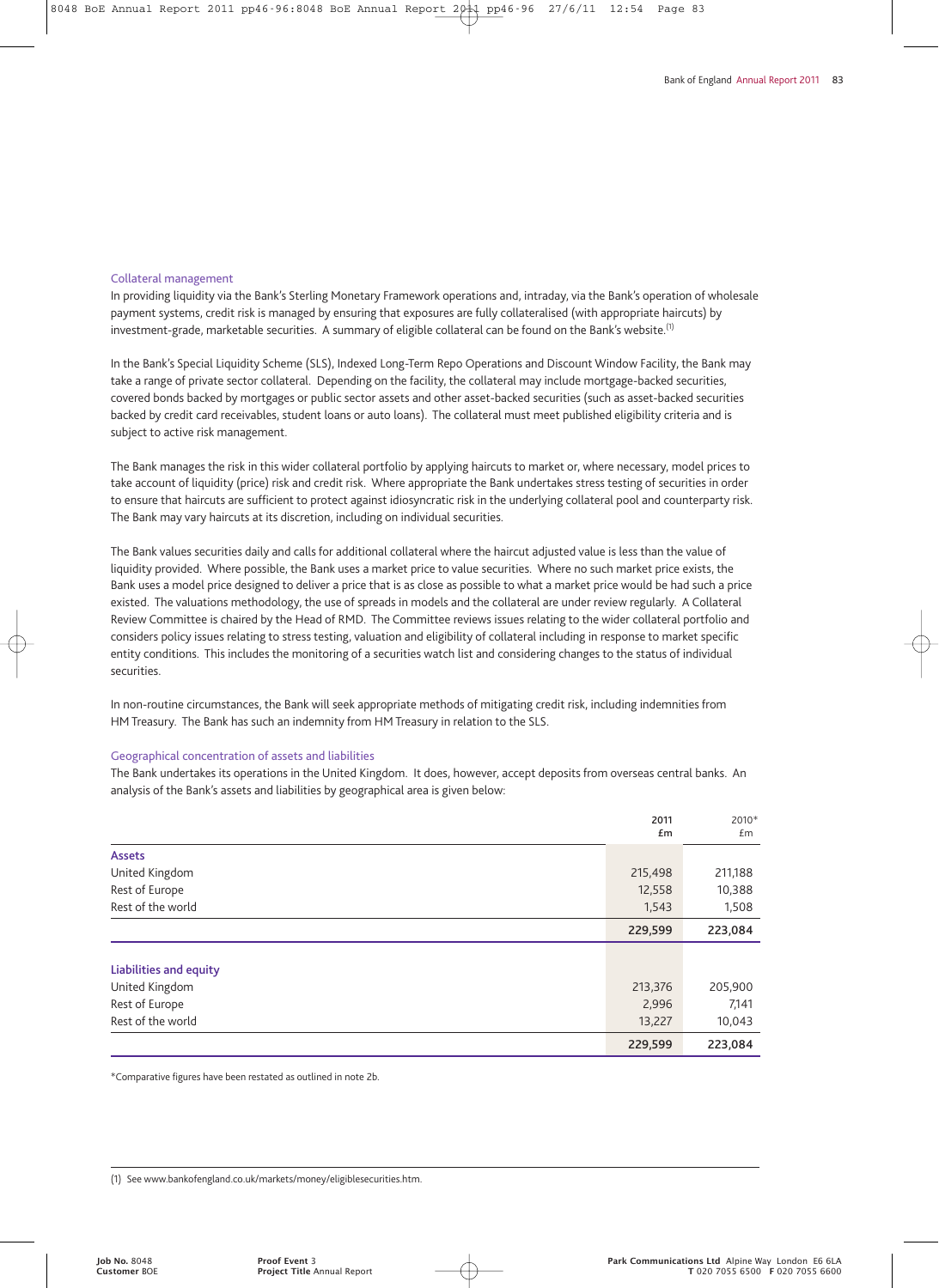#### **28 Financial risk management** continued

#### **b Market risk**

Market risk is defined as the risk of loss as a result of changes in market risk factors, including prices of securities, interest rates, foreign exchange rates, commodity prices and credit spreads. The Bank is exposed to market risk, as a consequence of its operations to deliver its policy objectives in the course of managing the Bank's balance sheet, principally through changes in the relative interest rates received on its assets and paid on its liabilities. Limited exposure may also be incurred to changes in exchange rates (see below) and to shifts in general market conditions, such as the liquidity of asset markets.

All market risk is managed within the Bank's Markets Directorate. The Bank's Market Risk Standard sets out high-level risk management parameters, governance and control frameworks as well as reporting arrangements for key risk indicators.

The Bank is exposed to interest rate risk in the sterling bond portfolio through the investment of the Bank's capital and Cash Ratio Deposits in high-quality securities with maturity up to fifteen years. These are bought and held to maturity in normal circumstances with the intention of maintaining the value of the Bank's capital and generating income to pay for the Bank's policy functions. The Bank was exposed to interest rate risk via its three-month extended collateral long-term reverse repurchase operations as part of the Sterling Monetary Framework, during the year these were replaced by indexed long-term reverse repurchase operations (ILTRs) which do not generate interest rate risk.

#### Value at Risk measurement

The Bank measures the Value at Risk (VaR) of all its positions. VaR estimates, to a confidence level of 99%, the potential loss that might arise if existing positions were unchanged for ten business days under normal market conditions, given the historical volatility of the returns on different assets, and the historical correlation between those returns.

VaR on the Bank's balance sheet is calculated against the risk factors to which the Bank is exposed. VaR is reported daily and is further supplemented by the daily monitoring and reporting of interest rate sensitivities delta as well as total foreign exchange exposures. During the year VaR arose mostly from market volatility on the Bank's sterling bond portfolio.

| <b>Value at Risk</b> | 2011<br>£m | 2010<br>£m |
|----------------------|------------|------------|
| At 28 February       | 83.6       | 92.1       |
| Average              | 96.4       | 93.5       |

Although VaR is an important tool for measuring market risk, the assumptions on which the model is based do give rise to some limitations, including the following:

- A 99% confidence level does not reflect losses that may occur beyond this level. Even within the model used there is a 1% probability that losses could exceed the VaR.
- A ten-day holding period assumes that it is possible to hedge or dispose of positions within that period. This may not be realistic in a situation where there is severe market illiquidity.
- VaR data is calculated on an end-of-day basis and does not reflect exposures that may arise on positions during the day.
- The model uses historical data as a basis for determining the possible ranges of outcomes and may not always cover all possible scenarios, especially those of an exceptional nature.

The Bank back tests its VaR by comparing actual profit or loss to the VaR estimation. The results of the back-testing process are one of the methods by which the Bank monitors the ongoing suitability of its VaR model.

The Bank also undertakes stress tests on positions on its balance sheet. The results of the stress testing complement the VaR measure in informing management about financial risk on the balance sheet.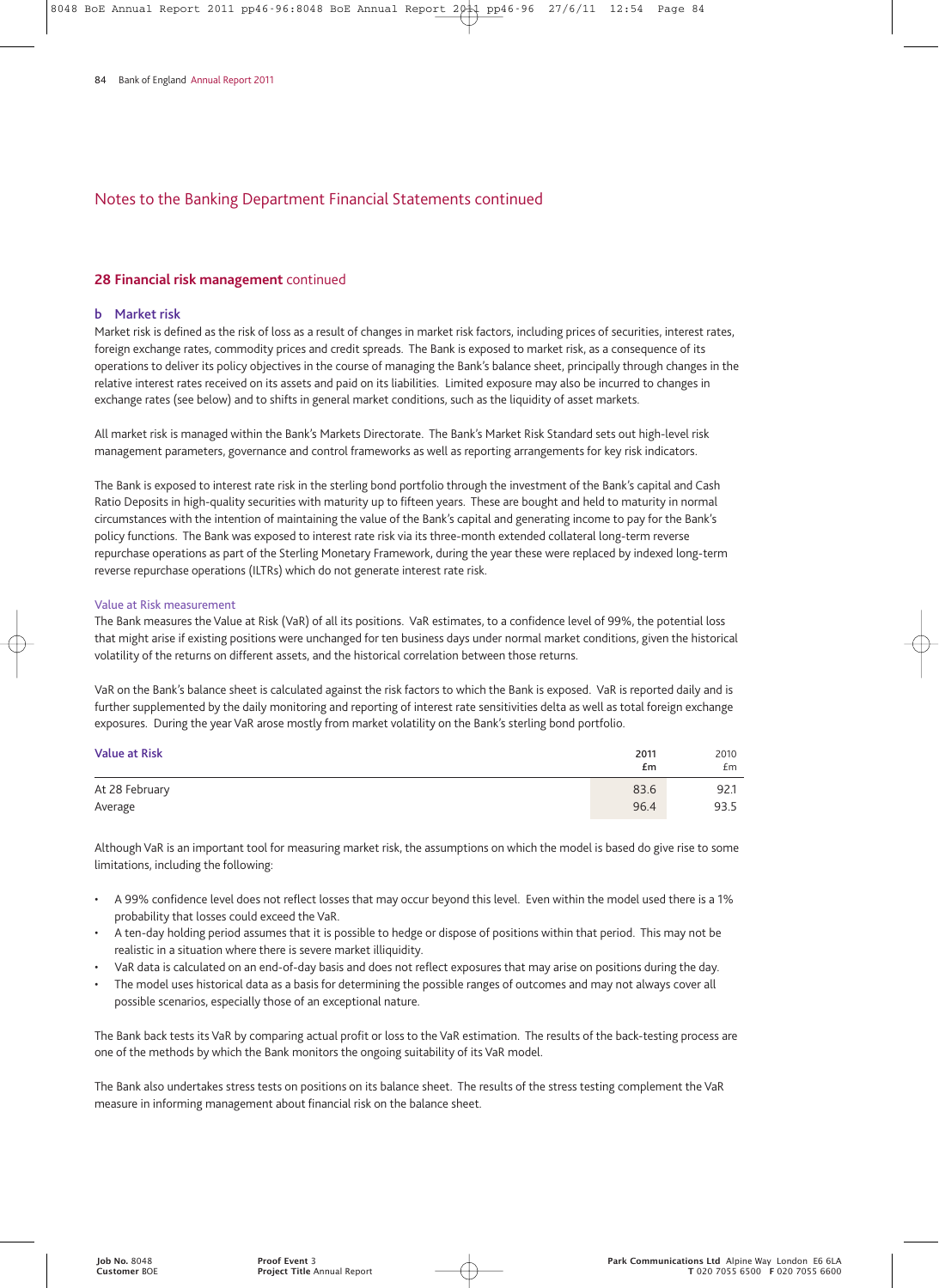#### Currency risk

The Bank may take currency risk in the context of foreign exchange intervention, though no such operations were conducted in the current or preceding year. Additionally, limited foreign currency exposures may arise in the course of balance sheet management. However, the majority of these potential exposures are matched, mainly through the use of forward exchange contracts and currency swaps, and residual foreign exchange exposures are hedged on a regular basis. Therefore the Bank has no significant net foreign currency exposure, other than the Bank's investment in the Bank for International Settlements which is denominated in Special Drawing Rights and held at fair value of £412 million (2010: £428 million). Excluding this, the Bank's net foreign exchange exposure at 28 February 2011 was £4 million (2010: £1 million).

#### **c Liquidity risk**

Liquidity risk is the risk of encountering difficulty in meeting obligations associated with financial liabilities that are settled by delivering cash or another financial asset.

In sterling, liquidity risk does not arise as the central bank is able to create sterling liquidity through its market operations.

For foreign currency, in addition to holding appropriate cash balances, the Bank manages liquidity through cash-flow matching and the use of forward exchange contracts and currency swaps; the Bank also holds a portfolio of liquid foreign exchange reserves. In May 2010, the Bank recommenced operations (which had previously been suspended in January 2010) to lend US dollar funds against eligible collateral. Through a reciprocal swap agreement, the US Federal Reserve provided the Bank of England with US dollar funding to facilitate these operations.

The Bank's Balance Sheet Remit and Liquidity Risk standard and supporting policies set out risk tolerances and detailed parameters and controls to minimise the foreign currency liquidity risk that arises. These include limits over cash flow and maturity mismatches, and for bond holdings, minimum issue size and concentrations limits are set as well as reporting requirements for key risk indicators. The following tables analyse the Bank's foreign currency financial assets and liabilities at the balance sheet dates into relevant maturity groupings based on the remaining period to the contractual maturity date.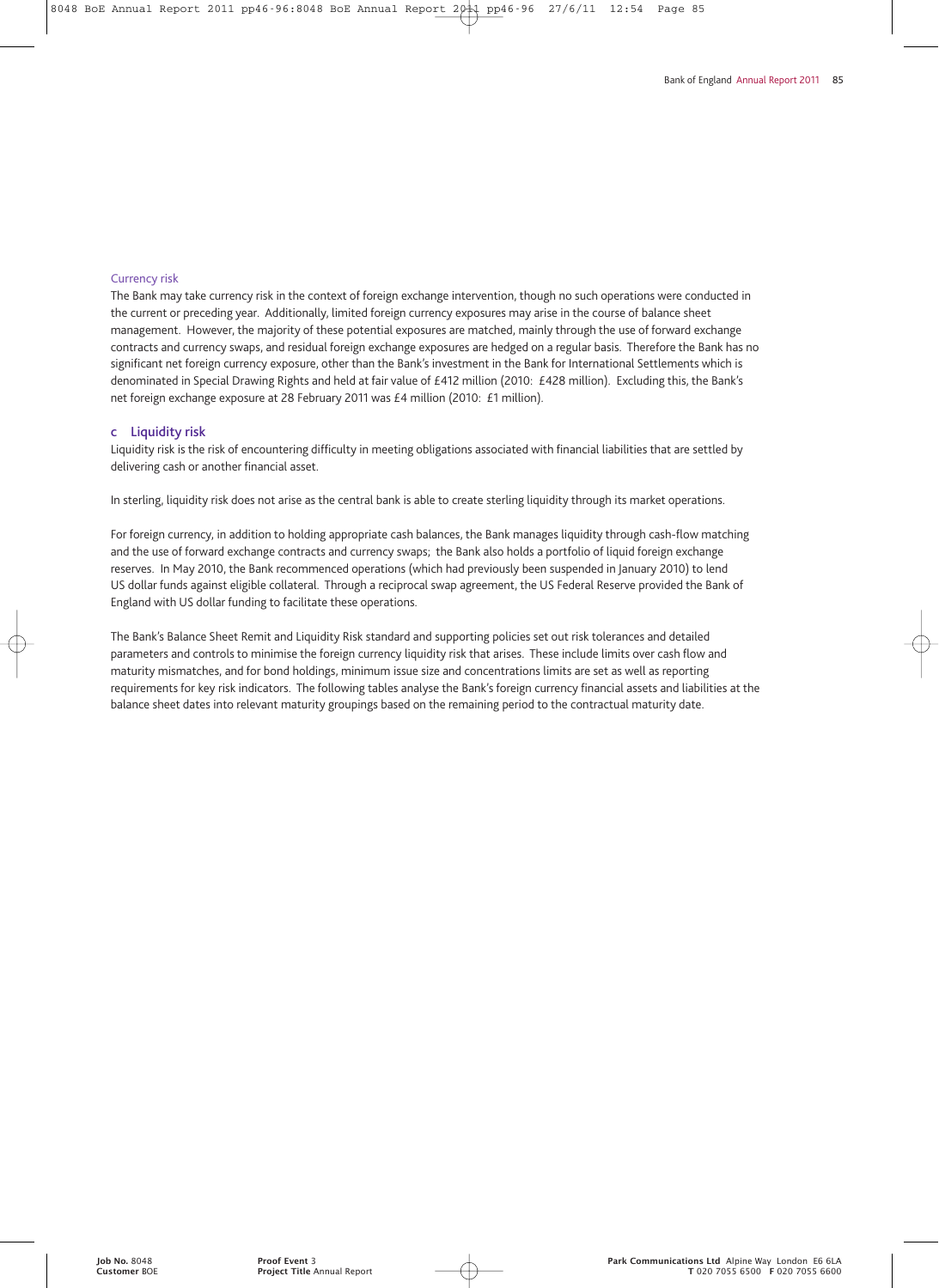## **28 Financial risk management** continued

Foreign currency liquidity risk **As at 28 February 2011**

|                                   | Up to 1<br>month | $1 - 3$<br>months | $3 - 12$<br>months | $1 - 5$<br>years | Over<br>5 years | Total   |
|-----------------------------------|------------------|-------------------|--------------------|------------------|-----------------|---------|
|                                   | £m               | £m                | £m                 | £m               | £m              | £m      |
| <b>Assets</b>                     |                  |                   |                    |                  |                 |         |
| Cash and balances with other      |                  |                   |                    |                  |                 |         |
| central banks                     | 326              |                   |                    |                  |                 | 326     |
| Loans and advances to banks       |                  |                   |                    |                  |                 |         |
| and other financial institutions  | 4,610            | 2,380             | 5,842              |                  |                 | 12,832  |
| Securities held at fair value     |                  |                   |                    |                  |                 |         |
| through profit or loss            | 643              | 472               | 423                | 3,317            |                 | 4,855   |
| Derivative financial instruments: |                  |                   |                    |                  |                 |         |
| Cash inflow                       | 2,222            | 280               | 3,108              | 806              |                 | 6,416   |
| Cash outflow                      | (2,310)          | (478)             | (3, 742)           | (788)            |                 | (7,318) |
| Other assets                      | 1,366            |                   |                    |                  |                 | 1,366   |
| <b>Total assets</b>               | 6,857            | 2,654             | 5,631              | 3,335            | -               | 18,477  |
|                                   |                  |                   |                    |                  |                 |         |
| <b>Liabilities</b>                |                  |                   |                    |                  |                 |         |
| Deposits from central banks       | 3,846            | 1,302             | 3,509              |                  |                 | 8,657   |
| Deposits from banks and other     |                  |                   |                    |                  |                 |         |
| financial institutions            | 370              | 117               | 84                 |                  |                 | 571     |
| Other deposits                    | 409              |                   |                    |                  |                 | 409     |
| Foreign currency bonds in issue   | 1,310            |                   | 8                  | 3,800            |                 | 5,118   |
| Derivative financial instruments: |                  |                   |                    |                  |                 |         |
| Cash inflow                       | (2,815)          | (1, 375)          | (472)              | (1,844)          |                 | (6,506) |
| Cash outflow                      | 2,847            | 2,223             | 2,182              | 1,988            |                 | 9,240   |
| Other liabilities                 | 992              |                   |                    |                  |                 | 992     |
| <b>Total liabilities</b>          | 6,959            | 2,267             | 5,311              | 3,944            | -               | 18,481  |
| Net liquidity gap                 | (102)            | 387               | 320                | (609)            |                 | (4)     |
|                                   |                  |                   |                    |                  |                 |         |
| Cumulative gap                    | (102)            | 285               | 605                | (4)              | (4)             |         |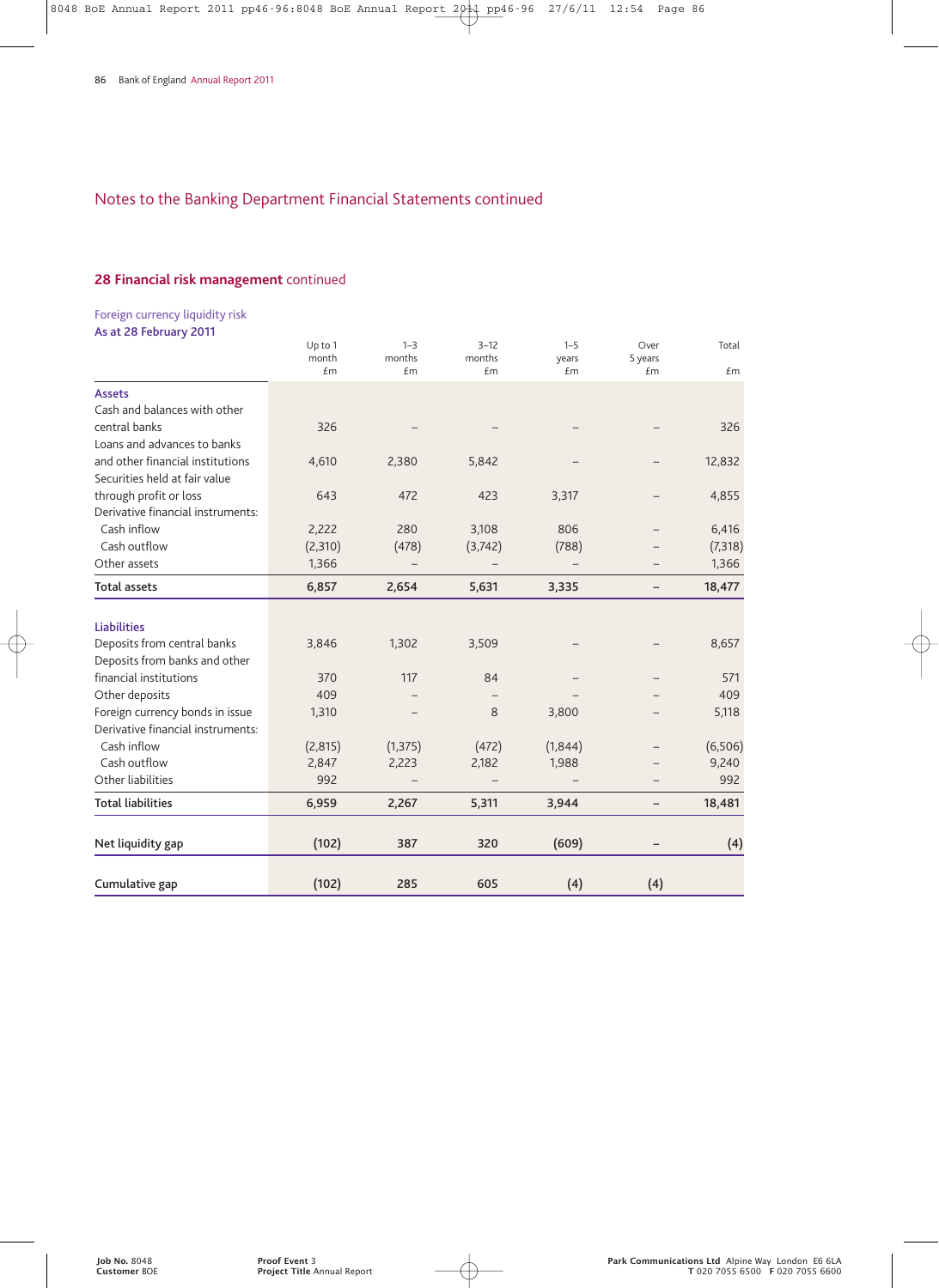## **As at 28 February 2010**

|                                   | Up to 1<br>month | $1 - 3$<br>months | $3 - 12$<br>months | $1 - 5$<br>years | Over<br>5 years   | Total    |
|-----------------------------------|------------------|-------------------|--------------------|------------------|-------------------|----------|
|                                   | £m               | £m                | £m                 | £m               | £m                | £m       |
| <b>Assets</b>                     |                  |                   |                    |                  |                   |          |
| Cash and balances with other      |                  |                   |                    |                  |                   |          |
| central banks                     | 472              |                   |                    |                  |                   | 472      |
| Loans and advances to banks       |                  |                   |                    |                  |                   |          |
| and other financial institutions  | 3,228            | 1,510             | 4,257              |                  |                   | 8,995    |
| Securities held at fair value     |                  |                   |                    |                  |                   |          |
| through profit or loss            | 705              | 472               | 478                | 2,472            |                   | 4,127    |
| Derivative financial instruments: |                  |                   |                    |                  |                   |          |
| Cash inflow                       | 2,207            | 564               | 3,431              | 334              |                   | 6,536    |
| Cash outflow                      | (1,906)          | (849)             | (3,209)            | (262)            |                   | (6, 226) |
| Other assets                      | 677              |                   |                    |                  |                   | 677      |
| <b>Total assets</b>               | 5,383            | 1,697             | 4,957              | 2,544            | $\qquad \qquad -$ | 14,581   |
| <b>Liabilities</b>                |                  |                   |                    |                  |                   |          |
| Deposits from central banks       | 2,648            | 635               | 3,587              |                  |                   | 6,870    |
| Deposits from banks and other     |                  |                   |                    |                  |                   |          |
| financial institutions            | 428              | 588               | 39                 |                  |                   | 1,055    |
| Other deposits                    | 222              |                   |                    |                  |                   | 222      |
| Foreign currency bonds in issue   | 1,439            |                   |                    | 2,723            |                   | 4,162    |
| Derivative financial instruments: |                  |                   |                    |                  |                   |          |
| Cash inflow                       | (1, 845)         | (667)             | (744)              | (1, 183)         |                   | (4, 439) |
| Cash outflow                      | 2,413            | 1,311             | 1,694              | 1,292            |                   | 6,710    |
| Other liabilities                 |                  |                   |                    |                  |                   |          |
| <b>Total liabilities</b>          | 5,305            | 1,867             | 4,576              | 2,832            | $\qquad \qquad -$ | 14,580   |
| Net liquidity gap                 | 78               | (170)             | 381                | (288)            |                   | 1        |
| Cumulative gap                    | 78               | (92)              | 289                | 1                | 1                 |          |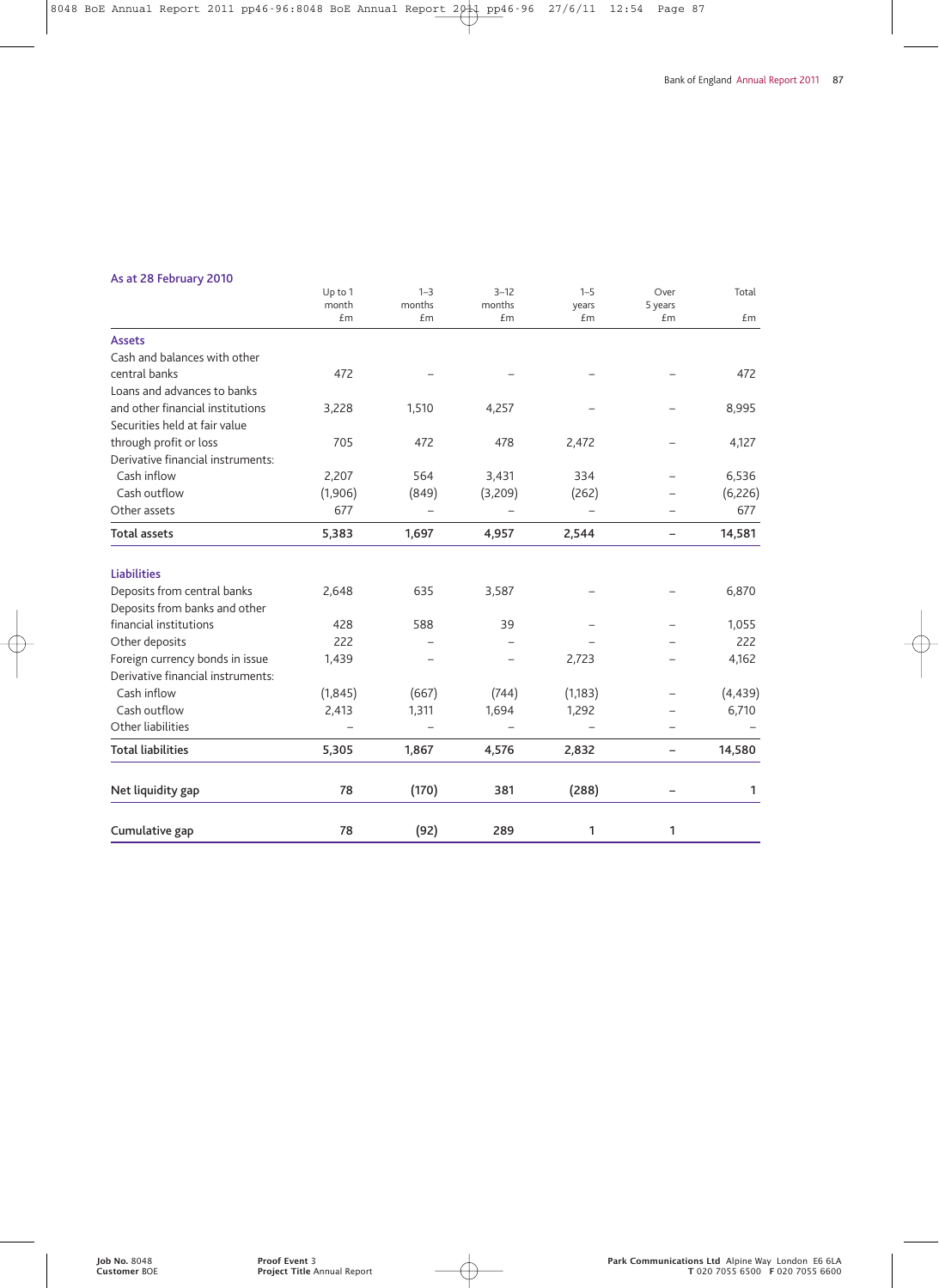#### **28 Financial risk management** continued

#### **d Fair value of financial assets and liabilities**

The table below shows the financial instruments carried at fair value by valuation method:

#### **As at 28 February 2011**

|                                                              | Level 1<br>£m | Level 2<br>£m | Level 3<br>Em | Total<br>£m |
|--------------------------------------------------------------|---------------|---------------|---------------|-------------|
| <b>Assets</b>                                                |               |               |               |             |
|                                                              |               |               |               |             |
| Loans and advances to banks and other financial institutions |               | 12,536        |               | 12,536      |
| Securities held at fair value through profit or loss         | 4,367         | 385           |               | 4,752       |
| Derivative financial instruments                             |               | 314           |               | 314         |
| Available for sale securities                                | 4,524         |               | 417           | 4,941       |
|                                                              | 8,891         | 13,235        | 417           | 22,543      |
| <b>Liabilities</b>                                           |               |               |               |             |
| Deposits from central banks                                  |               | 12,967        |               | 12,967      |
| Foreign currency bonds in issue                              | 5,037         |               |               | 5,037       |
| Derivative financial instruments                             |               | 366           |               | 366         |
|                                                              | 5,037         | 13,333        |               | 18,370      |
|                                                              |               |               |               |             |
| As at 28 February 2010                                       |               |               |               |             |
|                                                              | Level 1       | Level 2       | Level 3       | Total       |
|                                                              | £m            | £m            | £m            | Em          |
| <b>Assets</b>                                                |               |               |               |             |
| Loans and advances to banks and other financial institutions |               | 8,738         |               | 8,738       |
| Securities held at fair value through profit or loss         | 3,517         | 568           |               | 4,085       |
| Derivative financial instruments                             |               | 361           |               | 361         |

| Available for sale securities    | 3,957                    | -      | 433 | 4,390  |
|----------------------------------|--------------------------|--------|-----|--------|
|                                  | 7,474                    | 9.667  | 433 | 17.574 |
| <b>Liabilities</b>               |                          |        |     |        |
| Deposits from central banks      |                          | 9,914  |     | 9,914  |
| Foreign currency bonds in issue  | 4,126                    |        |     | 4,126  |
| Derivative financial instruments | $\overline{\phantom{0}}$ | 263    |     | 263    |
|                                  | 4,126                    | 10.177 |     | 14.303 |

There have been no transfers between levels in the year.

- Level 1 Valued using unadjusted quoted prices in active markets for identical financial instruments.
- Level 2 Valued using techniques where all the inputs that have a significant impact on the valuation are based on observable market data. During the year this category of instruments comprised derivatives, repurchase transactions, commercial paper and deposits.
- Level 3 Valued using techniques where at least one input that could have a significant impact on the valuation is not based on observable market data. During the year this category consisted primarily of the Bank's investment in the Bank for International Settlements (note 14).

The fair values of financial assets and liabilities classified as loans and receivables and deposits at amortised cost approximate to their carrying values due to their short-term nature.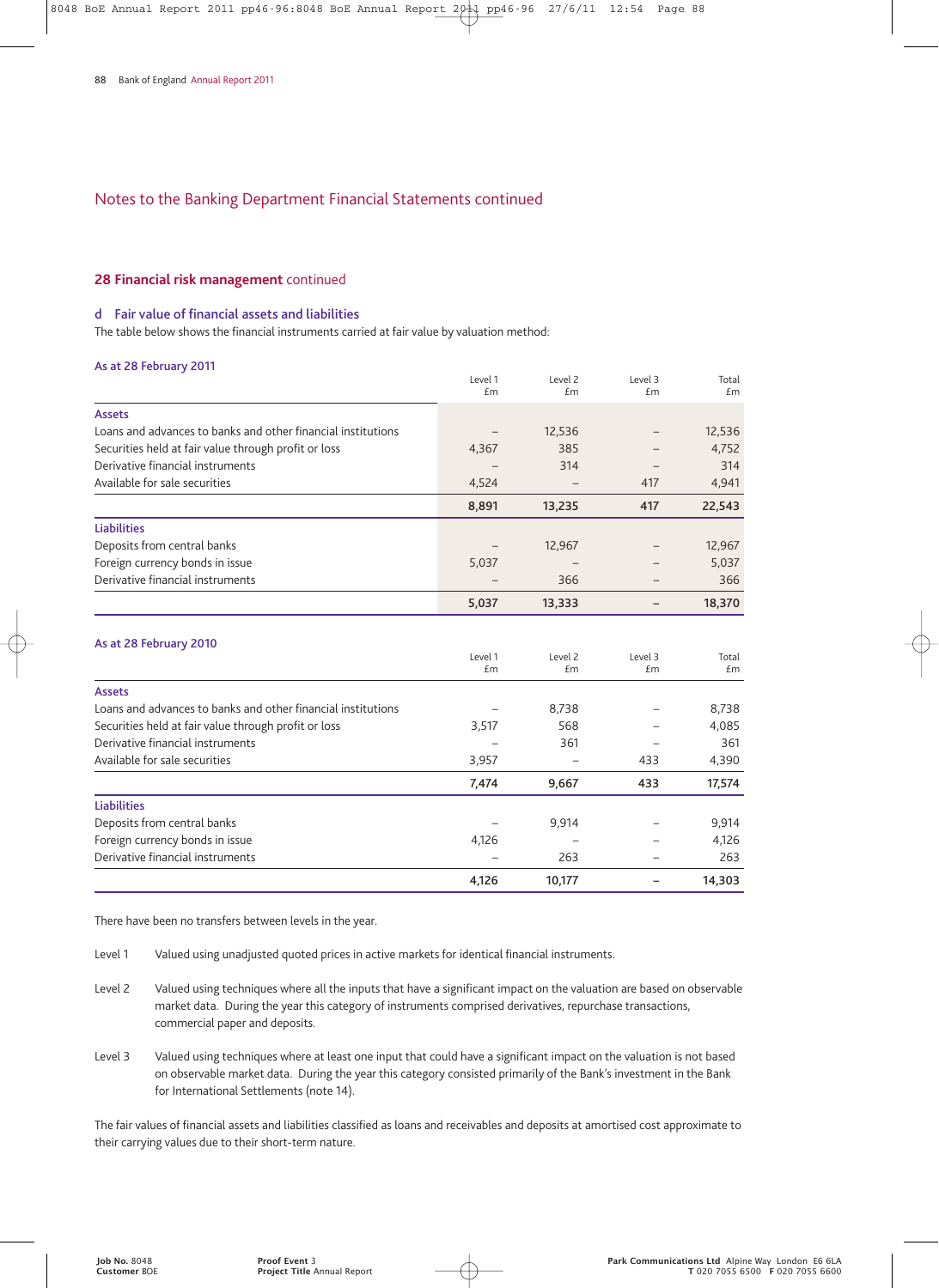#### **29 Collateral**

At 28 February 2011 the Bank held collateral as follows:

- Securities with a fair value of £132 billion (2010: £229 billion) were held as collateral for Treasury bills lent under the Special Liquidity Scheme with a face value of £91 billion (2010: £165 billion). At 28 February 2011 the Bank had not sold any of these assets to third parties but is permitted to do so (2010: £nil). The basis for accounting for the Special Liquidity Scheme is set out in note 2t.
- Securities with a fair value of £17 billion (2010: £14 billion) were held as collateral for reverse repurchase agreements with a total value of £16 billion (2010: £12 billion) (note 10). At 28 February 2011 the Bank had not sold any of these assets to third parties but is permitted to do so (2010: £nil).
- Cash collateral of £53 million (2010: £206 million) (note 21) and securities with a fair value of £25 million (2010: £nil) were held in respect of derivative financial instruments (note 13).

At 28 February 2011 the Bank had pledged assets with a fair value of £421 million (2010: £665 million) as collateral for repurchase agreements of £431 million (2010: £684 million) (note 21).

#### **30 Contingent liabilities and commitments**

#### **a Contingent liabilities**

Contingent liabilities and commitments, some of which are offset by corresponding obligations of third parties, arise in the normal course of business, including contingent liabilities in respect of guarantees and indemnities in connection with liquidity support operations.

As part of its normal business, the Bank acts as custodian of its customers' assets and fulfils an agency role. No significant irrecoverable liability arises from these transactions.

Since 1930 there has also been a contingent liability in respect of uncalled capital on the Bank's investment in the Bank for International Settlements, now denominated in Special Drawing Rights (SDR). The sterling equivalent of this liability based on the SDR price at the balance sheet date was £173 million (2010: £180 million).

The Bank has been required to subscribe to the share capital of the European Central Bank (ECB) since its establishment in 1998. Subscriptions depend on shares which are fixed in accordance with Article 29.3 of the European System of Central Banks (ESCB) Statute and which must be adjusted every five years and on the accession of new states to the European Union. The next quinquennial adjustment is due in 2014.

In accordance with the Treaty on the Functioning of the European Union, and in line with other non euro area national central banks, the Bank is only required to pay a 'minimal percentage' of its subscribed share capital, currently 3.75% amounting to €59 million (2010: 7% amounting to €59 million) by way of contribution to the operational costs of the ECB. The 'minimal percentage' can be varied by the General Council of the ECB. The Bank has not been notified of any intentions to change the 'minimal percentage'.

#### **b Capital commitments**

Capital commitments outstanding at 28 February 2011 amounted to  $E6$  million (2010: £17 million).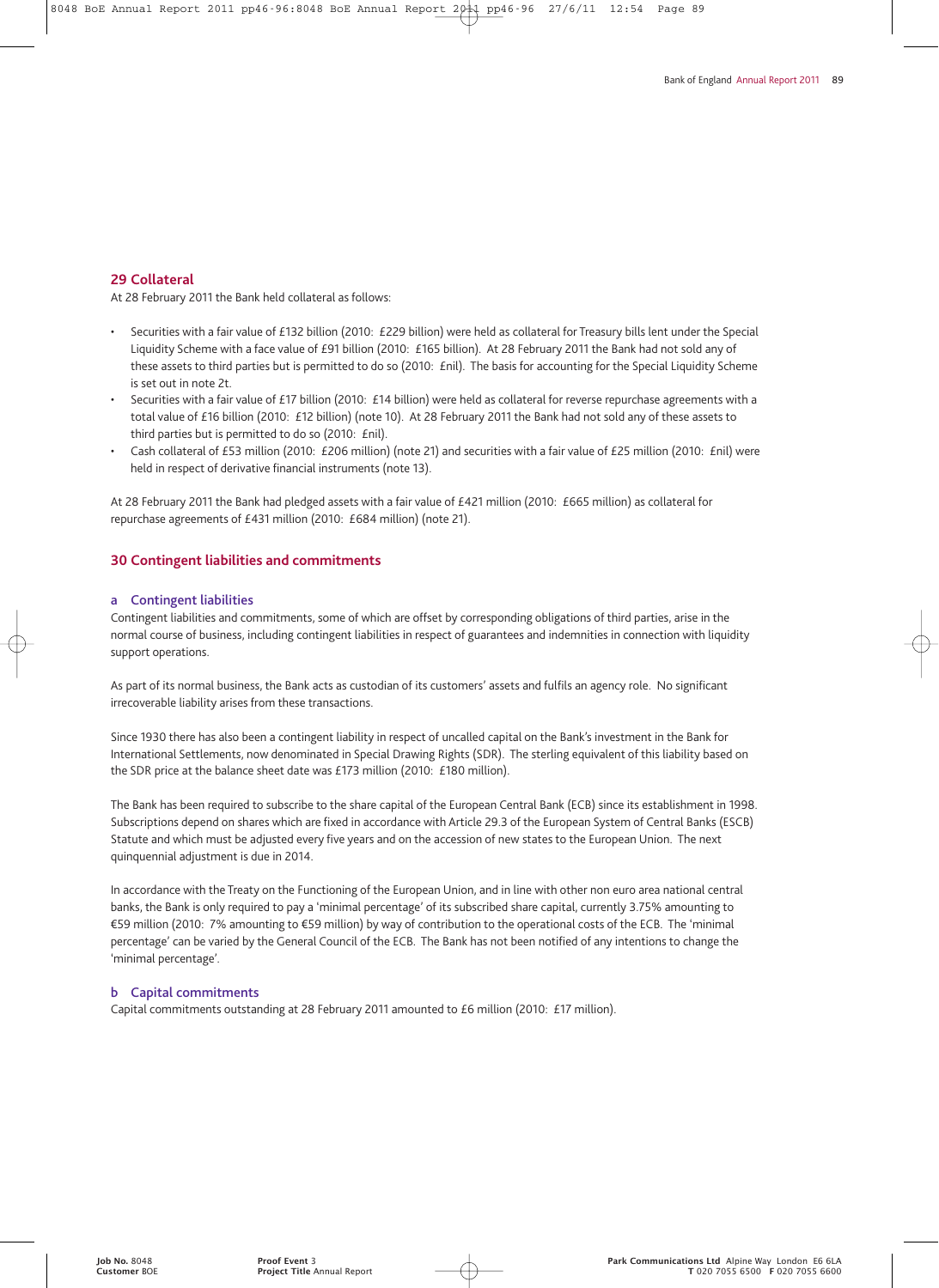#### **c Operating lease commitments — minimum lease payments**

|                                                                                         | 2011                          |                                            |                               | 2010                                       |  |
|-----------------------------------------------------------------------------------------|-------------------------------|--------------------------------------------|-------------------------------|--------------------------------------------|--|
|                                                                                         | Land and<br>buildings<br>£000 | Computer<br>and other<br>equipment<br>£000 | Land and<br>buildings<br>£000 | Computer<br>and other<br>equipment<br>£000 |  |
| At the year end, minimum lease payments under<br>non-cancellable operating leases were: |                               |                                            |                               |                                            |  |
| Expiring within one year                                                                | 51                            | 4                                          |                               | 177                                        |  |
| Between one and five years                                                              | 1,506                         | -                                          | 2.119                         | 273                                        |  |
| Expiring in five years or more                                                          | 792                           | -                                          |                               |                                            |  |
|                                                                                         | 2,349                         | 4                                          | 2,119                         | 450                                        |  |

The Bank leases the premises occupied by its Agencies.

#### **31 Related parties**

Transactions with those commercial banks which are related parties but not wholly-owned by HM Treasury have not been disclosed as the Bank does not believe such disclosures to be appropriate having regard to its functions.

#### **a HM Government**

The Bank provides a range of activities to its shareholder, HM Treasury, and to other Government departments and bodies:

- Provision of banking services, including holding the principal accounts of Government.
- Management of the Exchange Equalisation Account.
- Management of the note issue.

The Bank also engaged in transactions with the Financial Services Compensation Scheme and other related parties.

The aggregate balances on HM Treasury and other public sector accounts are disclosed in note 22 as public deposits. The total charges made to the Government are disclosed in note 4.

#### Debt Management Office

The Bank has entered into agreements with the United Kingdom Debt Management Office (DMO) whereby the DMO lends UK government securities to the Bank with the simultaneous agreement that the Bank would deliver equivalent securities to the DMO on termination of those agreements.

At 28 February 2011 the Bank had borrowed Treasury bills with a face value of £91 billion (2010: £165 billion) under the Bank's Special Liquidity Scheme.

In the year to 28 February 2011 the Bank paid the DMO loan fees for Treasury bills borrowed of £93 million (2010: £125 million).

At 28 February 2011 the Bank had a loan from the DMO of £508 million (2010: £48 million) in relation to the provision of funding to the Bank of England Asset Purchase Facility Fund Ltd. Interest on this loan is payable at Bank Rate and the total interest paid in the year to 28 February 2011 was £2 million (2010: £1 million).

In addition, deposits placed with the Bank at the year end amounted to £761 million (2010: £819 million). During the year to 28 February 2011 interest of £3 million was payable to the DMO in respect of deposits placed (2010: £3 million).

#### HM Treasury

HM Treasury continued to indemnify the Bank against any losses it may incur in connection with the Special Liquidity Scheme and the activities of the Bank of England Asset Purchase Facility Fund Ltd.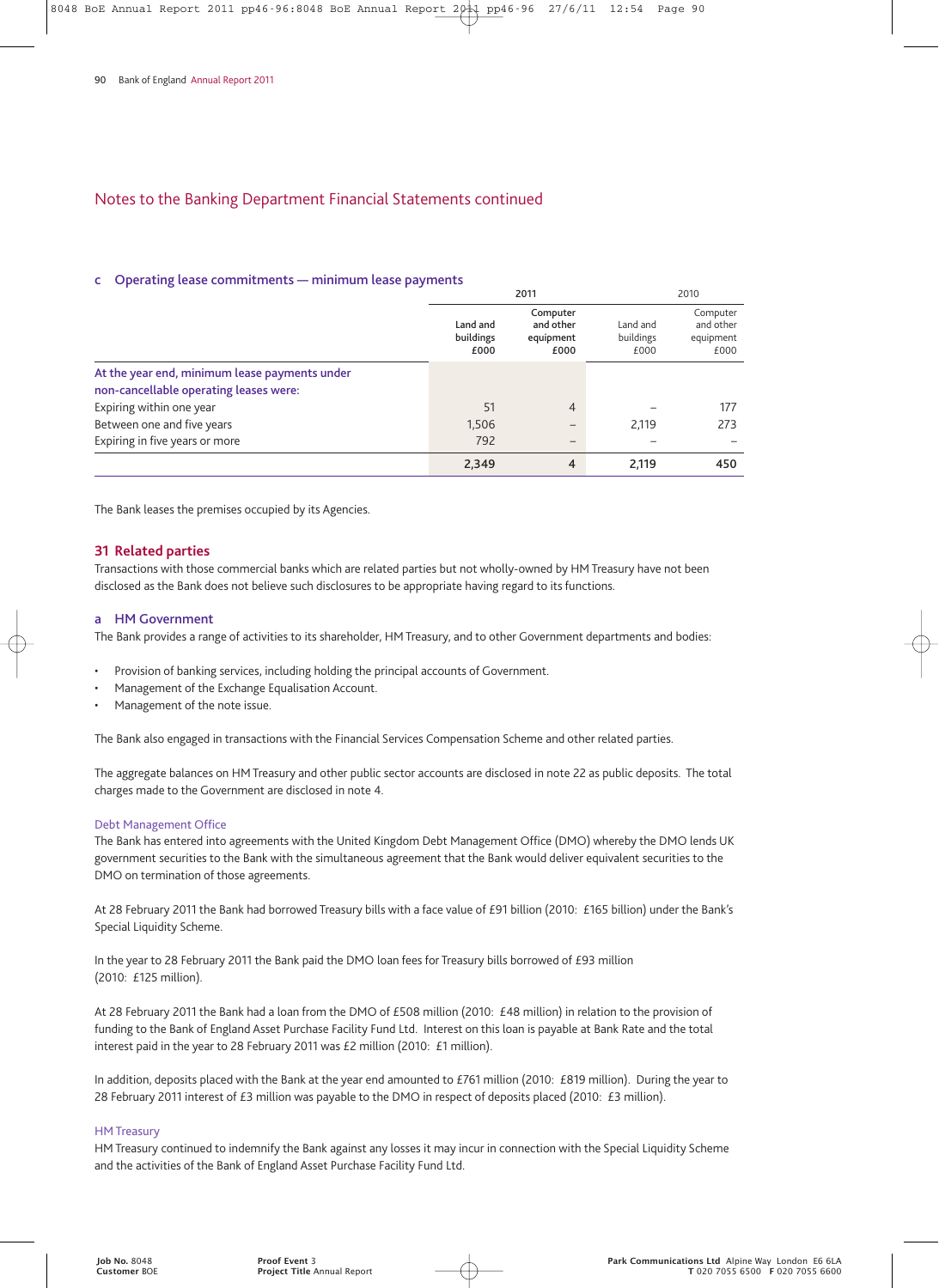No fees were payable to HM Treasury in respect of indemnified operations in the year to 28 February 2011 (2010: £nil).

The Bank has requested HM Treasury to require the Financial Services Compensation Scheme (FSCS) to make a payment reimbursing the sum of £2.9 million in respect of expenses incurred by the Bank in connection with the resolution of Dunfermline Building Society in accordance with the Financial Services and Markets Act 2000 (Contribution to Costs of Special Resolution Regime) Regulations 2009.

#### Financial Services Compensation Scheme

The Financial Services Compensation Scheme (FSCS) is the United Kingdom's statutory fund of last resort for customers of authorised financial services firms set up under the Financial Services and Markets Act 2000 (FSMA). The FSCS is independent from the Financial Services Authority, although accountable to it and ultimately to the Treasury.

Deposits placed with the Banking Department at the year end amounted to £229 million (2010: £289 million) and are disclosed within note 22 as public deposits. During the year to 28 February 2011 interest of less than £0.1 million was payable to the FSCS in respect of deposits placed at the Bank (2010: £0.1 million).

#### Bradford & Bingley plc

Bradford & Bingley plc is a wholly-owned subsidiary of HM Treasury.

Deposits placed with the Banking Department at the year end amounted to £300 million (2010: £334 million) and are disclosed within note 21. During the year to 28 February 2011 interest of £1 million was payable to Bradford & Bingley plc in respect of deposits placed (2010: £3 million), of which £1 million (2010: £1 million) was paid directly to HM Treasury.

#### Northern Rock

Northern Rock (Asset Management) plc and Northern Rock plc are wholly-owned subsidiaries of HM Treasury.

Northern Rock (Asset Management) plc had deposits with the Banking Department at the year end of £7.1 billion (2010: £6.7 billion) which are disclosed within note 21. During the year to 28 February 2011, interest of £36 million (2010: £37 million) was payable to Northern Rock (Asset Management) plc in respect of deposits placed, of which £36 million (2010: £29 million) was paid directly to HM Treasury.

Northern Rock plc had deposits with the Banking Department at the year end of £3.4 billion (2010: £8.8 billion) which are disclosed within note 21. During the year to 28 February 2011, interest of £29 million was payable to Northern Rock plc in respect of deposits placed (2010: £7 million).

#### **b Subsidiaries**

Full details of the subsidiaries of the Bank are disclosed in note 15.

#### Bank of England Asset Purchase Facility Fund Ltd (BEAPFF)

BEAPFF is a wholly-owned subsidiary of the Bank. It was established on 30 January 2009 in order to fulfil the remit of the Chancellor of the Exchequer given to the Bank on 19 January 2009. This remit was subsequently expanded to enable the Fund to be used as a monetary policy tool at the request of the Monetary Policy Committee.

The financial statements of BEAPFF have not been consolidated as the Bank has no economic interest in its activities. BEAPFF's operations are fully indemnified for loss by HM Treasury and any surplus for these operations is due to HM Treasury.

Purchases of assets by BEAPFF are financed via a loan from the Bank. Prior to 6 March 2009 and from 4 February 2010 advances on this loan were financed by a loan from the DMO. From 6 March 2009 to 4 February 2010 advances on the loan from the Bank to BEAPFF were financed by the issuance of central bank reserves.

At 28 February 2011 the loan from the Bank to BEAPFF was £199.8 billion (2010: £199.9 billion). Interest on this loan is receivable at Bank Rate and amounted to £1.0 billion for the year ending 28 February 2011 (2010: £0.6 billion).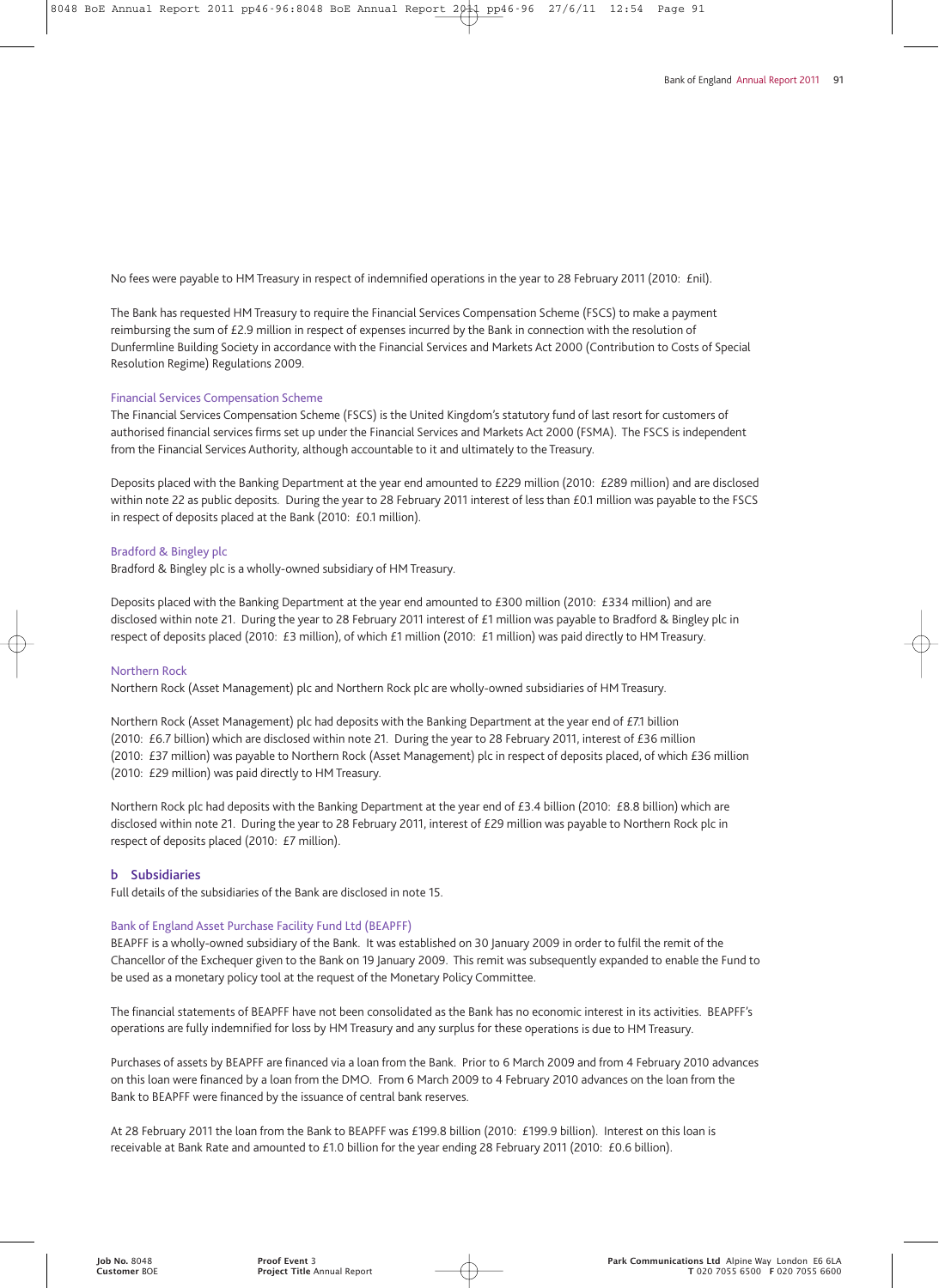#### **31 Related parties** continued

At the year end BEAPFF held a deposit at the Bank of £11.8 billion (2010: £3.8 billion), which is included in other deposits (note 22). Interest on this deposit is payable at Bank Rate and totalled £44 million for the year ending 28 February 2011 (2010: £8 million).

A management fee of £3 million was payable by BEAPFF to the Bank in respect of the year ended 28 February 2011 (2010: £5 million).

### **c Key management personnel**

Members of Court are covered by an indemnity from the Bank, granted in 2000 (see page 4).

The following information is presented only in respect of those employees of the Bank who would be considered as key management personnel, as defined under IAS 24 (Related Party Disclosures). This comprised the Governors, members of the Executive Team and Non-executive Directors. At 28 February 2011, the number of key management personnel was 21 (2010: 18).

The following particulars relate to loans and deposits between the Bank and key management personnel and persons connected with them:

|                                                              | 2011<br>£000 | 2010<br>£000 |
|--------------------------------------------------------------|--------------|--------------|
| Loans                                                        |              |              |
| Balance brought forward                                      | 24           |              |
| Loans made during year                                       | 34           | 29           |
| Loans repaid during year                                     | (14)         | (7)          |
|                                                              | 44           | 24           |
| Interest income earned                                       | 1            |              |
| Number of key management personnel with loans at 28 February | 3            |              |

No provisions have been recognised in respect of loans given to related parties (2010: £nil).

|                                                                 | 2011<br>£m | 2010<br>Em |
|-----------------------------------------------------------------|------------|------------|
| <b>Deposits</b>                                                 |            |            |
| <b>Governors and Executive Directors</b>                        |            |            |
| Balance brought forward                                         | 464        | 199        |
| Deposits taken during year                                      | 1,082      | 776        |
| Deposits repaid during year                                     | (697)      | (511)      |
|                                                                 | 849        | 464        |
|                                                                 |            |            |
| <b>Non-executive Directors</b>                                  |            |            |
| Balance brought forward                                         | 4,534      | 11,591     |
| Deposits taken during year                                      | 2,004      | 10         |
| Deposits repaid during year                                     | (2,000)    | (7,067)    |
|                                                                 | 4,538      | 4,534      |
|                                                                 | 13         | 14         |
| Interest expense on above deposits                              |            |            |
| Number of key management personnel with deposits at 28 February | 6          | 5          |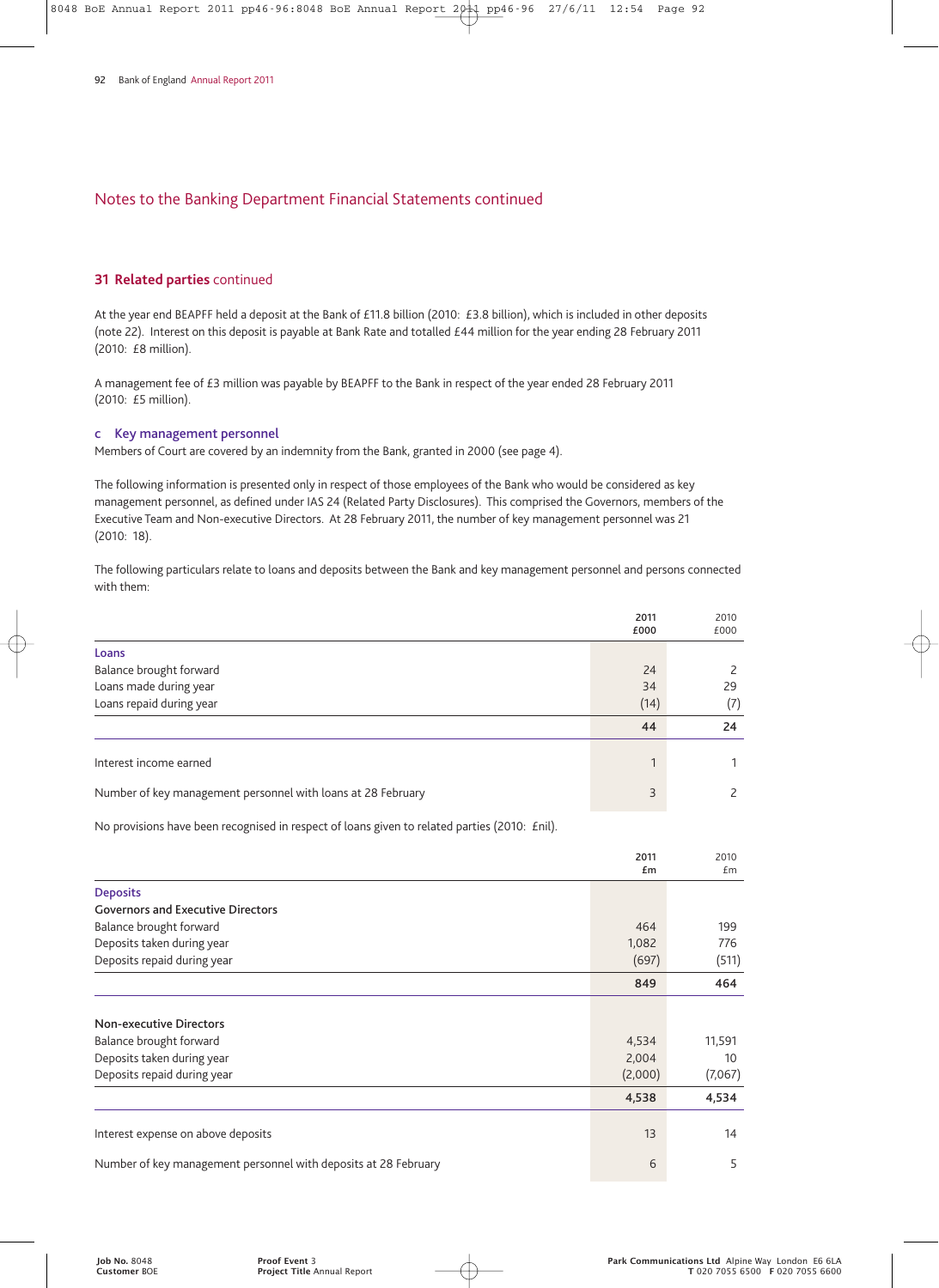Loans and deposits repaid during the year include movements due to changes in key management personnel.

There were no other transactions that would be required to be shown under the provisions of the Companies Act 2006. None of the key management personnel had a material interest, directly or indirectly, at any time during the year in any other significant transaction or arrangement with the Bank or any of its subsidiaries.

All employees, excluding the Governor, Deputy Governors, the Legal Adviser to the Governor and MPC members, are entitled to season ticket loans (repayable monthly over ten months) and may choose to take personal loans (for periods of up to three years and at an interest rate of 3%) as part of their remuneration package.

Staff, including Governors and Executive Directors, holding current and interest-bearing deposit accounts at the Bank of England receive interest at commercial rates. With effect from 1 June 2009, newly appointed Non-executive Directors may not open accounts at the Bank of England.

#### **Key management remuneration**

|                                  | 2011  | 2010  |
|----------------------------------|-------|-------|
|                                  | £000  | £000  |
| Salaries and short-term benefits | 2,712 | 2,264 |
| Post-employment benefits         | 690   | 508   |
|                                  | 3,402 | 2.772 |

Full information on the remuneration (including pension arrangements) of the Members of Court is given in the Remuneration report on pages 40 to 42.

#### **d The Bank's pension scheme**

The Bank provides the secretariat, accounting services and some banking and custodial services to the Bank's funded pension scheme. In the year to 28 February 2011 no charge was made for these services (2010: £nil). These activities are undertaken on behalf of, and under the supervision of, the Trustee of the Pension Fund. The contribution paid to the scheme during the year was £67 million (2010: £59 million). There were no other material transactions between the Bank and the pension scheme during the year to 28 February 2011. At 28 February 2011 the balances on accounts held with the Bank were £18 million (2010: £16 million).

#### **e Other entities with links to the Bank**

In the normal course of its activities as a central bank, the Bank has relationships, involving some representation at management level and participation in funding, with international and domestic institutions. The Bank does not consider these institutions to be related parties.

#### **32 Date of approval**

The Members of Court approved the financial statements on pages 48 to 93 on 28 June 2011.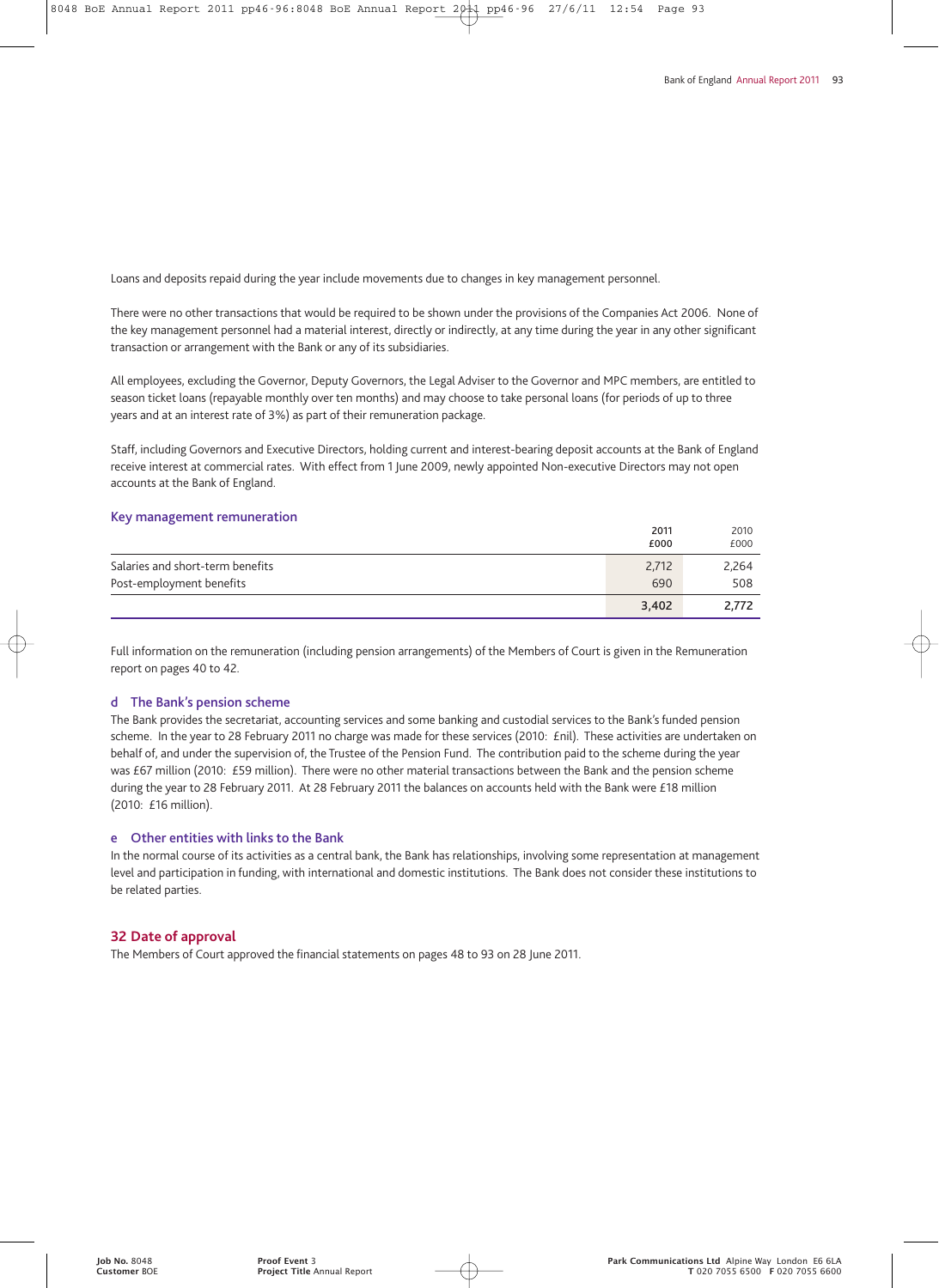# Account for the period ended 28 February 2011 Issue Department

|                                                         | 2011 | 2010 |
|---------------------------------------------------------|------|------|
| Note                                                    | £m   | Em   |
| Income and profits                                      |      |      |
| Securities of, or guaranteed by, the British Government | 292  | 160  |
| Other securities and assets                             | 255  | 403  |
|                                                         | 547  | 563  |
|                                                         |      |      |
| 2<br><b>Expenses</b>                                    |      |      |
| Cost of production of banknotes                         | 40   | 38   |
| Cost of issue, custody and payment of banknotes         | 23   | 26   |
| Other expenses                                          | 9    | 8    |
|                                                         | 72   | 72   |
|                                                         |      |      |
| Payable to HM Treasury                                  | 475  | 491  |

# Statement of Balances: 28 February 2011

|                                                         | Note           | 2011<br>Em | 2010<br>£m |
|---------------------------------------------------------|----------------|------------|------------|
| <b>Assets</b>                                           |                |            |            |
| Securities of, or guaranteed by, the British Government | 3              | 5,687      | 5,679      |
| Other securities and assets including those acquired    |                |            |            |
| under reverse repurchase agreements                     | $\overline{4}$ | 46,507     | 44,541     |
| <b>Total assets</b>                                     |                | 52,194     | 50,220     |
|                                                         |                |            |            |
| <b>Liabilities</b>                                      |                |            |            |
| Notes issued:                                           |                |            |            |
| In circulation                                          | 5              | 52,194     | 50,220     |
| <b>Total liabilities</b>                                |                | 52,194     | 50,220     |

On behalf of the Governor and Company of the Bank of England:

**Sir Mervyn King** Governor **Mr C R Bean** Deputy Governor **Sir David Lees** Chairman of Court **Mr W R Jones** Finance Director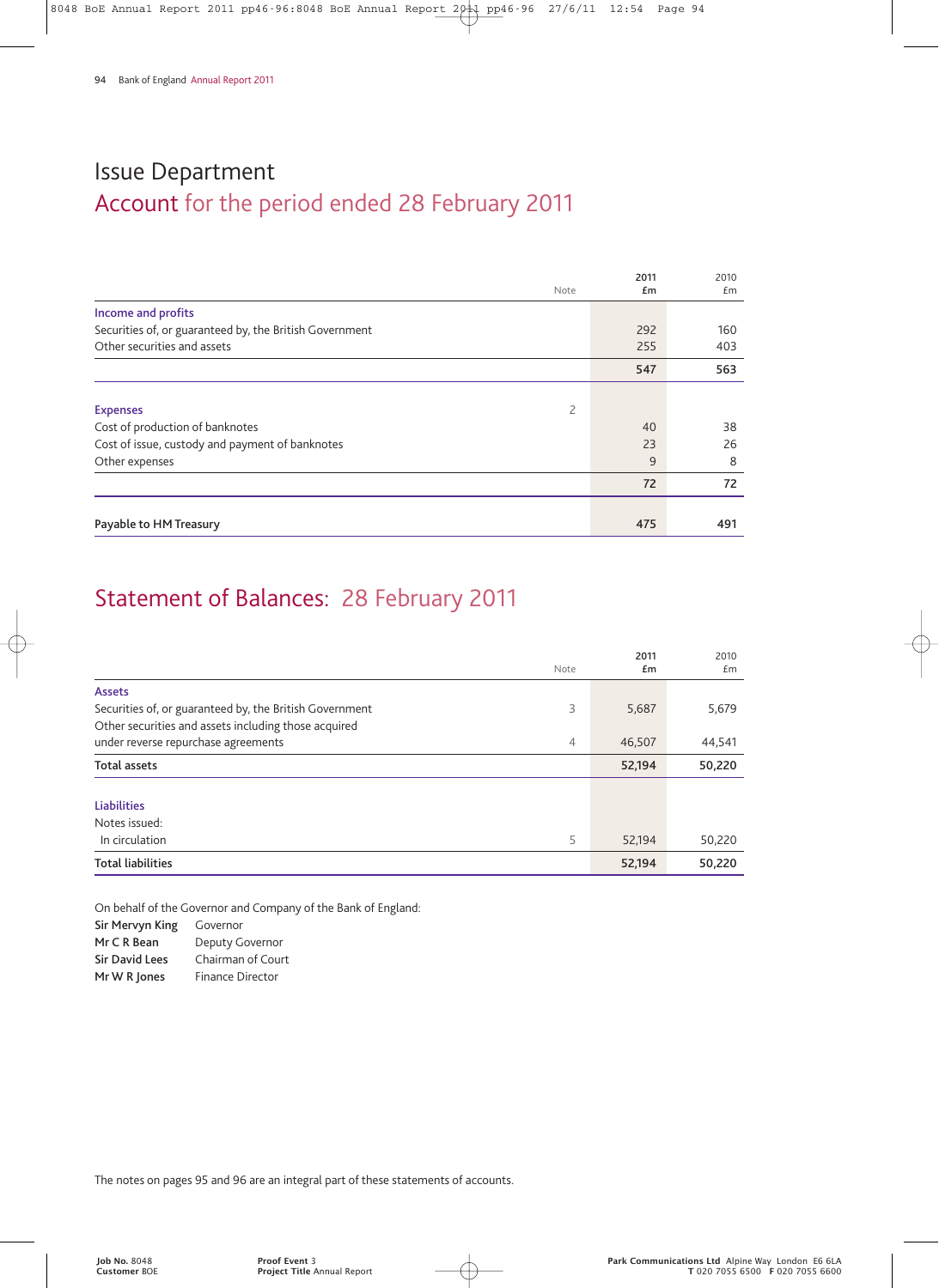# Notes to the Issue Department Statements of Account

#### **1 Bases of preparation**

The statements of account are prepared in accordance with the requirements of the Currency and Bank Notes Act 1928 and the National Loans Act 1968. All profits of the note issue are payable to the National Loans Fund.

- The statements of account are prepared on the basis of amounts received and paid as modified by the effects of a revaluation of securities.
- All securities are revalued quarterly at their clean mid-market price and are stated, with purchased accrued interest, in the balance sheet at this valuation. The last valuation was made at 25 February 2011.
- If a revaluation of securities shows a net gain this is included in income. A deficit is not taken against income but is settled by a transfer from the National Loans Fund. Total such gains in the year to 28 February 2011 amounted to £8 million (2010: net deficit £121 million).

#### **2 Expenses**

The expenses shown represent charges from the Banking Department for costs incurred in relation to the note issue.

On an accruals basis, the cost of note issue for the year to 28 February 2011 was £74 million (2010: £70 million).

#### **3 Securities of, or guaranteed by, the British Government**

|                                                   | 2011  | 2010  |
|---------------------------------------------------|-------|-------|
|                                                   | £m    | £m    |
| <b>British Government Stocks</b>                  | 5,317 | 5,309 |
| Ways and Means advance to the National Loans Fund | 370   | 370   |
|                                                   | 5.687 | 5.679 |

The Ways and Means advance earns interest at Bank Rate.

#### **4 Other securities and assets including those acquired under reverse repurchase agreements**

|                                 | 2011<br>£m | 2010<br>£m |
|---------------------------------|------------|------------|
| Deposit with Banking Department | 36,284     | 26,655     |
| Reverse repurchase agreements   | 10.223     | 17.886     |
|                                 | 46.507     | 44.541     |

#### **5 Notes in circulation**

|              | 2011<br>£m | 2010<br>£m |
|--------------|------------|------------|
| £5           | 1,355      | 1,245      |
| £10          | 6,493      | 6,399      |
| £20          | 30,973     | 30,048     |
| £50          | 9,940      | 9,248      |
| Other notes* | 3,433      | 3,280      |
|              | 52,194     | 50,220     |

\*Includes higher value notes used as cover for the note issues of banks in Scotland and Northern Ireland.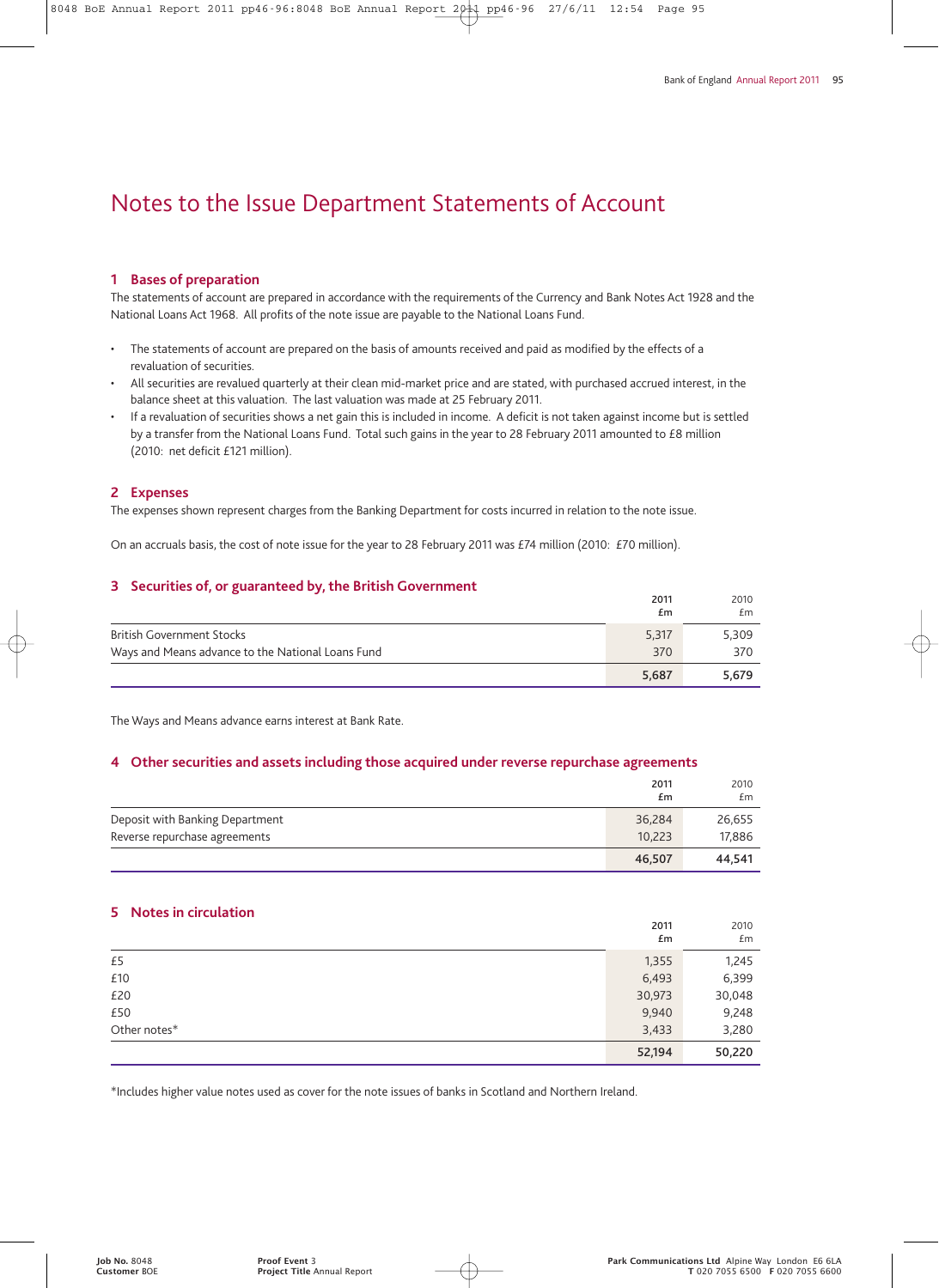## Notes to the Issue Department Statements of Account continued

#### **6 Assets and liabilities**

#### **a Interest rate exposure**

As the liabilities of the Issue Department are interest free, the income of the Issue Department is directly exposed to movements in interest rates. As at the year end 28 February 2011, the assets of the Issue Department had the following repricing period profile; repricing in up to one month £41 billion (2010: £30 billion), repricing in greater than one but less than three months £5 billion (2010: £9 billion), repricing in greater than three but less than six months £1 billion (2010: £4 billion), repricing in greater than six but less than twelve months £nil (2010: £2 billion) and repricing greater than one year £5 billion (2010: £5 billion).

#### **b Currency exposure**

All the assets and liabilities of the Issue Department are denominated in sterling. The collateral provided under reverse repurchase agreements may be in currencies other than sterling but this does not give rise to any direct currency exposure.

#### **c Credit risk**

Credit risk is the risk of loss arising from the failure of a borrower, issuer, counterparty or customer to meet its financial obligations to the Bank. The Bank is exposed to credit risk both through direct exposures and through contingent exposures, such as via collateral. The source of credit risk arises as a result of the Bank providing liquidity to financial institutions via open market operations.

In providing liquidity via routine open market operations, and, intraday, via the Bank's operation of wholesale payment systems, credit risk is managed by ensuring that exposures are fully collateralised (with appropriate margin) by investment-grade securities.

Credit risk on the securities held by the Bank is managed by holding only investment-grade securities in routine circumstances, issued chiefly by governments, government agencies and supranational organisations.

#### **7 Accrued interest**

At 28 February 2011 the unrecognised accrued interest on the assets held on the Issue Department Statement of Balances was £101 million (2010: £115 million).

## **8 Date of approval**

The Members of Court approved the statements of account on pages 94 to 96 on 28 June 2011.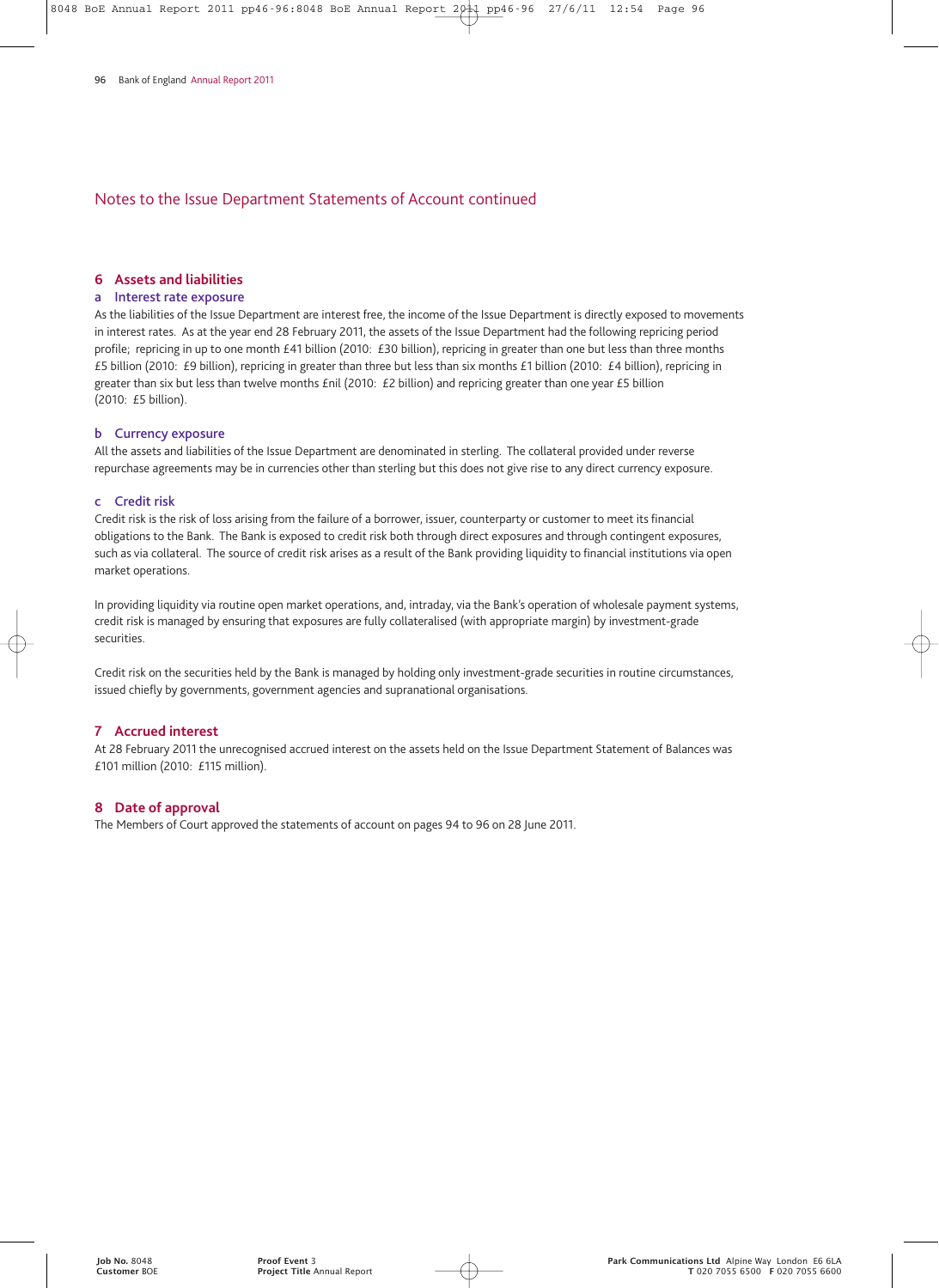## **Contacts**

## Head Office

Threadneedle Street London EC2R 8AH 020 7601 4444\*

## Agencies

## **The South East**

**and East Anglia** Threadneedle Street London EC2R 8AH 020 7601 3954

#### **Greater London**

Threadneedle Street London EC2R 8AH 020 7601 5504

#### **Central Southern England**

First Floor Unit 4, Fulcrum 2 Solent Way Solent Business Park Whiteley Fareham PO15 7FN 01489 570603

#### **South West**

11–15 Dix's Field Exeter EX1 1QA 01392 438302

#### **Wales**

4 Village Way Greenmeadow Springs Tongwynlais Cardiff CF15 7NE 029 2061 4678

## **West Midlands and Oxfordshire**

Cornwall Court 19 Cornwall Street Birmingham B3 2DT 0121 200 2599

#### **East Midlands**

6 Experian Way ng2 Business Park Nottingham NG2 1EP 0115 985 0174

#### **Yorkshire and the Humber**

West One Wellington Street Leeds LS1 1BA 0113 242 0355

#### **Northern Ireland**

Harvester House 4–8 Adelaide Street Belfast BT2 8GD 028 9024 1692

#### **North East**

Dobson Building Prestwick Park Newcastle Upon Tyne NE20 9SJ 01661 871432

#### **North West**

Suite 401 Thomson House Faraday Street Birchwood Park Warrington WA3 6GA 01925 813703

#### **Scotland**

177 West George Street Glasgow G2 2LB 0141 221 7972

\* General enquiries relating to the Bank may be made on 020 7601 4878 or by email to enquiries@bankofengland.co.uk. Information about the Bank and its publications and additional telephone numbers and email addresses are available on the Bank's website at www.bankofengland.co.uk. Enquiries relating to the Bank of England *Quarterly Bulletin* and *Inflation Report* may be made on 020 7601 4030 and *Financial Stability Report* on 020 7601 3009.